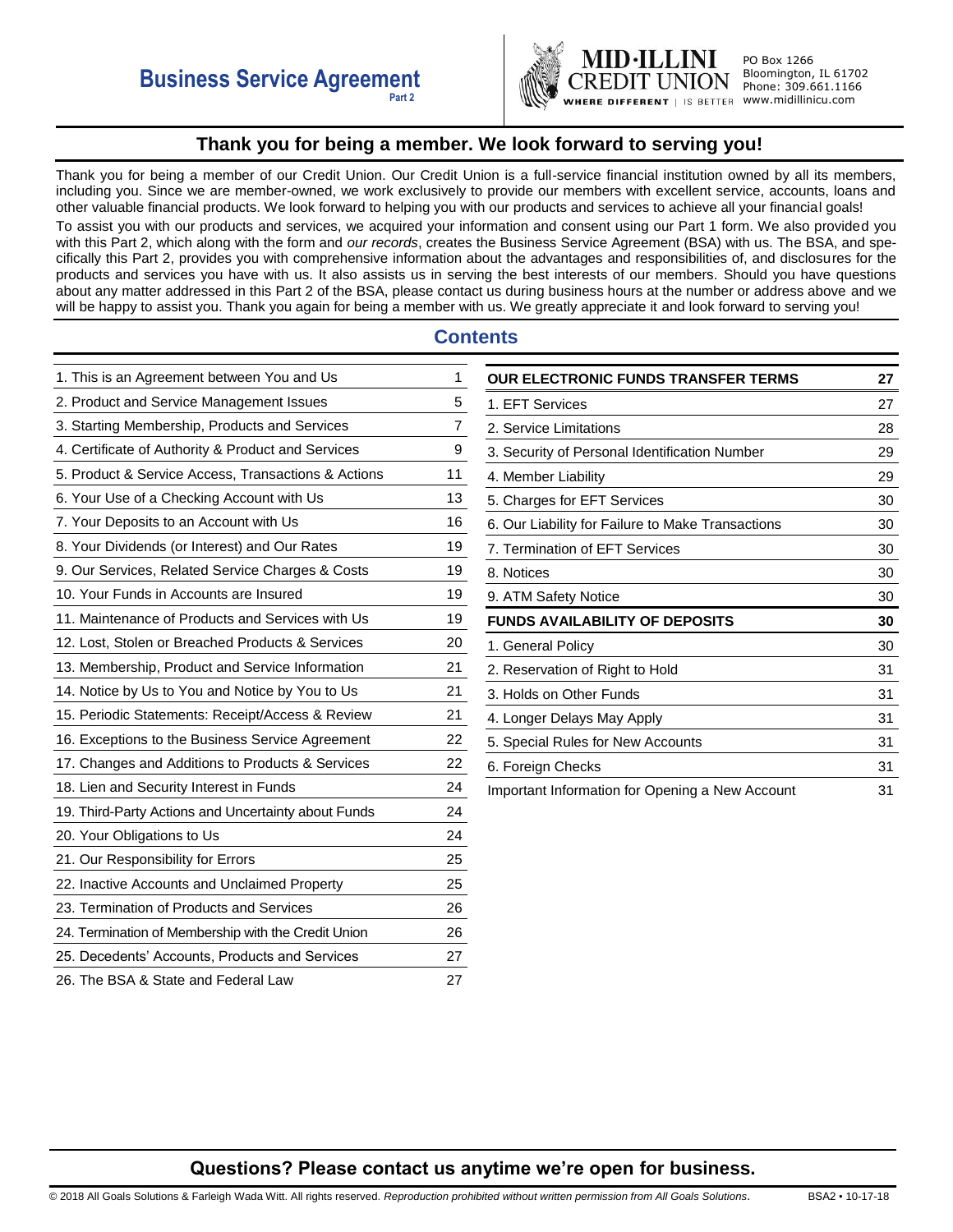## <span id="page-1-0"></span>**1. This is an Agreement between You and Us**

**a. The Purpose of this Part 2 of the Business Service Agreement** 

This Business Service Agreement (BSA) Part 2 provides you with comprehensive information about the privileges and responsibilities of the products and services you have with us. It also assists us in serving the best interests of the members of our Credit Union. Please read and keep a copy of this BSA Part 2 *document*, and all contracts you have with us, for future reference.

#### **b. Agreement to Membership, Products and Services**

When you join our Credit Union and start accounts, loans, products and services with us, you may sign a Part 1 service form, and will be provided or be able to access this Part 2 *document*. The Parts 1 and 2, along with the related information and *documents* in *our records*, create the Business Service Agreement with us.

We refer to our Business Service Agreement form as a "Part 1 form" or "service form." We (or you) may complete the form, which you review and sign or authorize to use our products and services. The form may include information about the business or organization, you and the products and services you have requested. This information is entered in our *documents* or *computer system*. In fact, the service form may consist entirely of information in our *computer system*. The forms, *documents* and information are retained in *our records* and are used to start, maintain and *manage* the products and services you have with us. They are the first part of our Business Service Agreement- the "Part 1."

We refer to this *document* as the "Part 2" of our Business Service Agreement. The Part 2 explains the *terms* of membership, products and services with us. It also includes the "Our Electronic Funds Transfer Terms" disclosure, "Funds Availability of Deposits" disclosure and "Our Rates & Service Charges" disclosure. Most of these disclosures are found at the end of this Part 2 and are also accessible separately from the Part 2 on our website or on request from us. The Part 2 is the second part of our Business Service Agreement.

You understand that Parts 1 and 2, along with the information and *documents* in *our records*, create a legally binding contract with us. This contract is the Business Service Agreement, which we refer to as the "BSA." The BSA addresses how membership, products and services are started, confirmed, maintained, reviewed, changed, added or terminated (please see the word "*action*" in Provision 1.e.). The BSA applies when you *take actions, conduct transactions on* or use our products and services. It also addresses how we *manage* and communicate with you about our products and services. The *terms* of the BSA apply to all products and services unless those *terms* are superseded (controlled) by specific provisions in the contracts for those products and services. The BSA also applies to any person or organization that wants to *take action*, *conduct a transaction* or requests us to act on any matter concerning the business of the Credit Union. You consent to the *terms* of the BSA when you apply for membership, share your information with us, sign or authorize a *document*, use a product or service, receive or have access to a periodic statement, or request to do business with us *by any method we allow*. When you perform any of the preceding activities, you also affirm all the information you provide to us is complete and true, and any *document* has been completed and the information has been entered accurately in a *document* or our *computer system* and according to your instructions**,** as reflected in *our records*. You agree we may rely exclusively on the *terms* of the BSA, and we have no obligation to rely on any non-Credit Union documentation unless otherwise required by law. You understand you may contact us and request to review or access a paper or *electronicallymanaged* copy of your information or *document* in *our records*, the current version of this Part 2, and all disclosures or other contracts, anytime we are open for business. You may also access a

current version of this Part 2 and all disclosures on our website at www.midillinicu.com.

#### **c. Organization of this Part 2 of the BSA**

The twenty-six (26) Provisions of the Part 2 are organized chronologically, starting with important information, definitions and *management* matters you should know about the BSA. The Part 2 then addresses membership and starting new products and services. The Part 2 thereafter explains how you may *conduct transactions on* and use our products and services, and how we maintain and *manage* them. It also describes how you or we may make changes and additions to products, services and the contracts that govern them. Finally, the Part 2 addresses product and service termination issues. The Part 2 concludes with three (3) important disclosures that also affect our accounts, products and services: "Our Electronic Funds Transfer Terms" disclosure, "Funds Availability of Deposits" disclosure and "Our Rates & Service Charges" disclosure. You may see the general organization of the Part 2 by reviewing the left side of the Table of Contents, which contains the twenty-six (26) Provisions, and then the right side of the Table of Contents, which contains the disclosures. You may access any Provision or disclosure by page number, or by clicking on the title of the Provision or disclosure in the PDF of the Part 2. You may return to the Table of Contents in the PDF of the Part 2 by clicking on the acronym "TOC" located in the right lower corner of the PDF. Should you have questions about the organization of the Part 2, please contact us during business hours and we will be happy to assist you.

#### **d. Questions? Please Contact Us at Your Earliest Convenience**

You may visit our branch or contact us at 309.661.1166 or toll free at 800.527.2205 during business hours for assistance with questions or concerns about the accounts, loans, products or services you have with us. It is important you read and follow the *terms* of the BSA so 1) we meet your product and service needs, 2) you fully benefit from the advantages of membership with us, and 3) you fulfill all your responsibilities and avoid service charges, costs, losses or liability. The BSA is written in English. It is your responsibility to get help from someone you choose if you have any difficulties in reading or understanding the BSA. Also, if you attempt to initiate an *action* or *transaction on* a product or service by communicating with us in a language other than in English, we have no obligation to permit or conduct the *action* or *transaction* unless we communicate about the *action or transaction* with you in that language. If you need help with any matter addressed in the BSA, contract, product or service, please contact us at your earliest convenience.

## **e. Important Definitions for the Business Service Agreement**

A number of important words and phrases used throughout the BSA are identified below by bolded capitalized words and phrases, and defined in alphabetical order (with the exception of "You" and "Us," which are defined first). To assure you are aware of specific important definitions, several key and frequently used words and phrases that follow are *italicized* throughout this Part 2. They include *action*, *by any method we allow*, *computer system*, *document*, *electronically manage, manage, our records, terms*  and *transaction*. Please contact us during business hours with any questions you may have about the definitions of the BSA.

**You and Us.** The words "you" and "your" mean 1) a business (and its owner(s)), organization, representative, transactor or information user, member or person who requests to *take action* or *conduct a transaction on* membership, accounts, loans, products or services with us, and 2) any person or organization that requests us to act on any matter concerning the business of the Credit Union. The words "we," "our," and "us" mean the Credit Union and our associates.

**Account.** The words "account" and "subaccount" mean one of three (3) types of savings products you may start and use to hold your funds in with us: a savings (share) account, a checking (share draft) account or a term account (commonly referred to as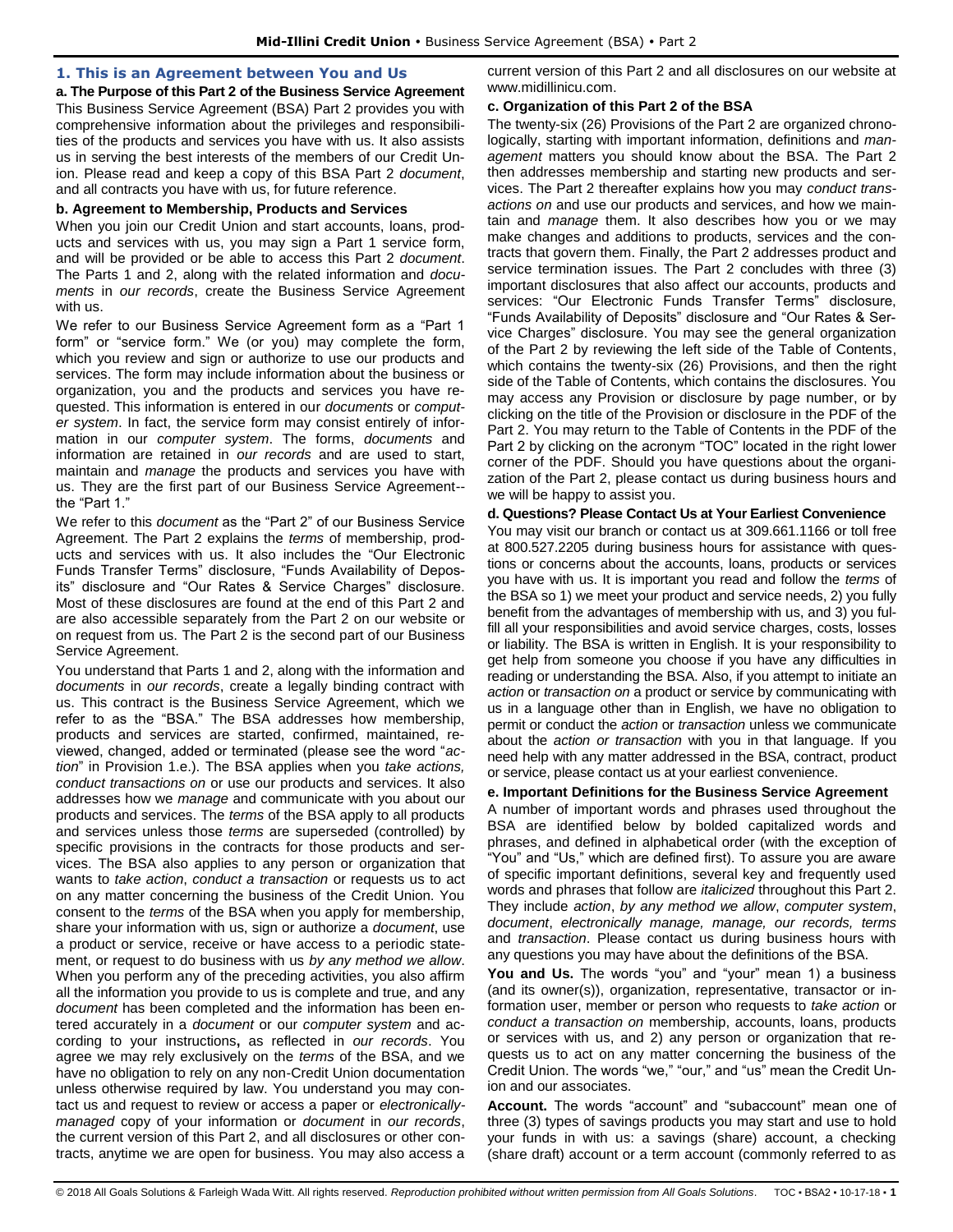a certificate or share certificate account). Accounts, along with membership and loans, are one of the three primary categories of products at our Credit Union. For further information, please see Provisions 2.k., 4., 6., 7.,11.,17. and 23.

**Accessible.** We use the words "accessible," "access" and "accessibility" to explain 1) how we may provide and you may review and obtain paper or *electronically-managed documents* and the information that pertains to products and services with us, and 2) how you may start and use a product or service *as we allow.* 

**ACH.** Is an abbreviation for an automated clearing house *transaction*, which is an electronic credit to or debit from an account with us processed through an automated clearing house network. An ACH is an EFT.

**Action.** The word "*action*" and the phrases "*action on*," "*take action*" and "*take action on*" mean to start, confirm, maintain, review, change, add or terminate membership, accounts, loans, products or services with us *by any method we allow*.

**Add.** The words "add," "adding," "addition" and "additional" mean to *take action* to start and add a new account, product or service to the current products and services you have with us *by any method we allow*. We may note an addition by placing an "A" (for added) in a box on our form. For further information, please see Provision 17.

**As We Offer.** The phrases "as we offer" and "we offer" mean the products and services we may provide, and the methods (ways) you may access them. For further information, please see Provision 1.f.2).

**Associate.** The word "associate" and the phrases "associated person" and "associated organization" mean any person or organization employed or approved by us to assist us in any way with the business of the Credit Union.

**ATM.** Is an abbreviation for an Automated Teller Machine.

**Beneficial Owner.** The phrase "beneficial owner" means a person who owns twenty-five percent (25%) or more interest in a member business. We may refer to this person as a "beneficial owner" in *our records* to assist us in providing excellent service and *managing* our products and services for the businessFor further information, please see Provision 4.

**BSA.** Is an abbreviation for the Business Service Agreement, which is a contract composed of our Part 1 service form, the *documents* and information in *our records* and this Part 2.

**Business.** The word "business" when used to describe any "going concern" or "enterprise," means a privately-owned entity organized and/or recognized under the law (a legal entity).

**Business Service Agreement.** The Business Service Agreement (the BSA) is a contract composed our Part 1 service form, the *documents* and information in *our records* and this Part 2.

**By Any Method We Allow.** The phrases "*by any method we allow*," "*as we allow*" and "*we allow*" mean the ways you may start, consent to, access, *take actions, conduct transactions on* or use membership, accounts, loans, products and services with us in person, by phone, mail, ATM or online as we offer. For further information, please see Provision 2.i.

**Change.** The words "change," "changed," "changing," "revise," "revised," "revising," "update," "updated" and "updating" mean to *take action* to amend or modify any information, contract or matter pertaining to a person, account, product or service, or to add or remove a person to or from an account, product or service *as we allow*. We may note a change by placing a "C" (for changed) in a box on our form. For further information, please see Provision 17.

**Check.** The word "check" means a check, share draft or draft issued, negotiated, deposited, collected, presented, paid or dishonored in any physical or *electronic* format we recognize. For further information, please see Provisions 6., 7. and 15.

**Close.** The words "close," "closed" and "closing" mean to "terminate" an account, product, service or contract *as we allow*. Please see the definition of "Terminate."

**Computer System.** The phrase "*computer system*" means, but is not limited to, all hardware, software and technology we use to *electronically manage* any aspect of the Credit Union's business, including your *actions* and *transactions on* membership, accounts, loans, products, services, information and *documents*. Our data processing system is part of our *computer system*, and our *computer system* is part of *our records*. For further information, please see Provision 2.e.

**Conduct.** The words "conduct," "conducts" and "conducting" mean your consent and 1) performance of a *transaction* to deposit or withdraw funds from, 2) access to information about, or 3) use of, a product or service *by any method we allow*. For further information, please see Provisions 2.i. and 5.

**Consent.** The words "consent," "agree," "authorize," "authorization" and "authorizing" mean your assent to (approval of) 1) the BSA and any contract, as applicable, 2) any product or service, and 3) any *actions, transactions on* and use of membership, accounts, loans, products or services *by any method we allow*. For further information, please see Provision 2.b.

**Contents.** The word "Contents" and the phrase "Table of Contents" refer to the first page of this Part 2 *document* that lists the twenty-six (26) Provisions (in the left column) and the Disclosures (in the right column) that are contained in this Part 2. You may access a specific Provision or Disclosure by clicking on the title in the Table of Contents in the PDF of the Part 2. You may also go to the Table of Contents from anywhere in the Part 2 by clicking on the acronym "TOC" located in the right lower corner in the PDF of the Part 2.

**Contract.** The words "contract" and "agreement" mean the BSA, any other contract or agreement that addresses membership, accounts, loans, products and services you have with us, and any changes or additions we make to the BSA, contract or agreement from time to time. For further information, please see Provision 1.f.2).

**Control Person.** The phrase "control person" means a person who has significant responsibility to control, manage or direct the member business. We may refer to this person as a "control person" in *our records* to assist us in providing excellent service and *managing* our products and services for the business. For further information, please see Provision 4.

**Costs.** The words "cost" and "costs" mean all expenses, employee time, fees, charges, reimbursements, penalties, attorney or other professional fees, collection costs, losses, liabilities, physical damages, travel and related expenditures or litigation we incur addressing any matter involving you or the products and services you have with us.

**Disclosures.** The words "disclosure" and "disclosures" generally mean the explanatory information that addresses your rights under specific federal or state laws that we provide (or you may access) along with or separately from this Part 2, and are part of the BSA. Please review the right column of the Table of Contents to see the disclosures included at the end of this Part 2. You may access the disclosures by page number in the Table of Contents, or by clicking on the title of the disclosure in the PDF of the Table of Contents of the Part 2. You may return to the Table of Contents in the PDF of the Part 2 by clicking on the acronym "TOC" located in the right lower corner of the PDF.

**Document.** The words "*document*" or "*documents*" mean, but are not limited to, anything on paper or any *electronically-managed*  copy, image, text, information, data, record and file we create or use to *manage* any aspect of the Credit Union's business, including your *actions* and *transactions on* our products and services. An example of a typical *document* is a contract you authorize to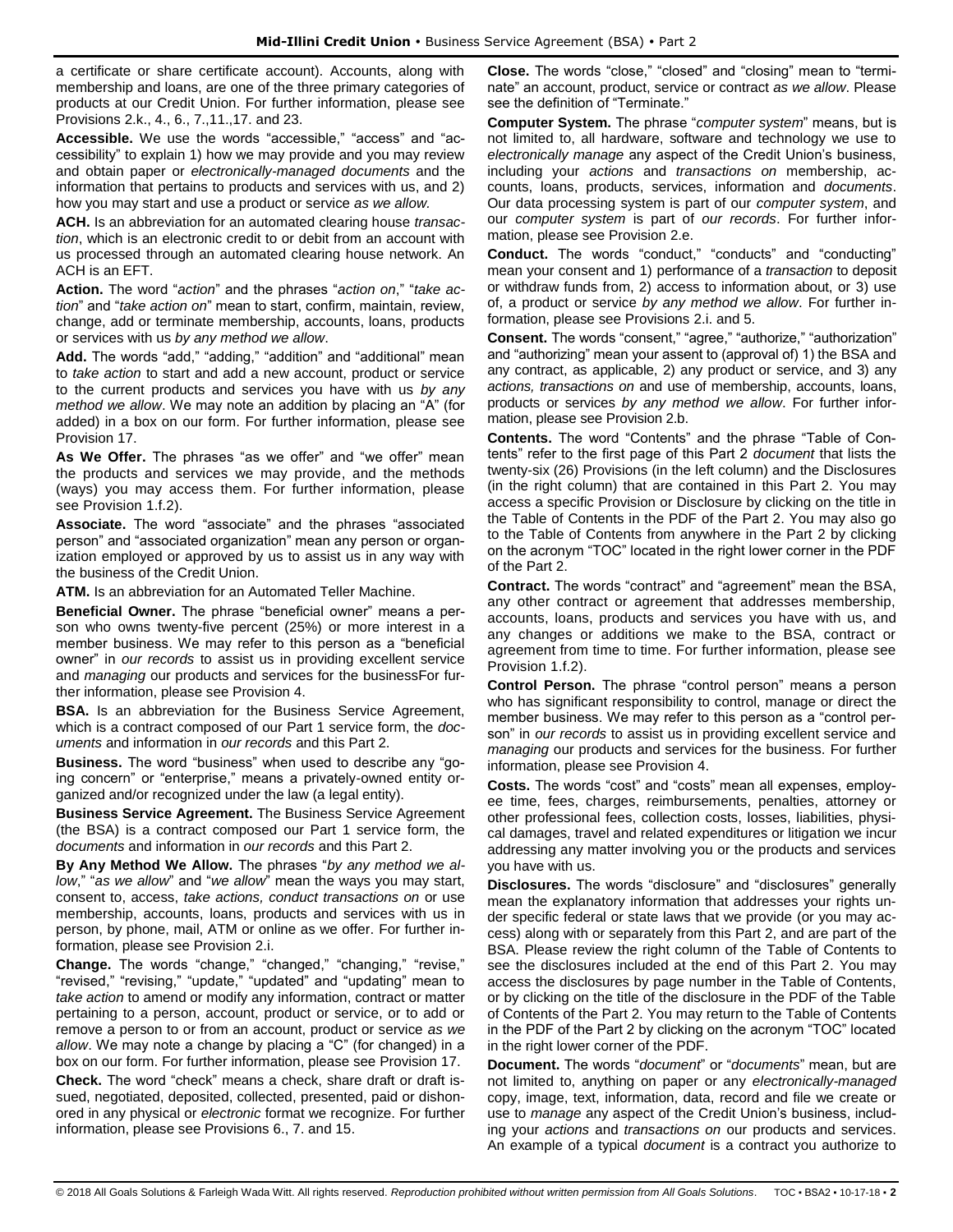start a product or service with us. Our *documents* are retained *in our records*. For further information, please see Provision 2.d.

**Documentation.** The word "documentation" means anything on paper or any *electronically-managed* copy, image, text, information, data, record and file you offer to us (or we request) to perform due diligence or verify your authority to allow you to *take action* or *conduct a transaction on* a product or service. For further information, please see Provision 2.d.1).

**EIN.** Is an abbreviation for Employer Identification Number.

**EFT.** Is an abbreviation for electronic fund transfer, which is an electronic credit to or debit from an account with us. For further information, please see the "Our Electronic Funds Transfer Terms" disclosure at the end of this Part 2 of the BSA.

**Electronically Manage.** The phrases "*electronically manage*," "*electronically-managed*," "*electronic management*" and the words "*electronically"* and *"electronic"* mean the use of our *computer system* and technology to create, start, enter, obtain consent to, copy, image, retain, provide, operate, conduct, execute, facilitate, secure, administer, maintain, support, service, assist with, change, add, update, collect on, terminate and protect any aspect of the Credit Union's business. This definition includes the *electronic management of* all your information, *documents*, *actions* and *transactions on* our products and services. For further information, please see Provision 2.e.1).

**Enter.** The words "enter," "entered," "entering," "note," "noted," "noting," "reflect," "reflected" and "reflecting" mean that we (or you**,** *as we allow*) type, input or write your information in *documents* or our *computer system* that pertains to your *actions* and *transactions on* our products and services, which becomes part of and is retained in *our records*.

**Funds Availability of Deposits Disclosure.** Is the explanatory information we provide about your rights concerning the availability of funds from deposits to an account with us. Please see the "Funds Availability of Deposits" disclosure at the end of this Part 2 of the BSA. You may access a disclosure by page number or by clicking on the title of the disclosure in the PDF of the Table of Contents of the Part 2. You may return to the Table of Contents in the PDF of the Part 2 by clicking on the acronym "TOC" located in the right lower corner of the PDF.

**ID.** Means current government-issued photo identification.

**Information User.** The phrase "information user" means a person in *our records* designated by the business or organization to access information about the accounts, products and services used by the business or organization. For further information, please see Provision 4.a.3).

**Initiate.** The words "initiate," "initiated" and "initiating" mean to "start" products or services *as we allow*. Please see the definition of "Start."

**Internet Service**. The phrases "internet service," "internet services," "e-commerce services" and "online services" mean our products and services that can be accessed and used through the internet as we offer, which are part of our *computer system*.

**IRS.** Is an abbreviation for the Internal Revenue Service.

**Item.** The word "item" means a promise or order to pay money in any form or medium we recognize.

Loan. The word "loan" means one of our lending products. Loans, along with membership and accounts, are one of the three primary categories of products at our Credit Union.

**Maintain.** The words "maintain," "maintaining" and "maintenance" mean your and our activities to keep the accounts, loans, products, services, *actions*, *transactions*, information and *documents*  you have with us active, operational and current. For further information, please see Provision 11.

**Manage.** The words "*manage*," "*management*" and "*managing*" mean all our work-related activities to create, start, enter, obtain consent to, copy, image, retain, organize, provide, operate, conduct, execute, facilitate, secure, administer, maintain, support, service, assist with, change, add, update, collect on, terminate and protect any aspect of the Credit Union's business. The definition of "*manage*" includes the *management* of all your information, *documents*, *actions* and *transactions on* our products and services. *Electronic management* (as defined in this Part 2) is one way we *manage* our business and the accounts, products and services you have with us. For further information, please see Provisions 2. and 11.

**Member.** The word "member" means a business or organization that has met the requirements of membership and has joined our Credit Union. The privilege of membership, along with accounts and loans, is one of the three primary categories of products at our Credit Union. For further information, please see Provision 3.

**Membership Share.** The words "membership share" mean a specific amount of your money in an account that represents the required deposit to be a member and owner of our Credit Union.

**Mobile Device.** The phrase "mobile device" means any transportable equipment or technology (typically a phone or tablet) that allows you to access the internet to *take actions*, *conduct transactions* or use the products and services as we offer.

**Open.** The words "open," "opened" and "opening" mean to "start" membership, accounts, products or services with us *as we allow*. Please see the definition of "Start."

**Organization.** The word "organization" means any business, association, group or other private or government entity whether formally organized and/or recognized under the law or not.

**Original.** The word "original" refers to the first *document* (such as a Part 1 or other form) we use to start new products and services. We may note the original use of a form by placing an "O" (for original) in a box on the form.

**Our Check.** The phrase "our check" means our cashier's or teller's check that we write (issue) to people, organizations or you. For further information, please see Provisions 5.a., 6.e., g., n. and 22.

**Our Electronic Funds Transfer Terms Disclosure.** Is the explanatory information we provide about your rights concerning EFT debits and credits to an account with us. Please see the "Our Electronic Funds Transfer Terms" disclosure at the end of this Part 2 of the BSA. You may access a disclosure by page number or by clicking on the title of the disclosure in the PDF of the Table of Contents of the Part 2. You may return to the Table of Contents in the PDF of the Part 2 by clicking on the acronym "TOC" located in the right lower corner of the PDF.

**Our Rates & Service Charges Disclosure.** Is the explanatory information we provide about the rates we pay on accounts and charges we may require for services we offer. This disclosure may also be referred to as the "Rate and Fee Disclosure" in the BSA. Please see the "Our Rates & Service Charges" disclosure, which is part of the BSA. You may access this disclosure on our website or by contacting us during business hours.

**Our Records.** The phrases "*our records*," "on file," "in our files" and the word "files" mean all *documents* and information we create, retain and use to *manage* any aspect of the Credit Union's business, including your information, *documents*, *actions* and *transactions on* our products and services. *Our records* are primarily contained in and composed of our physical paper files and *computer system*. For further information, please see Provision 2.h.

**Owner.** The word "owner" means a person with equity interest (an ownership interest) in a member business.

**Part 1.** The phrase "Part 1" means any service form, *document* and/or the information on paper or *electronically-managed* in our *computer system* used for any *action* or *transaction on* our products and services. For further information, please see Provision 2.d.

**Part 2.** The phrase "Part 2" means this *document*, which along with service forms, the information and *documents* in *our records*  and other contracts as applicable, comprises the Business Ser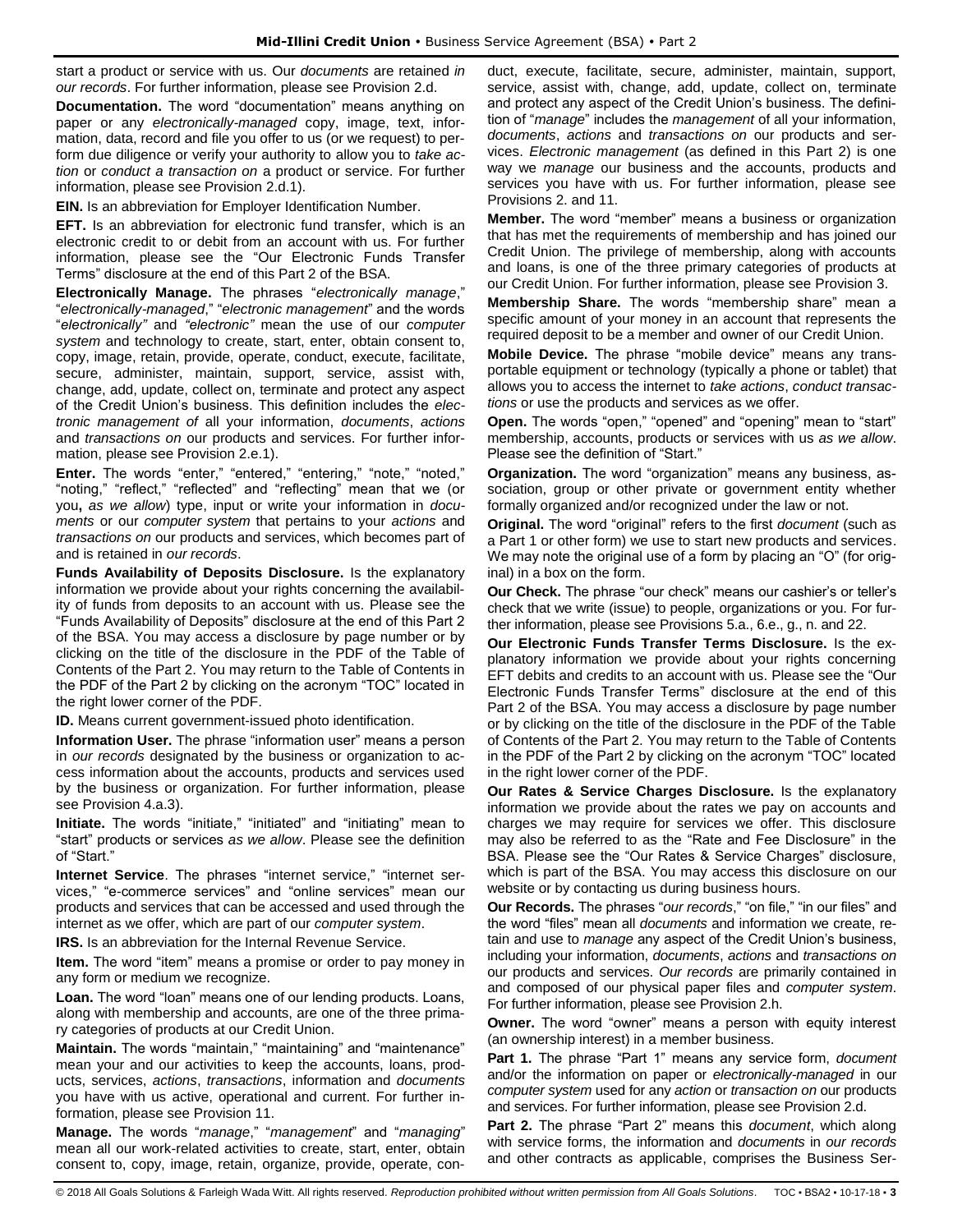vice Agreement (BSA). This Part 2 contains a majority of the *terms* of the BSA. For further information, please see Provision 2.

**PDF.** The acronym "PDF" is an abbreviation for Portable Document Format file. It is a format we may use to *electronically manage* information and *documents* to address any aspect of the Credit Union's business, including your *actions* and *transactions on* our products and services. For further information, please see Provision 2.e.2).

**People and Person.** The words "people" and "person" mean human beings.

**Personal Identification Number.** The phrase "personal identification number (PIN)" means a confidential number you use to conduct transactions with EFT products and services (such as a debit card) to access an account with us. For further information, please see the "Our Electronic Funds Transfer Terms" disclosure at the end of this Part 2 of the BSA.

**PIN.** Is an abbreviation for personal identification number (please see the definition of "personal identification number" above). For further information, also please see the "Our Electronic Funds Transfer Terms" disclosure at the end of this Part 2 of the BSA.

**Products and Services.** The words "products" and "services" and the phrases "our products and services" and "the products and services" mean, but are not limited to, 1) our membership, savings and lending products, 2) our services we offer to access the products, and 3) our services we offer independent of the products. Accounts, loans and membership are the three primary categories of products at our Credit Union. For further information, please see Provision 2.k.

**Provision.** The word "Provision" means the twenty-six (26) Provisions of this Part 2, which are listed in the left column of the Table of Contents. The Provisions of this Part 2 contain a majority of the *terms* of the BSA. For further information, please see Provision 1.c. You may access a specific Provision by page number in the Table of Contents, or by clicking on the title of a Provision in the PDF of the Table of Contents of the Part 2. You may return to the Table of Contents in the PDF of the Part 2 by clicking on the acronym "TOC" located in the right lower corner of the PDF.

**Representative.** The word "representative" means a person who may *take actions*, *conduct transactions* and use our accounts, products and services on behalf of the business or organization she or he represents. A representative may be referred to as a "signer" in our data processing system, which is part of our *computer system*. For further information, please see Provisions 4.a.1), 11., 17. and 23.

**Revised.** The words revise," "revised" and "revising" mean to "change" an account, product, service or contract *as we allow*. Please see the definition of "Change."

**Section.** The word "Section" refers to the six to ten Sections of the Part 1 service forms. Each Section has a number that is located at the far-right side of each Section on the Part 1s. If a Section number is missing on Page 1 of a form it is because that Section appears on Page 2 of the form. If a Section number is missing on Page 2 of a form it is because that Section appears on Page 1 of that form.

**Service Charge.** The phrase "service charge" and the words "charge" and "fee," mean an amount of money we require you to pay to partially cover the expense of when you use or incur a service with us. When the words "service charge" or "charge" are used in the BSA, they will typically be addressed in the "Our Rates & Service Charges" disclosure. For further information, please see Provision 9.

**Service Form.** The phrases "service form" and "Part 1" and the word "form" mean a *document* or the information on paper or *electronically-managed* in our *computer system* used for any *action* or *transaction on* our products and services. For further information, please see Provision 2.d.

**SSN.** Is an abbreviation for Social Security Number.

**Start.** The words "start," "starting," "open," "opened," "opening," "initiate" and "initiating" mean to *take action* to begin membership**,** accounts, loans, products or services *as we allow*. For further information, please see Provisions 2.i., 3. and 17.

**Technology.** The word "technology" means any hardware, software, equipment, instrumentation, system and solution (such as our *computer system*) that enables us to maintain and *manage* any aspect of the Credit Union's business, including your information, *documents*, *actions* and *transactions on* our products and services.

**Terminate.** The words "terminate" and "close" mean to *take action* to end and no longer use an account, product, service, contract or membership with us *as we allow*. We may note a termination by placing a "T" (for terminate) in a box on our form. For further information, please see Provisions 23. and 24.

**Terms.** The word "*terms*" means all the explanatory language of the BSA (which includes any service form, this Part 2 and the information and *documents* in *our records*), and any contract you have with us as applicable. A majority of the *terms* of the BSA are found in this Part 2. The *terms* of the BSA, like all our contracts, are designed to serve the best interests of the members of our Credit Union.

**Through the Internet.** The phrase "through the internet" and the word "online" mean the use of the internet to *take actions*, *conduct transactions* or use our products and services (which will typically be with the internet services we offer).

**Transaction.** The word "*transaction*" and the phrases "*transaction on*," "*conduct a transaction*," "*conduct a transaction on*" and "*conduct transactions on*" mean 1) any act, instruction, order or request to increase or decrease the balance of, or impose a lien or security interest on, the funds in an account, and 2) any request for or use of a product, service or information *by any method we allow*. The word "*transaction*" in this Part 2 may apply to a "loan" or obligation addressed in the BSA and other contracts as applicable. The word "*transaction*" does not include any *action* to change, add or terminate an account, product or service. For further information, please see Provisions 2.i. and 5.

**Transactor.** The word "transactor" means a person designated in *our records* by a business or organization to *conduct transactions on* the accounts, products and services used by the business or organization. A transactor may be referred to as an "Authorized Signer" in our data processing system, which is part of our *computer system*. For further information, please see Provision 4.a.2).

**Use.** The word "use" as applied to you means to *take action*, *conduct a transaction on* or in any way access or utilize our products and services. The word "use," as applied to us, means anything we employ to *manage* the business of the Credit Union, which includes your *actions* and *transactions on* our products and services.

**Your Check.** The phrase "your check" generally means a check you write to a payee drawn on an account with us. It also means a check drawn on another institution payable to you that you wish to deposit in an account with us or negotiate to us. For further information, please see Provisions 6., 7. and 15.

Your Information. The phrases "your information," "related information," "the information," "any information" and "all information" mean the information you provide to us about the business or organization and you that we use to *manage* any aspect of your *actions* and *transactions on* our products and services along with *documents* we retain in *our records*. The definition of "your information" includes all data, ID, pictures, photographs, images, film, recordings, voice recordings, fingerprints and other biometrics you share and we retain in *our records*. The definition does not include information you do not communicate or deliver to us, but we obtain elsewhere. For further information, please see Provisions 2.c. and 13.

**Your Number.** The phrase "your number" means any number we create and assign to an account, loan, product, service, member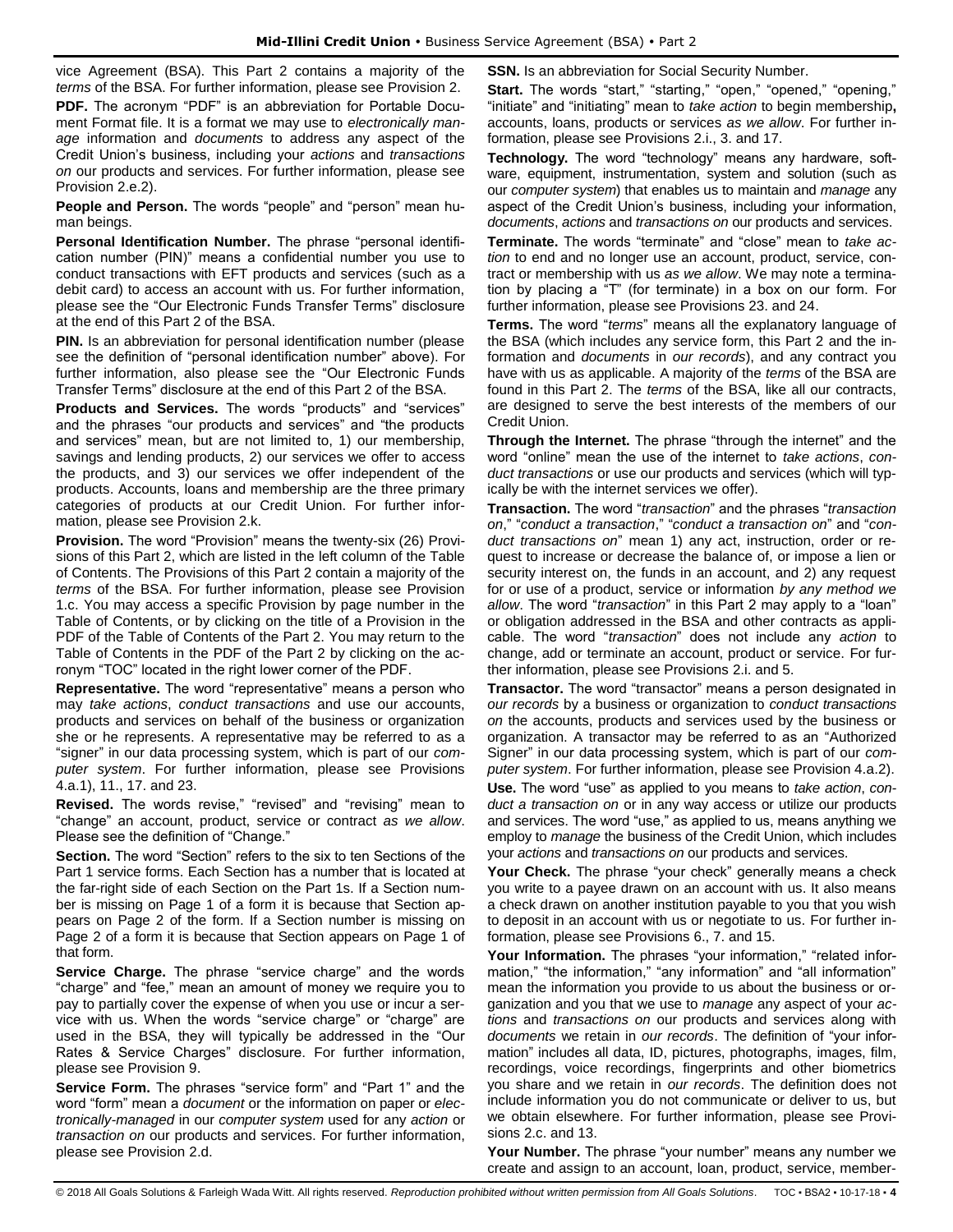ship or you, to *manage* any aspect of your information, *documents*, *actions* and *transactions on* our products and services. For further information, please see Provision 2.f.

#### **f. Right to Rely on the Business Service Agreement (BSA)**

When you join our Credit Union, attempt to *take action* or *conduct a transaction,* or ask us to act on any matter concerning the business of the Credit Union, you consent to the *terms* of the BSA. You acknowledge we offered you a paper copy of the Part 2 in person, and emailed it to your address (if provided) in *our records*. If we assisted you by phone, mail or through the internet, your consent acknowledges the Part 2 was accessible to you, and we offered to mail you a paper copy of the Part 2 (please see Provision 3.f.).

You agree we may *electronically manage* (e.g., image or otherwise enter in our *computer system*) your information, *documents*, consent and all accounts, loans, products or services you have with us. This allows us to protect all information, *documents,* products and services, achieve significant savings and provide excellent service to our members. For these same reasons, you understand and agree once we have *electronically-managed* any paper *document*  along with your information*,* we may also destroy the paper *document* and the information, unless otherwise required by law. You agree that along with all paper *documents* and any information*,* all *electronically-managed documents* and your information, in *our records* are binding on you and us. You understand while we own all information and *documents* in *our records* that pertain to membership, accounts, loans, products and services you have with us, you may request to review and obtain a paper or *electronic* copy of a *document* or the information in *our records*, anytime we are open for business or as we offer. You also understand you may *take action* to start, confirm, maintain, review, change, add or terminate membership, accounts, loans, products or services with us at any time *as we allow*.

You agree we may rely exclusively on the BSA, other contracts as applicable and *our records* (and any changes and additions we make to these contracts from time to time) to start, maintain and *manage* your *actions* and *transactions on* all the accounts, loans, products and services you have with us. Further, you understand any changes and additions you make to the accounts, loans, products or services you have with us will also be governed by the BSA, other contracts as applicable, *our records* and any changes and additions we make to them from time to time.

**1) Your Actions and Transactions Entered in Our Records.** On your request and for your convenience, we may agree to assist you with any product, service, *action* and *transaction* by phone, mail, in person or online. To accomplish your request, we may enter the information in a *document* or our *computer system*  without having you sign a paper *document as we allow*. This means your consent and membership, accounts, loans, products, services, *actions* and *transactions* will be *managed* with the assistance of our employees or the use of our *computer system by any method we allow* and will be confirmed by your use of the account, loan, product or service. You understand and agree if we honor your request to assist you with any *action* or *transaction* by phone, mail, in person or online without a signed *document*, we will maintain and *manage* the requested membership, accounts, loans, products, services, *actions* and *transactions* as reflected in *our records*.

You also agree the *action* or *transaction* is governed by the BSA and any other contracts as applicable. You understand if we *manage* your request without having you sign a paper *document*, we do so to provide you with excellent service and for your convenience to expedite the product, service, *action* or *transaction* you have requested. Should you have second thoughts and prefer we *manage* your request on paper or other method *we allow*, please let us know at your earliest opportunity. On your notification, we will be happy to provide you with a *document* for your signature or authorization, or find an alternative method for you to *take actions* or *conduct transactions on* accounts, loans, products

or services with us. Finally, you understand you may request to review, confirm, obtain, change, add or terminate any product, service, *action* or *transaction*, anytime we are open for business or *by any method we allow*. You may also request a paper or *electronically-managed* copy of your information or a *document* in *our records* from us anytime during business hours or *as we allow*.

**2) Products and Services Addressed by the BSA.** In addition to our products and services addressed in the BSA, we may offer products and services not mentioned in the BSA that are covered by its *terms* and any other contract as applicable. If a contract for another product or service does not address a matter covered by the BSA, the *terms* of the BSA may apply to the matter. For example, if a contract for a product or service does not address whether that contract can be imaged (which is one method we may *electronically manage* a *document*) and that the image is binding on you and us, then we may *electronically manage* (image) and rely on that contract for the product or service as addressed in the *terms* of the BSA (please see Provisions 1.e. and f.). To provide members with excellent service and plan for future products and services, the BSA may address products and services currently not offered, which may be offered at a future date. Should you have any questions about the applicability of the BSA to a product or service, please contact us anytime we are open for business.

#### **g. Obligation for Advice on Matters Involving You**

To protect the Credit Union's interests, we may seek legal or other professional advice to address any matter concerning you or the products and services you have with us. We may seek such advice to assist you with products and services (e.g., review of any documentation you present, such as but not limited to Articles of Incorporation, Operating or Partnership Agreements, registrations with the Secretary of State, business licenses, tax returns**,** other organizational documentation, trusts, powers of attorney, etc.). We may also seek advice in connection with a person's, organization's or your claims or disputes regarding you or your information, funds, *actions* and *transactions on* products and services (e.g., subpoenas, summons, levies, garnishments, claims, court orders, etc.). If we obtain legal or other professional advice to address any matter concerning you or the products and services you have with us, you agree to pay all costs, including reasonable attorney fees, incurred for that assistance. You further agree we may deduct all costs for the assistance from the account(s) you have with us, and you will be obligated for any additional amount owed. You understand and agree since these costs are incurred because of you or the products and services you have with us, fairness dictates that you are responsible for these costs, rather than imposing the costs on the members of the Credit Union.

## <span id="page-5-0"></span>**2. Product and Service Management Issues**

## **a. Overview of this Provision**

This Provision addresses a number of important matters that affect how we *manage* our products and services. The Provision begins with an explanation of how you may start and consent to products and services. It then explains how we maintain and *manage* your information, *documents*, *actions* and *transactions on* our products and services, and retain them in *our records*. The Provision concludes with the methods you may use to *take actions* or *conduct transactions on* our products and services, along with an explanation of the products and services we may offer. These important *management* issues assist us in serving the best interests of our members.

**b. Consent to Membership, Products, Services and Contracts** You may consent to membership, a contract, an account, loan, product, service, *action* or *transaction by any method we allow*. You may also consent to another person *taking actions* or *conducting transactions on* the products and services you have with us as addressed in the BSA. Your consent may be demonstrated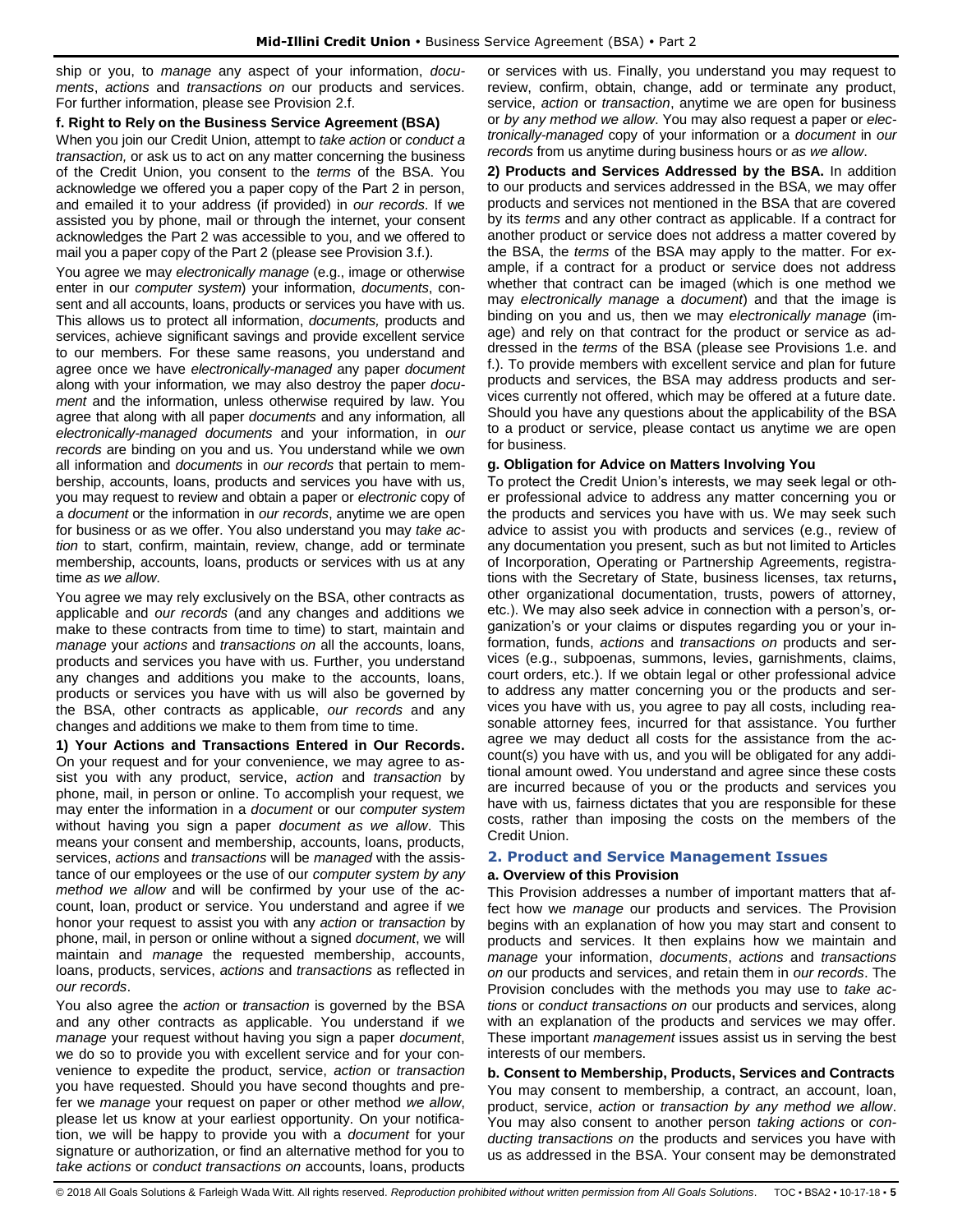by, but is not limited to: 1) a signature, thumbprint, fingerprint, stamp, mark, facsimile signature or email, 2) verbal confirmation in person, by phone, voice command, recorded message or conversation, 3) signing or using a signature pad, tablet, computer, device or mobile device, 4) using a debit card, credit card, ATM card, code, password, PIN, ATM, kiosk or shared branch, 5) a notation by our employee in *our records* as *we allow*, 6) entering the information in *our records* as we offer, 7) the receipt or accessibility of a statement, 8) *electronic* and/or digital signature or agreeing to an internet service we offer, and 9) the maintenance or use of, or allowing another person to use, a product or service. Please see the definition of "consent" in Provision 1.e.

#### **c. Information Management for Products and Services**

The information you communicate or deliver to us is crucial in providing you with excellent service and maintaining and *manag*ing all products and services. We may specifically use your information to *manage* your *actions and transactions on* our products and services you have with us. You understand your information may be *managed* on paper or *electronically*. In either case, you may request to review or access your information anytime during business hours. Please see the definition of "your information" in Provision 1.e., and Provision 13.

#### **d. Document Management for Products and Services**

We use our *documents* to *manage* the business of the Credit Union in general, and your *actions and transactions on* the products and services you have with us in specific. Examples of our *documents* include any paper or *electronically-managed* service form (Part 1), form, application, loan form, note, contract, this Part 2, record, file, letter, disclosure, schedule, periodic statement, statement, check, item, receipt, information return, notice, warning, advisory, explanatory material, newsletter or anything else we create or use to *manage* the business of the Credit Union. You understand and agree the *documents* we create and/or use to *manage* our products and services and retain in *our records,* are binding on you and us. You also understand you may request to review or access a *document* anytime during business hours. Please see the definition of "*documents*" in Provision 1.e.

**1) Documentation You Offer for Us to Perform Due Diligence.** You may offer or we may request documentation to perform due diligence or verify your authority to *take action* or *conduct a transaction on* a product or service on behalf of the business or organization. Examples of documentation may include, but are not limited to, any paper or *electronically-managed* letters, business or organization formation or operational agreements, resolutions, letters, licenses, trusts, powers of attorney, wills, estate papers, claims, court orders, legal instruments or anything you deliver or share with us concerning you or your *actions* or *transactions on* products and services. You understand and agree when you provide documentation, which we may retain in *our records* for due diligence purposes, it is not binding on us unless otherwise required by law. Please see the definition of "documentation" in Provision 1.e.

#### **e. Our Computer System to Manage Credit Union Business**

Our *computer system* is vital to providing you with excellent service and maintaining and *managing* all the products and services you have with us. Our *computer system* may include, but is not limited to, our data processing system, our employees' computers, tablets and mobile devices, our phone system, website, internet services, kiosks, ATMs, networks, backup data storage systems, offsite data archival systems, all data, software and applications retained and utilized in the cloud, and any other software, equipment, instrumentation, solution or technology we use now or in the future. If offered, our *computer system* also includes any Credit Union "member use only" computers, tablets and mobile devices. The information and *documents managed* in our *computer system* are part of *our records*. Please see the definition of "*computer system*" in Provision 1.e.

**1) Electronic Management of Credit Union Business.** We may use our *computer system* to *electronically manage* any aspect of the business of the Credit Union, which includes all your information, *documents*, *actions and transactions on* our products and services. You understand you may request to review or have a copy of *electronically-managed* information or *documents* in *our records* anytime we are open for business. Please see the definition of "*electronic management*" in Provision 1.e.

**2) Information and Documents may be Accessible in PDF.** For your convenience, to assure accuracy and security, and to reduce costs for our members, we may *electronically manage* any information or *documents* as a Portable Document Format (PDF) file. PDFs may be accessible on our website, in the internet services we offer and as attachments to emails. To open, review, print, download, save and read a PDF *document*, you will need to download a PDF display application, such as Adobe Reader, to your computer, mobile device or other technology. As of the date of the BSA, Adobe Reader is accessible at no charge at Adobe.com. You understand you may also request to access any information or *documents* on paper during business hours. Please contact us and we will be happy to assist you. Please see the definition of "PDF" in Provision 1.e.

#### **f. Your Number for Membership, Products and Services**

Your number is extremely important to provide you with excellent service and maintain and *manage* all the products and services you have with us. We may create your number on paper and/or *electronically* with our *computer system*. We may refer to your number as an "account number," "member number" or "membership number" in communications or when referencing *our records*. The phrase "your number" may also refer to a "subaccount number," which is a secondary number we assign that is organized under your number ("your subaccount number"). We may use a subaccount number to *manage* your *actions and transactions on*  our products and services. Should you have any questions about your number, please contact us at your earliest convenience. Please see the definition of "your number" in Provision 1.e.

**g. Management of Accounts, Products, Services & Numbers** You understand while you have the privilege to start, use and maintain an account we offer, we *manage* the privilege to have an account at the Credit Union. You also understand and agree for business, compliance and risk management purposes, we may change, suspend or terminate an account (and if applicable subaccounts) and reimburse the funds to you as needed. We may decline to restart an account (or subaccount) at our discretion. You further agree we *manage* the privilege to use our products and services and may change, suspend or terminate this privilege, as needed and at our discretion, as addressed in the BSA and other contracts as applicable, unless otherwise required by law. Finally you agree we *manage* your number(s) for business and compliance purposes, and may change or terminate your number(s) (or subaccount numbers) as needed and at our discretion.

## **h. Our Records are Used for All Business Purposes**

We create and use *our records* to *manage* the business of the Credit Union in general, and your *actions and transactions on* the products and services you have with us in specific. *Our records* are composed of all information and *documents* retained 1) on paper in physical files, 2) *electronically* in our *computer system,* or 3) in any other solution or technology we use to *manage our records*. To protect all information and *documents*, achieve cost-savings and for the convenience of our members, we may *electronically manage*  most of *our records*. For these same reasons, ultimately all *our records* may be *electronically-managed*, unless otherwise required by law. You may request to review or obtain your information or a *document* in *our records* anytime we are open for business. Please see the definition of "*our records*" in Provision 1.e.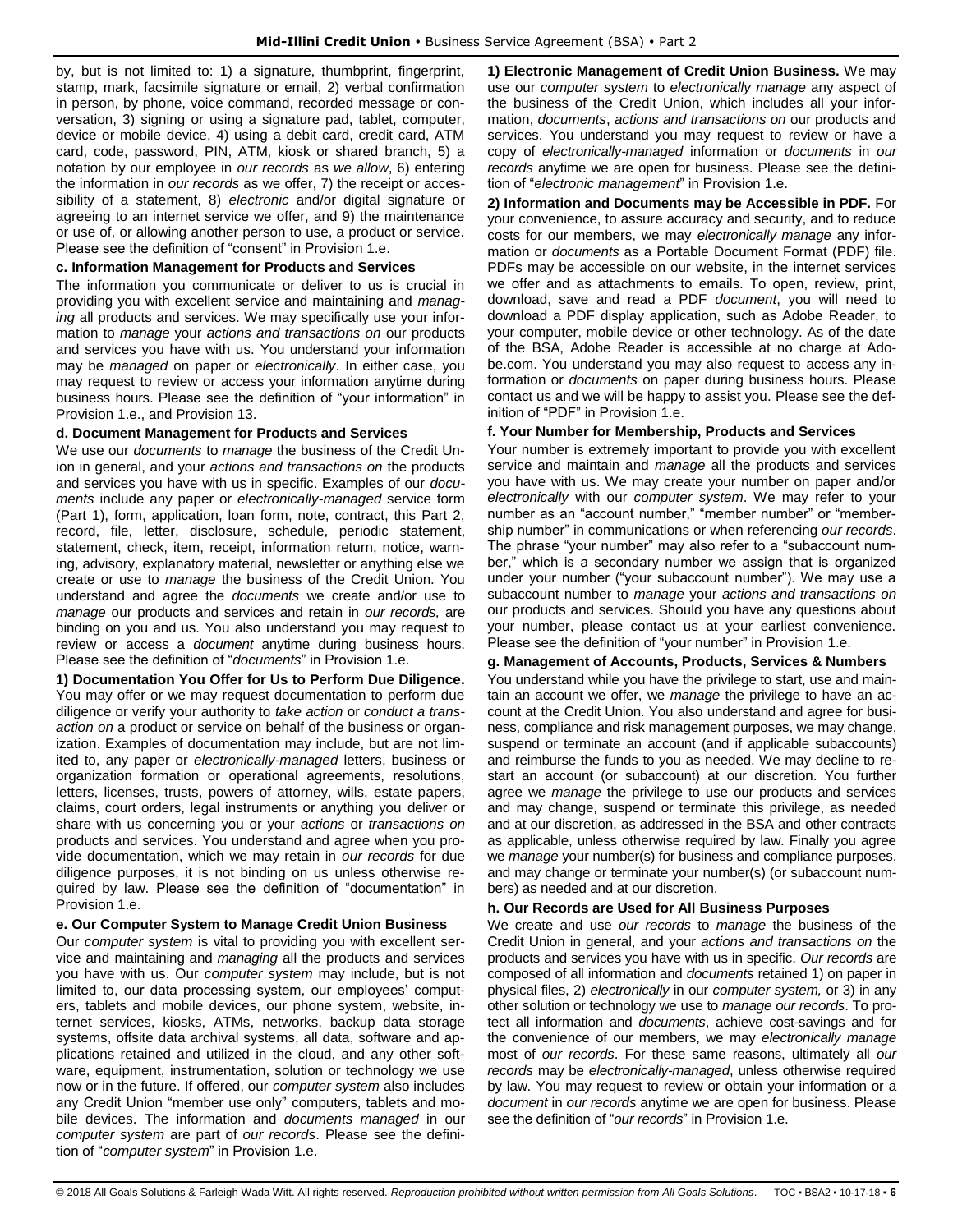#### **i. Methods to Take Actions and Conduct Transactions**

You may *take actions*, *conduct transactions on* and use our products and services *by any method we allow*. Specifically, the ways you may access, *take actions*, *conduct transactions on* and use our products and services may include, but are not limited to, 1) in person, by phone, mail, facsimile, email, drive-through window, night deposit or drop box (or lock box), 2) through the use of a debit card, credit card, ATM card, code, password, PIN, check, signature pad or device, ATM, kiosk, shared branch or any product or service, and 3) through the internet with a computer, tablet, phone, device, mobile device or other technology. An *action* or *transaction* conducted *by any method we allow* is valid no matter what method *we allow* you to use. Please see the definitions of "*action*," "*by any method we allow*" and "conduct" in Provision 1.e.

#### **j. The Title of Products and Services You Have with Us**

The products and services you have with us are generally titled on our *documents* and in our *computer system* so the name used on the product or service (typically the business or organization name) matches the EIN and SSN certified. This allows us to maintain and *manage* the product or service in *our records* for you and satisfy reporting requirements. Due to these maintenance, *management* and reporting requirements, the information and *documents* that are accessible to you may not contain the full or exact title you might prefer. However, on your request, we often can include a description or legal title on a *document* or in *our records* that explains the purpose of and/or business, organization and/or person(s) who may use a product or service.

#### **k. Our Exclusive and Beneficial Products and Services**

To be entitled to use and enjoy all our financial products and services, a business, organization or person must first be eligible for the privilege of being a member of our Credit Union (our first product). As a member, you may request the exclusive products and services we offer that generally come under one of two categories: our savings products and services, and our lending products and services. Both are valued by our members for their rates and our excellent service. However, we may offer other beneficial financial products and services in addition to our traditional savings and lending solutions. Examples of products include membership, accounts and loans as we offer. Examples of services include teller assistance, phone assistance, *transactions* and safe deposit boxes, which typically require use of our premises, employees or *computer system* in order to provide the service to you. Please see the definition of "products and services" in Provision 1.e.

**1) The Products and Services We Offer.** *Please see "Our Products and Services" for a comprehensive summary of our beneficial products and services.*

## **l. The Length of this Part 2 of the BSA**

To assure excellent service, comprehensive information, and to proactively answer your questions about our products, services and Credit Union, we provide this Part 2. It is lengthy 1) because of the numerous legal, operational and practical matters that affect membership, accounts, loans, products and services, and 2) because it is important to explain why everything we do at our Credit Union is in the best interests of the members. Should you have questions about any matter addressed in the BSA, please contact us during business hours and we will be happy to assist you.

## <span id="page-7-0"></span>**3. Starting Membership, Products and Services**

All our members together own our Credit Union. The Provisions of the BSA are intended to serve the best interests of our members.

#### **a. Requirements to Start Membership with Us**

To become a member of our Credit Union you must be in our field of membership, provide any information we request and meet all our requirements for eligibility, due diligence and verification. Before allowing a business or organization to join our Credit Union, we may require a representative to provide proof of five (5) important matters. First, that the business or organization is lawfully formed (e.g., by providing of Articles of Incorporation, Operating or Partnership Agreement, registration with the Secretary of State, business license, tax returns, client/customer references and/or other documentation from the last three years (though we may serve non-lawfully formed businesses or organizations at our discretion)). Second, that the business or organization is eligible for membership with us. Third, that the business or organization wants to join the Credit Union and start membership, products and services with us. Fourth, each representative must substantiate her or his authority to act as a representative for the business or organization (e.g., by providing a notarized board resolution, partnership letter, business license, driver's license or other proof of ownership or authority). And fifth each representative must substantiate her or his identity as a representative of the business or organization (typically with ID). By consenting to the BSA, you acknowledge you have informed us of the persons who are representative(s), transactor(s) and/or information user(s) who may act on behalf of the business or organization when *taking actions* or *conducting transactions* on the accounts, loans, products and services the business or organization has with us. You agree to notify us in writing of any change in authority of any representative, transactor and/or information user. You also agree to notify us if the beneficial owner(s) or control person of the business changes as addressed in Provision 4. of this Part 2. We may rely on the BSA and *our records* until you tell us in writing of any changes and we have had a reasonable time to act on the written notice. By consenting to the BSA, you certify the business or organization does not engage in the internet gambling business, and will notify the Credit Union before engaging in any internet gambling business in the future.

Please understand that membership is a privilege and not a right, and is granted to you by our Credit Union on the condition you observe all applicable laws, regulations, the BSA and all other contracts, obligations and responsibilities with us.

#### **b. Your Identification, EIN or SSN and Backup Withholding**

To join our Credit Union we may require the business's or organization's and your full current name(s), the physical address of the business or organization and your residence (and, if different, your business's or organization's and your mailing addresses), and the business's or organization's phone number and your phone number, birthdate, employer and occupation. We may also require all necessary due diligence documentation to validate the business or organization (as addressed above in Provision 3.a.), the business's or organization's Employer Identification Number (EIN) or Social Security Number (SSN), your SSN and your current government-issued photo identification. For IRS reporting purposes you may need to certify that the EIN or SSN matches the name and address provided, and indicate if you are subject to backup withholding. Your delivery, review and certification of this information may be required for membership, products or services. For your and our protection and to fulfill our due diligence responsibilities, you may need to obtain an EIN for an account, product or service relationship you wish to start that is not for your personal use. For your convenience and protection we may also request your mother's maiden name (and other undiscoverable confidential information (e.g., favorite subject in school, artist, etc.)), your email address, the creation of a password and fulfillment of other identification and information requirements in order to *take actions* or *conduct transactions on* our products and services (please see Provision 5.a.). To provide you with excellent service, for your convenience and for your and our protection, you agree we may photograph you and retain a copy or image of your current government-issued photo identification (hereafter referred to as ID) to identity you for products and services. We may request to see your current government-issued military photo identification, and though we will not image or copy it, we may enter the information in *our records*. We may also require other current government ID (such as your driver's license or passport) that can be copied or imaged along with entering the information from your military ID. If our copy or image of your ID (or other identification)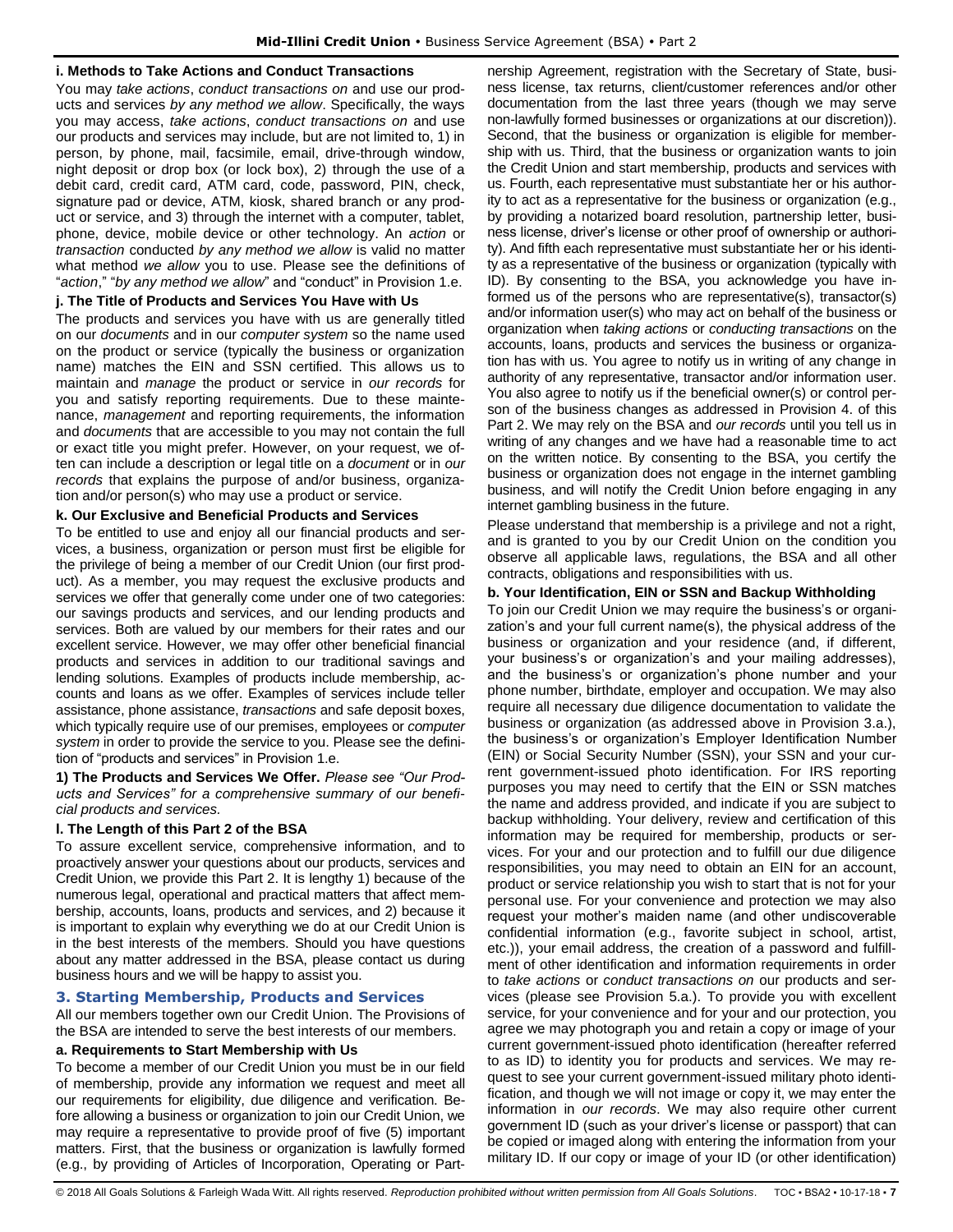is expired, to continue to serve you, for your convenience and for your and our protection, you agree we may request, review and retain a copy or image of your current ID. If the IRS notifies us of a discrepancy with the name, EIN, SSN or information in *our records*, you may be subject to backup withholding, requiring us to withhold and pay a portion of dividends, interest or other payments to the IRS.

When you join our Credit Union and start products and services, we may require you to sign or authorize a service form to assist us in *managing* the products and services you have with us. We may note the original use of the form by placing an "O" (for original) in a box on the form. Alternatively, on your request we may agree to start, obtain your consent to and *manage* membership, products and services with the assistance of our employees or the use of our *computer system* (please see Provision 1.f.1)). You agree for purposes of accuracy, we may subsequently verify and correct, complete or update your information in *our records*. You understand and agree that to provide you with excellent service and for your and our protection, we may photograph, film and retain all pictures, photographs, film, likenesses or images of any person (including you) who enters or uses our (or an associate's) premises, facility, location or service solution. Additionally, to provide excellent service, for training and quality assurance purposes and for your and our protection, you agree we may record and retain all conversations with you and anyone who contacts, calls and/or leaves us messages *by any method we allow*. You agree we may obtain, retain and use all ID, pictures, photographs, images, film, recordings, voice recordings, fingerprints and other biometrics of you with our *computer system* or other technology to identify you and *manage* any product, service, *action* or *transaction* addressed by the BSA or other contract as applicable. Finally, you agree we may obtain, retain, maintain and *manage* all ID, photographs, images, film, recordings, voice recordings, fingerprints and other biometrics of you in *our records*.

## **c. Your Authorization for Us to Obtain Information**

You agree we may review your account, employment and credit history, which includes obtaining reports from third parties and credit reporting agencies, to confirm your eligibility for membership, accounts, loans, products and services we may offer We obtain reports for two important reasons. The first is to provide you with excellent service by pre-qualifying you for products and services with us: that way we can make a product or service available to you as soon as possible. The second is for loss prevention purposes, which is required to fulfil our due diligence responsibilities to our members. Additionally, to provide you with excellent service, for your convenience and your and our protection, we may request additional information to assist you with any currency needs for the accounts, loans, products and services you may request.

## **d. Starting Membership, Products and Services Online**

We may offer an internet service that allows you to join our Credit Union and start products and services with us online. This internet service is governed by any contract you agree to online, the BSA, all other contracts as applicable and *our records*. Should you have any questions about this service, please contact us at your earliest convenience.

## **e. Starting Membership, Products and Services by Mail**

On your request and for your convenience, we may at our sole discretion mail *documents* with your information to you to join our Credit Union and start products and services with us. We do not advise mailing your confidential information since it exposes you to numerous problems (ID theft, fraudulent *transactions*, etc.). We recommend you come to our Credit Union at your convenience (or use an internet service we offer) to start membership, products and services with us. In fairness to the members, if you request us to mail your information, you agree to take responsibility for all problems and losses that result from theft and/or unauthorized use of your information. Please contact us during business hours for any questions about starting membership by mail.

## **f. Starting Membership, Products & Providing the Part 2**

When you join our Credit Union we will first review a number of important matters about membership, products, services and the BSA (please see Provision 3.g.). Thereafter we (or you) may complete a service form (which we may require to be notarized) and/or enter the business's or organization's and your information in *our records*  according to your instructions to start the products and services you have requested. Once you have reviewed your information, you will consent to the *terms* of the BSA and to the use of our products and services. If we assist you in person we will offer you a paper Part 2, and email it to your address (if provided) in *our records*. If we assist you by phone, mail or through the internet, we will make the Part 2 accessible to you *by any method we allow*, or offer to mail you a paper Part 2. We will ask (or advise you to ask) if you have questions about any matter addressed in the BSA, and encourage you to contact us during business hours for help with any product or service. Finally, we will remind you that you can always access a current Part 2 and disclosures on our website, and may contact us about the information or *documents* in *our records* anytime we are open for business.

#### **g. Matters We Address when You become a Member**

When you join our Credit Union we: 1) review all required documentation and obtain information that substantiates the validity of the business or organization and its eligibility for membership to fulfill our due diligence responsibilities, and verify your ID, 2) may obtain relevant account, employment and credit reports, as needed, 3) review important information about membership, products, services, privileges and responsibilities with you, 4) enter the information about the business or organization and you and the product(s) and/or service(s) in a form or our *computer system* and review everything with you, 5) offer you a paper Part 2 (or offer to mail it to you), email you the Part 2 (if we have an address on file), and make the Part 2 accessible to you on our website or in an internet service we offer, 6) run all required verifications and reviews, and address all applicable compliance requirements, 7) review and have you consent to membership, products, services and the BSA *as we allow*, 8) start the accounts, products and services requested by you, 9) ask you (or advise you to ask) if you have any questions and encourage you to contact us during business hours about any matter pertaining to our products and services, *and* 10) remind you that you may always access a current Part 2 and disclosures on our website, and contact us about the information or *documents* in *our records* anytime we are open for business.

## **h. Denial of the Privilege of Membership**

We may deny the privilege of membership to a business, organization or person for any reason not prohibited by law, including: 1) ineligibility for membership, 2) failure to provide required documentation, information or ID, 3) information from a third-party report, 4) any lost or stolen check, card or access device, 5) overuse of *actions* on our products or services, 6) a breach of or unauthorized access to a product or service, 7) business or compliance purposes, 8) to stop or prevent a loss, 9) potential lack of capacity or victim of undue influence, 10) failure to comply with any *term* of a contract, 11) failure to use products or services to justify membership, 12) inactive or abandoned products or services, 13) chronic dissatisfaction with us, 14) disparaging our reputation, 15) default on any obligation, 16) causing us a loss, 17) not voluntarily repaying a loss, 18) previous expulsion, 19) anything unethical or unlawful concerning your business or organization, you or our business, 20) any alteration, forgery or fraud concerning your business or organization, you or our business, 21) any falsification or misrepresentation concerning your business or organization, you or our business, 22) any alleged crime concerning your business or organization, you or our business, 23) abuse of or threats to anyone associated with us, or 24) any other reason we believe is appropriate to *manage* the business of our Credit Union.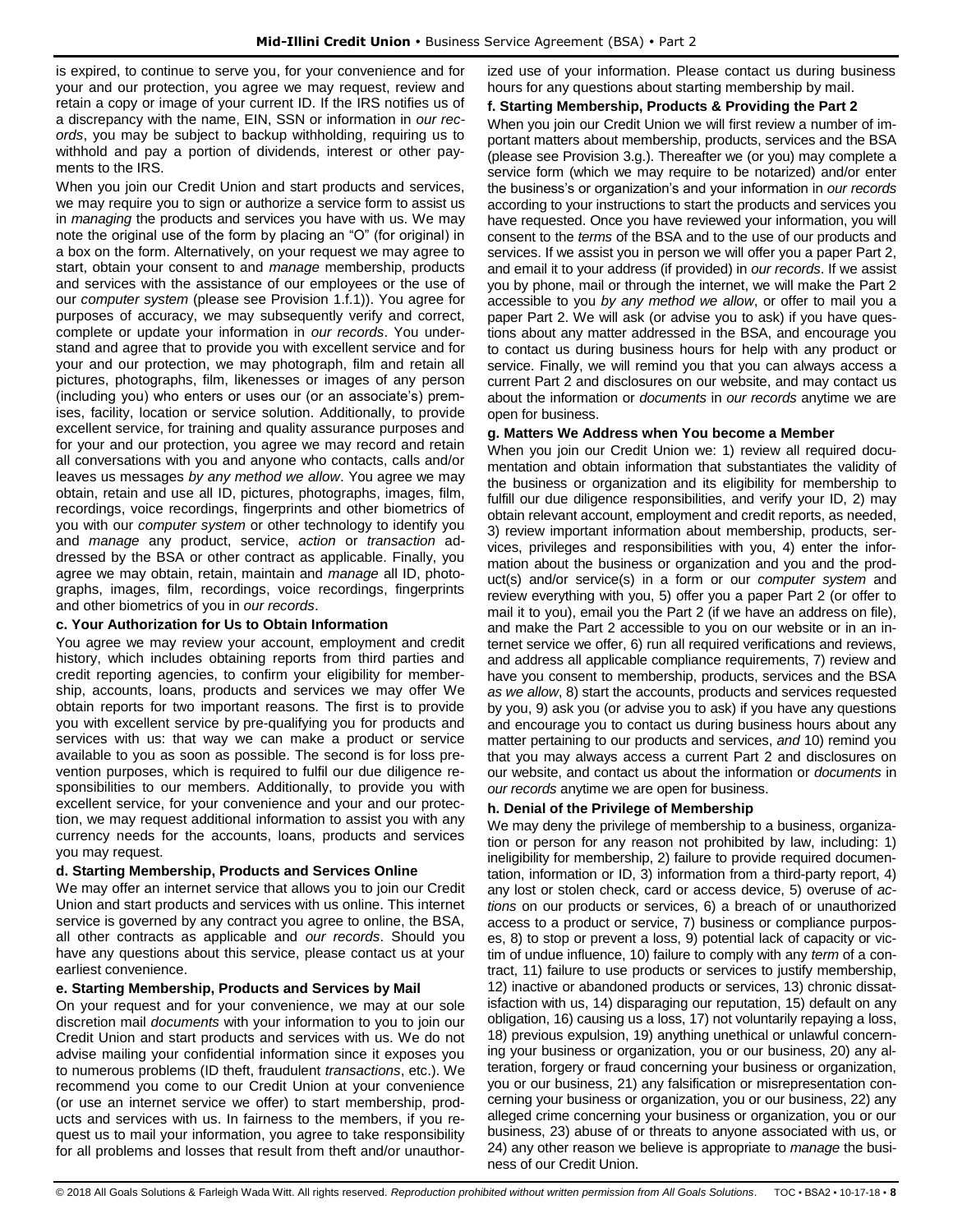#### **i. Also Please Review the Three Important Disclosures**

We recommend you also review "Our Electronic Funds Transfer Terms" disclosure, "Funds Availability of Deposits" disclosure and "Our Rates & Service Charges" disclosure. These disclosures have specific application to this Provision as well as a number of other matters throughout the BSA. Most of these disclosures are found at the end of this Part 2, and are accessible to you separately from the Part 2 on our website or upon request from us. You may also access a disclosure by page number in the Table of Contents, or by clicking on the title of the disclosure in the PDF of the Table of Contents of the Part 2. You may return to the Table of Contents in the PDF of the Part 2 by clicking on the acronym "TOC" located in the right lower corner of the PDF.

#### <span id="page-9-0"></span>**4. Certificate of Authority & Product and Services**

When you start the accounts, products and services your business or organization has with us you acknowledge you have designated the representative(s) to act on behalf of the business or organization as reflected in *our records*. You understand it is your responsibility, and not our responsibility, to assure all *actions* and *transactions on* accounts, products and services by your representative(s) coincide with your business's or organization's affairs and activities, and its and your financial and/or estate planning needs. Because you are in control of the account(s) with us, you irrevocably waive the right to dispose of the funds in the account(s) with us by will (please see Provision 4.d.). To provide you with excellent service, assist you with products and services, and fulfill our due diligence responsibilities with respect to your business, we may need to obtain important specific information about any person who owns or manages the business. Initially we may need to identify the number of people who have at least a twenty five percent (25%) ownership interest in the business, along with each such owner's name, birthdate, physical address and SSN. If an owner of the business is a trust, we will need to obtain the trustee's name, birthdate, physical address and SSN. We will note each such owner's interest in the business with the letter "O" in her or his Section of our form or in *our records*. If a representative, transactor or information user is an owner, we will include the letter "O" in her or his Section of our form or in *our records*. The "O" indicates the owner is a "beneficial owner" of the business in *our records*. We may also identify the person who has significant responsibility to control, manage or direct the business (and his or her title if applicable). We will note this person's management responsibility with the letter "C" in her or his Section of our form or in *our records*. The "C" indicates that this person is the "control person" of the business in *our records*. You agree to notify us if the beneficial owner(s) or control person of the business changes. All this information assists us in providing excellent service to and *managing* the products and services for the business, and provides us with the key individuals in the event we need to contact a specific person about the business's products and services with us.

The business or organization, and each owner, officer, partner, director, member, employee, manager, volunteer, fiduciary or person, that consents to the BSA warrants that the business or organization has been duly formed and currently exists and certifies the following provisions.

#### **a. Representatives, Transactors and Information Users**

The representative(s), transactor(s) and/or information user(s) identified on the BSA Part 1 form and/or in *our records* is/are authorized to act on all the accounts, loans, products and services the business or organization has with us based on the designated authority and Certificate of Authority as addressed below.

**1) Representatives & Accounts, Products and Services.** To start, maintain, *take actions* and *conduct transactions on* the accounts, products and services with us, the business or organization will designate a person or persons to be the representative(s) of the business or organization. We will require each representative to provide all her or his information and ID (as explained in Provisions 3.b. and 4. above) and consent to the BSA. The business or organization may have one representative or multiple representatives on the accounts, products and services it has with us. Multiple representatives have equal rights to *take actions* and *conduct transactions on* the accounts, products and services. These rights allow each representative alone to start, confirm, maintain, review, change, add, terminate and *conduct transactions on* the accounts, products and services on behalf of all representatives and the business or organization for any purpose. This includes a representative withdrawing funds, terminating and adding new accounts, products and services, or adding or removing a representative, transactor or information user, on behalf of the business or organization. You understand and agree any representative may sign the signature of any other representative (or transactor) on an account, product or service (such as to issue or deposit checks or initiate wires), and guarantees the signature or authorization of any or all other representatives (or transactors as applicable) for all *actions* and *transactions on* the accounts, products and services. You also agree a representative may conduct any *transaction* by cash, check, EFT, wire, etc., *by any method we allow* on behalf of the business or organization with or without the knowledge, signature, endorsement or authorization of any other representative (or transactor as applicable) on the account(s), product(s) and service(s). Furthermore, by the business or organization maintaining the accounts, products and services with one or multiple representatives, you consent to any *actions* or *transactions on* accounts, products and services by any representative on the accounts, products and services. If you request us to designate a person as a representative by entering the representative's information in *our records* without signing or authorizing a form, you agree this person is a representative. You further agree this person may subsequently sign or authorize a form as a representative. Once the business or organization has designated a representative, it is your sole responsibility (and not our responsibility) to monitor the representative's *actions* and *transactions on* the accounts, products and services. You agree we have no duty or responsibility to monitor, inquire about or notify you of the use and purpose of any *action* or *transaction* conducted by a representative, or assure any *action* or *transaction* is for your benefit. You understand you take full responsibility for any representative, and for all *actions* and *transactions on* the accounts, products and services by that representative. You agree the business or organization is responsible for any service charges, costs, losses or liabilities incurred for any *action* taken or *transaction conducted on* an account, product or service by a representative regardless of whether the business or organization benefited from the action or *transaction*. A representative's authority to *take actions* and *conduct transactions* will continue until we receive written notice that you have terminated the representative's authority and have a reasonable opportunity to act on that notice. If you wish to terminate a representative's authority on an account, product or service you must notify us and complete the termination *as we allow*. We have no duty to prevent a representative from *taking actions* and *conducting transactions* until you have notified us and completed the termination as we allow. A representative may remove her or himself from the accounts, products and services you have with us, and we have no duty to notify the business, organization or any representative of the removal. If a representative decides to remove her or himself, we may require her or him to notify us in writing and/or sign or authorize a form (or be removed *as we allow*). A representative's removal from the accounts, products and services, does not relieve the business or organization or the representative from any responsibilities, obligations or liabilities for *actions* taken or *transactions* conducted as a representative under the BSA. If a business (or any owner) or organization owes us money for any reason, we may enforce our rights against all funds in any account used by the business (or owner) or organization, regardless of which representative (or transactor) deposit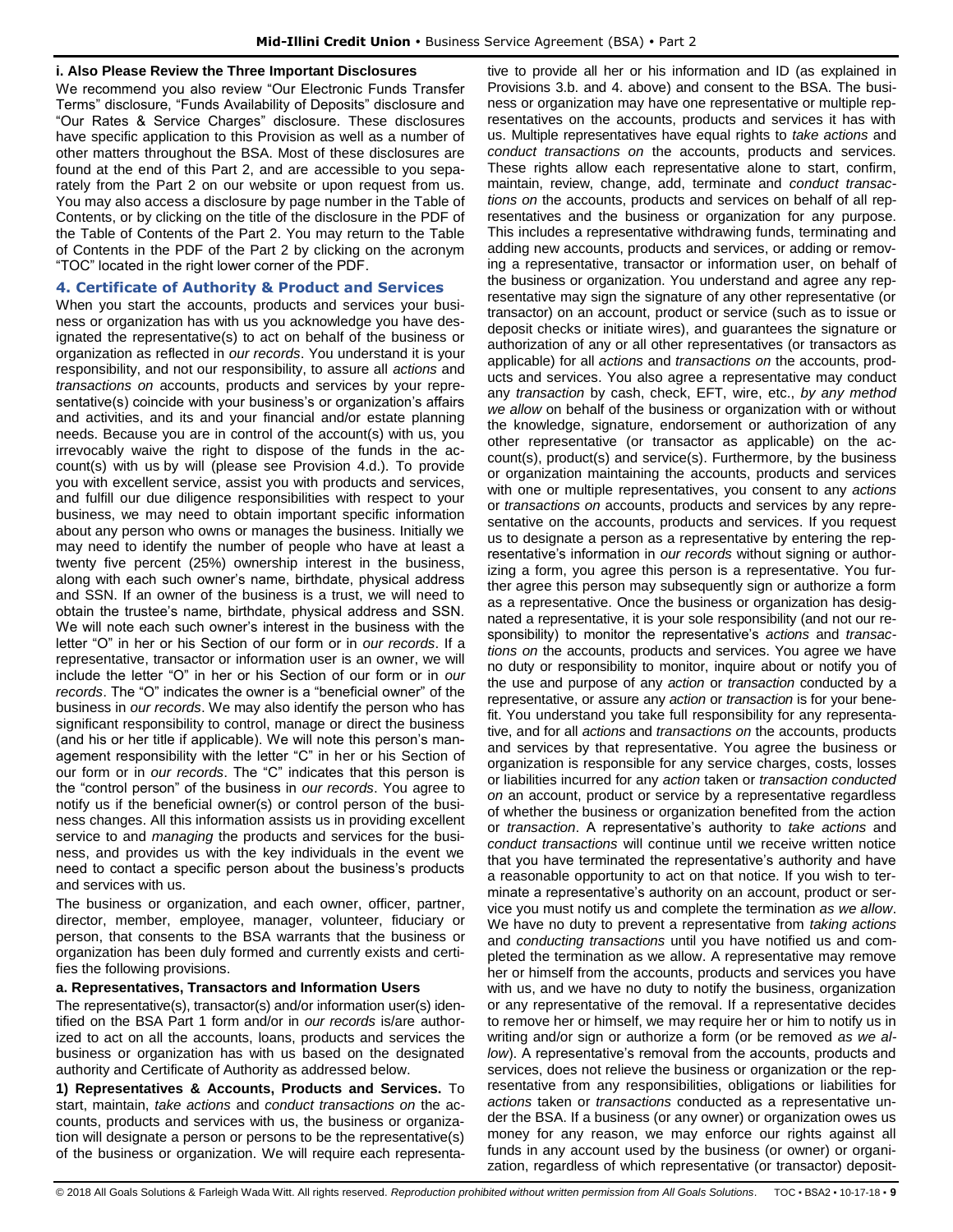ed the funds in the account. You agree a security interest granted by a representative on an account will continue to secure that obligation to us, regardless of whether that person is a representative or not. Finally, for any obligation owed to us, our rights take priority over all other claims to the funds in an account unless otherwise required by law (please see Provisions 18. and 20.).

**2) Transactors & Accounts, Products and Services.** A representative may designate a person (or persons) to be a transactor on the accounts, products and services that the business or organization has with us. A transactor is authorized by you to *conduct transactions on* (i.e., deposit and withdraw funds, and obtain information about) the accounts, products and services on behalf of the business or organization. We will require each transactor to provide all her or his information and ID (as explained in Provisions 3.b. and 4. above) and consent to the BSA. A transactor only has the right to *conduct transactions on* the accounts, products and services, and has no other rights to the accounts, products and services. Further, a transactor cannot *take action* to start, change, add or terminate an account, product or service, except to remove her or himself from the accounts, products and services as explained in this Provision. You understand and agree any transactor may sign the signature of any representative or other transactor on an account, product or service (such as to issue or deposit checks or initiate wires), and guarantees the signature or authorization of any or all other representatives and transactors for all *transactions on* the accounts, products and services. You also agree a transactor may conduct any *transaction* by cash, check, EFT, wire, etc., *by any method we allow* on behalf of the business or organization acting alone with or without the knowledge, signature, endorsement or authorization of any other representative or transactor on the account(s), product(s) or service(s). If you request us to designate a person as a transactor by entering the transactor's information in *our records* or *as we allow* without signing or authorizing a form, you agree this person is a transactor. You further agree this person may subsequently sign or authorize a form as a transactor. Once you have designated a transactor, it is your sole responsibility (and not our responsibility) to monitor the transactor's *transactions on* the accounts, products and services. You agree we have no duty or responsibility to monitor, inquire about or notify you of the use and purpose of any *transaction* conducted by your transactor, or assure that any *transaction* is for your benefit. You understand you take full responsibility for any transactor, and for all *transactions on* the accounts, products and services by your transactor. You agree the business or organization is responsible for any service charges, costs, losses or liabilities incurred for any *transaction on* an account, product or service conducted by a transactor, regardless of whether the business or organization benefited from the *transaction*. The transactor's authority to *conduct transactions* will continue until we receive notice (which we may require in writing) you have terminated the transactor's authority, and we have a reasonable opportunity to act on that notice. Any representative may remove a transactor from the accounts, products and services, which we may require to be confirmed in writing. We may also suspend any further *actions* and *transactions* on the account until you sign or authorize an updated form (or remove the transactor *as we allow*) or terminate the accounts, products and services. A transactor may remove her or himself from the accounts, products and services you have with us, and we have no duty to notify the business, organization or any representative of the removal. If a transactor decides to remove her or himself, we may require her or him to notify us in writing and/or sign or authorize a form (or be removed *as we allow*). A transactor's removal from the accounts, products and services, does not relieve the business, organization or the transactor from any responsibilities, obligations or liabilities for *transactions* conducted by the transactor under the BSA.

**3) Information Users & Accounts, Products and Services.** A representative may designate a person or persons to be an information user on the accounts, products and services that the business or organization has with us. An information user is authorized by you to request and access all information about the accounts, loans, products and services with us on your behalf *by any method we allow*. Your information user and you (and not us) are responsible for how your information user utilizes your information. We will require each information user to provide all her or his information and ID (as explained in Provisions 3.b. and 4. above) and consent to the BSA. An information user only has the right to access all information about the accounts, loans, products and services you have with us and has no other rights to the accounts, loans, products and services. Further, other than accessing information, an information user cannot *take actions* or *conduct transactions on* accounts, loans, products or services, except to remove her or himself as an information user as explained in this Provision. If you request us to designate a person as an information user by entering the information user's information in *our records* or *as we allow*  without signing or authorizing a form, you agree this person is an information user. You further agree this person may subsequently sign or authorize a form as an information user. You agree we have no duty or responsibility to monitor, inquire about or notify you of the information user's access to or use of the information about the accounts, loans, products and services, or assure that the access or use of that information is for your benefit. You understand you take full responsibility for any information user on accounts, products or services with us, and for anything your information user does with your information. You agree the business or organization is responsible for any service charges, costs, losses or liabilities incurred for any access of information about an account, product or service by an information user regardless of whether the business or organization benefited from the access of information. The information user's authority will continue until we receive notice (which we may require in writing) you have terminated the information user's authority, and we have a reasonable opportunity to act on that notice. Any representative may remove an information user from the accounts, loans, products and services, which we may require to be confirmed in writing. We may also suspend any further *actions* and *transactions* on the account until you sign or authorize an updated form (or remove the information user *as we allow*) or terminate the accounts, products and services. An information user may remove her or himself from the accounts, loans, products and services you have with us, and we have no duty to notify the business, organization or any representative of the removal. If an information user decides to remove her or himself, we may require her or him to notify us in writing. We may also suspend any further *actions* and *transactions* on the account until you sign or authorize an updated form (or remove the information user *as we allow*) or terminate the accounts, products and services. An information user's removal from the accounts, loans, products and services, does not relieve the business, organization or information user from any responsibilities, obligations or liabilities undertaken or incurred as an information user under the BSA.

#### **b. Certificate of Authority**

The business or organization and each representative, transactor or information user identified in the BSA and/or in *our records* certifies and agrees the business's or organization's accounts, loans, products and services will be governed by the *terms* of the BSA, as amended from time to time. The authority given to a representative, transactor or information user will remain in full force until written notice of revocation is delivered to and received by us. Any such notice will not affect any checks, drafts or items in process at the time notice is given. A representative will notify us of any change in the business's or organization's composition, assumed business names, or any aspect of the business or organization affecting the BSA before the change occurs. We have no duty to inquire about the powers and duties of any representative, transactor or information user and have no notice of any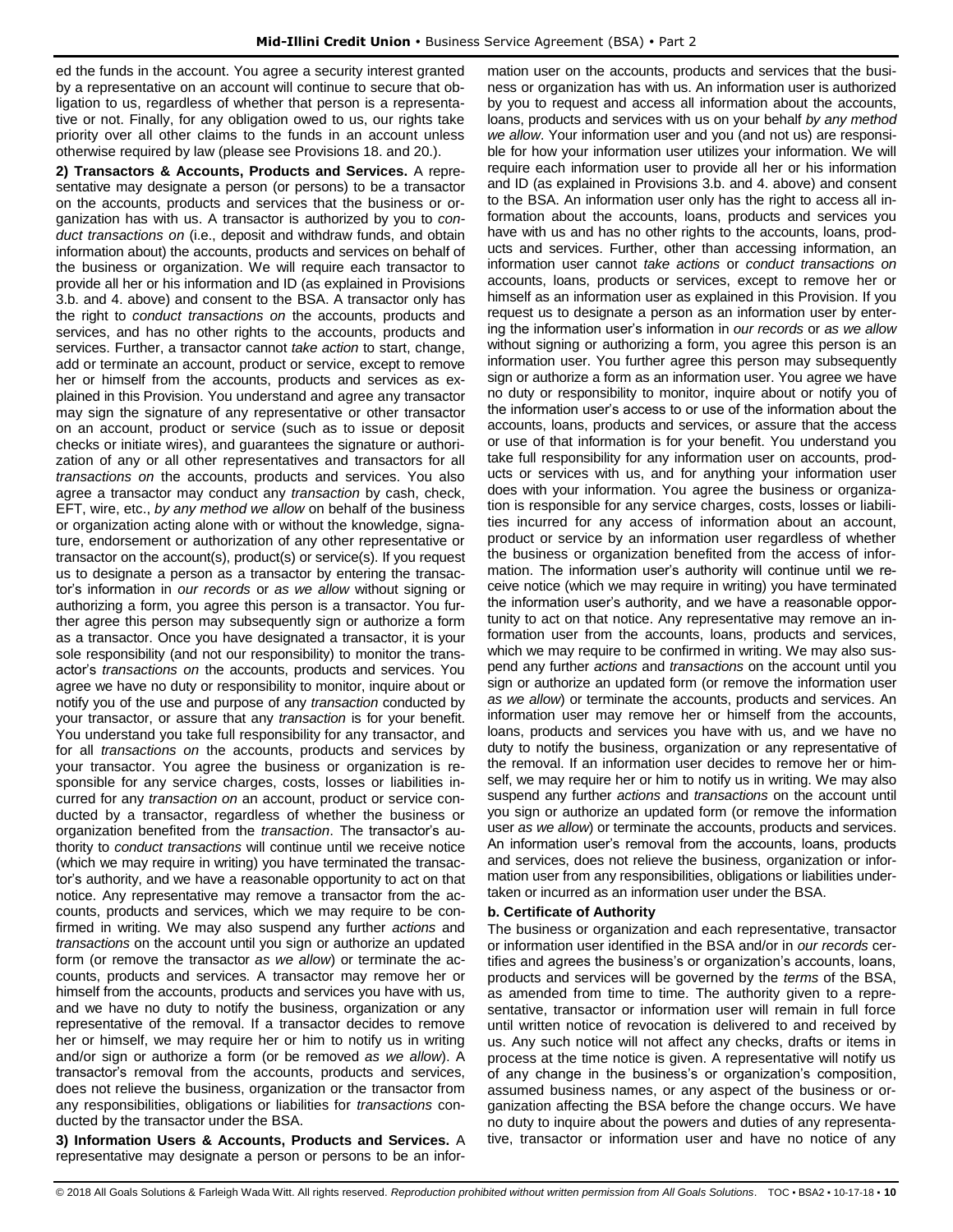breach of fiduciary duties by any representative, transactor or information user unless we have actual notice of wrongdoing.

#### **c. Your and Our Liability under this BSA**

The business or organization agrees we will not be liable for any losses due to your or a representative's failure to notify us of changes in the business's or organization's composition, assumed business names, or any aspect of the business or organization that affects the BSA. The business or organization and each representative, transactor or information user agree to indemnify and defend us against and hold us harmless from any loss, damage, claim or liability as a result of unauthorized acts of any current or former representative, transactor or information user or acts of any representative, transactor or information user which we rely on before notice of any change to either an account, product, loan or service or the business or organization.

#### **d. Waiver of Testamentary Account Distributions**

You understand and agree it is your sole responsibility as a business (and owner) or organization (and not our responsibility) to assure the features of the accounts, products and services you have with us, as designated by your representative in *our records*, accurately reflect your personal, domestic, financial, business and estate planning needs. Matters you may want to consider include, but are not limited to, those created, changed or terminated by marriage, children, grandchildren, adoption, separation, divorce, remarriage, disability, retirement, death or as a result of any agency, power-of-attorney, guardianship, conservatorship, trusts, wills, businesses, corporations, partnership agreements, contracts, indebtedness, etc. If permitted by applicable state law, you irrevocably waive your rights to make testamentary dispositions from any account, and do so with the understanding that the features of an account control and supersede any inconsistent testamentary disposition. It is your responsibility to assure the features of the accounts, products and services you have with us accurately reflect and take into consideration your personal, domestic, financial, business and estate planning needs. In addition, you can *take action* to start, confirm, maintain, review, change, add or terminate an account, product or service at any time *as we allow*. Therefore, you irrevocably waive your right to make a testamentary disposition of any account at the Credit Union, both now and in the future. You agree since you are in complete control of the features of the accounts with us, and can, as a representative or through a representative, *take action* to start, change, add or terminate the accounts at any time *as we allow*, on your death we may rely exclusively on the BSA and *our records* concerning all matters that affect the accounts, products and services you have with us.

## **e. See the Our Rates & Service Charges Disclosure**

We recommend you also review the "Our Rates & Service Charges" disclosure, which has specific application to this Provision as well as a number of other matters throughout the BSA.

#### <span id="page-11-0"></span>**5. Product & Service Access, Transactions & Actions a. Authorization of Transactions and Actions**

Your signature on a form, *document* or *as we allow* (when required) is important for identifying you and allowing you to start, consent to, *take actions* and *conduct transactions on* our accounts, loans, products and services. On your request, we may agree to obtain your consent to *take actions* and *conduct transactions* on products and services with the assistance of our employees or the use of our *computer system* (please see Provision 1.f.1)). To provide you with excellent service and for your and our protection we may require your physical signature or reconfirm your signature in person or before a notary public prior to any *action* or *transaction on* an account, loan, product or service. We may also require your ID, a second form of ID and other (or updated) information (such as your physical address, SSN, birthdate, password, mother's maiden name, thumbprint or fingerprint, date and type of last *transaction*, other historical factual and confidential information, etc.) before you may *take action* or *conduct a transaction on* an account, loan, product or service.

You may authorize the payment of checks, other *transactions* or *actions by any method we allow*. You agree we may pay checks and honor *actions* or *transactions on* an account, loan, product or service that contain your signature or authorization, even if you later claim the method of consent or the *action* or *transaction* was not authorized. On your request, we may allow you to include a legend on or notation in *our records* and on checks requiring two or more signatures or authorizations on your checks, *actions*, *transactions* or any other matter pertaining to the accounts, loans, products or services you have with us. You understand this legend or notation requiring two or more signatures or authorizations may only be entered in *our records* or as *we allow*. You agree any such legend or requirement is for your convenience only, and it is your sole responsibility (and not our responsibility) to supervise your internal control affairs with all persons you authorize. You also agree we may pay a check, or honor any *action*, *transaction*  or other matter pertaining to the accounts, loans, products or services with us, with only one signature or authorization by any person you authorize. You understand we have only allowed you to add a legend or requirement for two or more signatures or authorizations because you 1) are in the best position to address your own internal control affairs with the persons authorized, and 2) have agreed to take responsibility for and recover any loss that occurs from a violation of your requirement.

If we contact you about an *action* or *transaction on* an account, loan, product or service that you confirm is authorized (which our employee may note in *our records* or *as we allow*), you agree we may rely on your confirmation. If you share your information, password, code or PIN (or any other method of authorization *we allow*) with any person or organization, you agree you authorize *actions* or *transactions on* the account, loan, product or service conducted by this person or organization. You further understand that until you notify us and revoke your authorization, all *actions* or *transactions on* the account, loan, product or service conducted by this person or organization are authorized and genuine, even if they are not conducted for your benefit or according to your instructions. If you request and we agree to provide you with cash for any *action* or *transaction*, you understand once you are in possession of the cash, you (and not us) are completely responsible for its care and safekeeping from any loss, theft, damage or destruction. Should you have any concerns about the loss or theft of cash, please let us know and we may be able to provide you with one of our checks (for which there may be a service charge). Additionally, for your and our protection and security purposes, you agree we may pay any person (including you) requesting a withdrawal in cash with a limited amount of cash, our check or an EFT. You understand and agree these cash withdrawal options are appropriate since a person can obtain cash by depositing the check at her or his own financial institution, and we can schedule the delivery of cash for you on your request.

## **b. Transaction and Action Options & Required Forms**

When you *take action* or conduct a *transaction on* accounts, loans, products or services, we may require you to use a specific form or *document* to conduct or complete the *action* or *transaction*. If you do not use that form or *document*, for your and our protection we may refuse to honor, perform or complete the *action* or *transaction*. Whether an *action* or *transaction* is honored, completed or not, you are responsible for any loss or liability we incur as a result of your failure to use a required form or *document* or follow the *terms* of the BSA.

#### **c. Account Transfers by Wire or ACH**

We may offer wire transfers or ACH transfers that allow you to send or receive debits or credits to an account with us. We may require all wire transfers to be authorized in writing. When you initiate a wire or ACH transfer you may identify either the recipient or any financial institution by name and account or identifying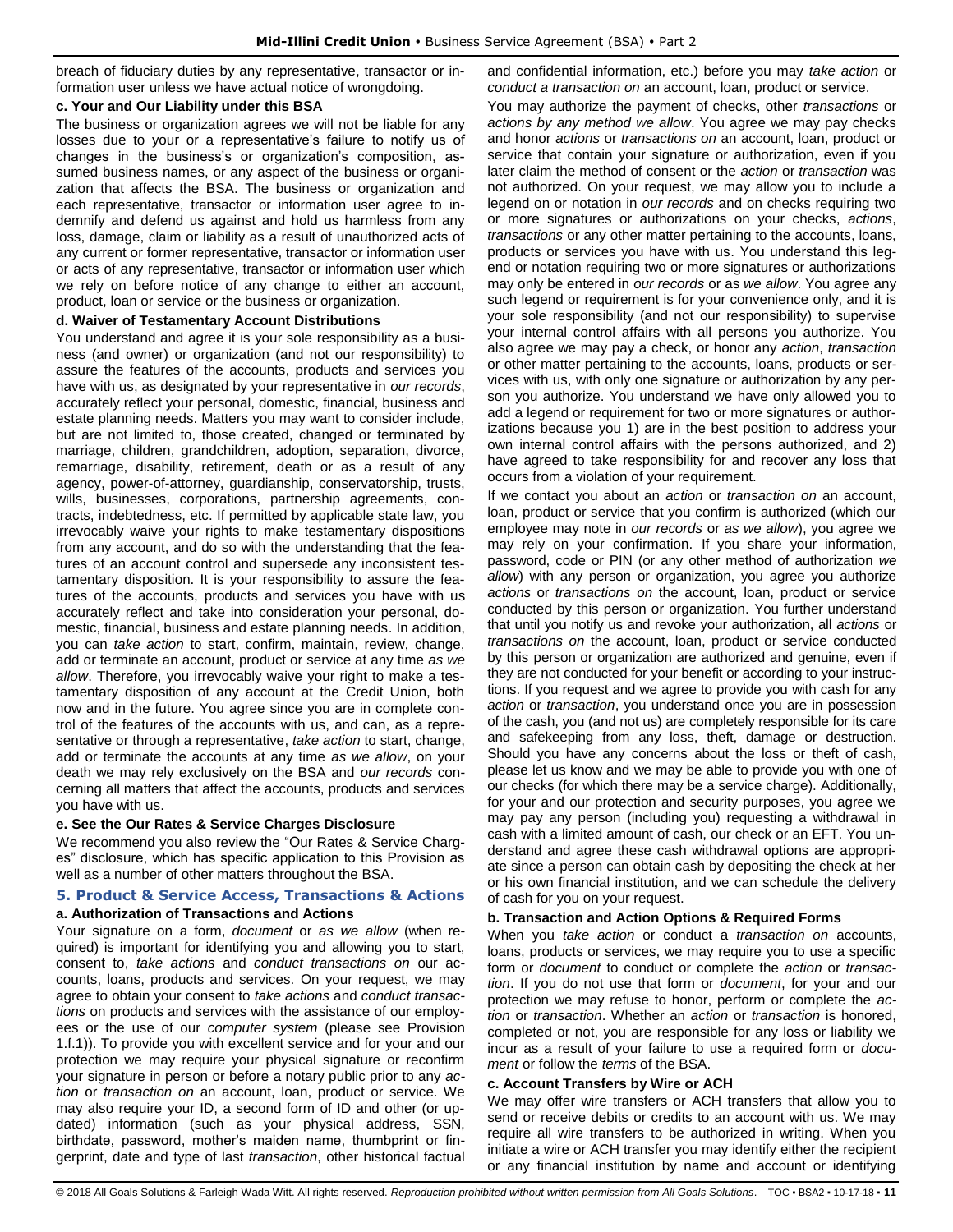number. We (and other institutions) may rely on the account or other identifying number you give us as the proper identification number, even if it identifies a different person or institution. You understand we may confirm the information on all wire requests before sending the wire. Once we have sent an outgoing wire, the transfer is final and cannot be stopped, so please make sure all the information about the wire is correct and that you want the wire sent according to that information. If you provide incomplete or inaccurate written or verbal transfer instructions to us, we will not be responsible for any resulting wire transfer losses, delays or failed *transactions*. You understand international wire transfers may not be completed for several weeks**,** or at all.

Wire transfers are governed by Federal Reserve Regulation J if the transfer is cleared through the Federal Reserve. ACH *transactions* are governed by the rules of the National Automated Clearing House Association (NACHA). You acknowledge that our processing of international *transactions* may be delayed if necessary to complete screening required by Federal law. You must ensure that all international entries you initiate are designated with the appropriate international entry code, as required by NACHA rules. All entries will be credited to or debited from the account you have with us in U.S. dollars. Currency conversion will be at rates determined by, or available to, us or the Automated Clearing House. You bear all currency conversion risk as well as all gains or losses associated with currency conversion for international entries. All wires and ACH transfers must comply with applicable U.S. law. If you use these services and receive funds by wire or ACH transfer, you agree to confirm the transfers by reviewing your periodic statement (or online service we offer), since we are not obligated to notify you when funds are received. While we may conditionally and provisionally credit the account you have with us with an ACH transfer, if we are not finally and ultimately paid for the transfer, we may reverse the credit to the account and the sender will be deemed not to have paid you. If we cannot reverse the credit or you do not have sufficient funds in an account, you agree to reimburse us for the amount of the reversed transfer.

#### **d. Limitations on Account Transactions**

**1) Account Withdrawal Limitations.** You understand we have no obligation to honor a request to withdraw funds if you do not have 1) sufficient available funds in an account or 2) one of our overdraft services (please see "available balance" in Provision 6.i.). If a check or other transfer or payment order is presented against insufficient available funds in an account, we will require a service charge. If there are sufficient available funds to pay some but not all checks or items drawn or presented against the account, we may pay or allow withdrawals for those checks, transfer or payment orders for which there are sufficient funds in any order we choose, according to applicable law and the *terms* of the BSA. There are a number of circumstances where you may not be able to withdraw funds from an account, including but not limited to: 1) our methods are inoperative due to emergencies or problems, 2) the product or service has been terminated, 3) we are unable to contact you, 4) failure to provide required documentation, information or ID, 5) failure to use a required method or *document*, 6) exceeding a limit or an amount set by us, 7) failure to meet a minimum balance for thirty (30) days, 8) deposited check funds are not available, 9) funds are collateral for an obligation, 10) any lost or stolen check, card or access device, 11) a breach of or unauthorized access to a product or service, 12) business or compliance purposes, 13) to stop or prevent a loss, 14) potential lack of capacity or victim of undue influence, 15) failure to comply with any *term* of a contract, 16) funds held or offset per a security interest or lien, 17) account and/or funds held for a dispute or uncertainty, 18) unpaid check(s) or EFT(s) for insufficient funds or stop payment orders, 19) deposited item(s) charged back for nonpayment or a claim, 20) a garnishment, levy or similar legal claim or notice, 21) default on any obligation, or 22) our belief that an action or transaction may be fraudulent. To comply with the law and to protect you and the members of the Credit Union, you understand we may require written notice of your intent to withdraw funds from an account you have with us at least seven (7) calendar days and up to sixty (60) calendar days before the time you would like to make the withdrawal. Finally, you understand in the event any account is overdrawn, any loan is past due, or you are otherwise in default under any contract with us, we may suspend your ability to conduct *actions or transactions* to any or all accounts, products, services, until you have resolved the matter with us.

**2) Account Transfer Limitations.** You may make unlimited withdrawals from the checking account(s) you have with us by any method *we allow*. In addition, you may make unlimited withdrawals or transfers from all accounts except checking accounts in person, by ATM, by mail request or by calling us for one of our checks. However, federal law limits the number of certain types of withdrawals from accounts treated as savings accounts as identified in the "Our Rates & Service Charges" disclosure. Accounts covered by this limitation include all accounts except checking accounts. For these accounts, you may not make more than six (6) covered *transactions* per month. Covered *transactions* include your checks, transfers initiated through online banking or mobile banking, ACH transfers, merchant point of sale *transactions*, preauthorized or automatic transfers, and overdraft protection transfers. Transfers to pay a loan with us are not covered by this limit. The date we use to determine the number of *transactions* is the date a *transaction* is posted to (actually credited to or debited from) an account, rather than the date you initiate the *transaction*. If you exceed this limit, federal law requires us to take corrective action. We may refuse or reverse the *transaction*, and we may impose a charge as specified in the "Our Rates & Service Charges" disclosure. If you repeatedly exceed this limit, we may terminate the account. If you reach your limit of six (6) covered *transactions* from all accounts except checking accounts during a month, you may still make unlimited withdrawals from the account in person, by ATM, by mail, or by calling us for one of our checks.

**3) Account Transaction Volume Limitations.** We may limit the number of items deposited and the frequency of deposits and other *transactions* you can make each day to the account(s) you have with us. The date we use to determine the number of *transactions* is the date a *transaction* is posted to (actually credited to or debited from) an account, rather than the date you conducted the *transaction*. Should the *transactions on* an account with us exceed the limitations we establish, we may limit your *transaction* activity, require a service charge or terminate the account. You understand if *we allow* or honor a *transaction* that exceeds these restrictions (a nonconforming *transaction*), we are not required to allow or honor any future *transaction* that exceeds these restrictions.

**4) Limits on ATM Transactions.** For your and our protection, we may limit the number and dollar amount of cash withdrawals at ATMs. Our current limitations on ATM cash withdrawals are stated in the "Our Electronic Funds Transfer Terms" disclosure at the end of this Part 2 of the BSA.

## **e. Accounts May Not be Transferred to Others**

The accounts you have with us are non-negotiable, nonassignable and non-transferable to another person or organization. This means you may not endorse, negotiate, transfer, secure or pledge any account and the funds in that account to a person or organization other than us for any reason. Unless a person's name appears on a service form or is in *our records*, she or he may be denied access to all accounts, products and services and all funds and information pertaining to the accounts, products and services unless otherwise required by law.

#### **f. When a Transaction or Action May be Refused**

For your and our protection, you understand we may refuse an *action* or *transaction on* an account, loan, product or service for any reason not prohibited by law, including: 1) our methods are inop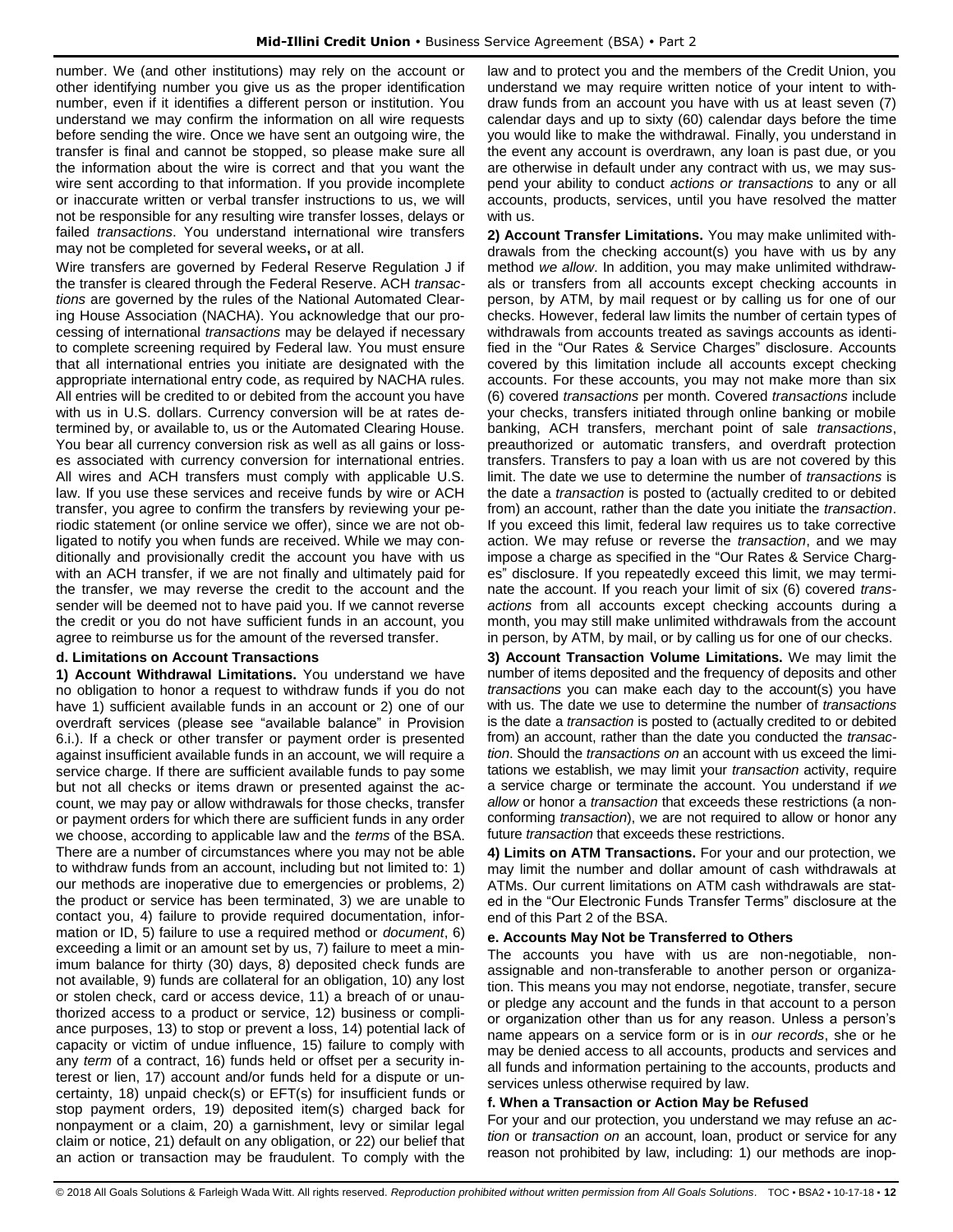erative due to emergencies or problems, 2) we are unable to contact you, 3) failure to provide required documentation, information or ID, 4) failure to use a required method or *document*, 5) exceeding a limit or an amount set by us, 6) failure to meet a minimum balance for thirty (30) days, 7) inactive or abandoned products or services, 8) deposited check funds are not available, 9) funds are collateral for an obligation, 10) any lost or stolen check, card or access device, 11) a breach of or unauthorized access to a product or service, 12) business or compliance purposes, 13) to stop or prevent a loss, 14) potential lack of capacity or victim of undue influence, 15) the product or service has been terminated, 16) failure to comply with any *term* of a contract, 17) funds held or offset per a security interest or lien, 18) account and/or funds held for a dispute or uncertainty, 19) unpaid check(s) or EFT(s) for insufficient funds or stop payment orders, 20) deposited item(s) charged back for nonpayment or a claim, 21) a garnishment, levy or similar legal claim or notice, 22) default on any obligation, 23) limited to a savings account and voting by mail, 24) ineligible for membership, 25) membership terminated, 26) notification of death, 27) anything unethical or unlawful concerning your business or organization, you or our business, 28) our belief that an action or transaction may be fraudulent, 29) any alteration, forgery or fraud concerning your business or organization, you or our business, 30) any falsification or misrepresentation concerning your business or organization, you or our business, 31) any alleged crime concerning your business or organization, you or our business, 32) abuse of or threats to anyone associated with us, or 33) any other reason we believe is appropriate to *manage* the business of our Credit Union.

#### **g. Transactions and Actions Online**

We may offer an internet service that allows you to *take actions* or *conduct transactions on* products or services with us online. For your convenience, we may note your request for this internet service on a form or enter it in *our records*. This internet service may be governed by a contract you agree to online, the BSA, all other contracts as applicable and *our records*. Should you have any questions about this service, please contact us at your earliest convenience.

## <span id="page-13-0"></span>**6. Your Use of a Checking Account with Us**

## **a. Completing Your Checks and Check Register**

When you write a check drawn on a checking account with us, you must write your payee's name, complete the numerical and written amount lines on the check and sign your name. Always begin by writing the payee's name and the amounts at the start of the far-left side of these lines to avoid leaving any spaces; this will reduce the risk of your check being altered. It is also important to draw a line after the payee's name and after the written amount to protect yourself against alterations. Please make sure all information you write on your check is legible. Finally, make sure the numerical and written amounts of your check match, since the written amount is likely the amount we may pay from the account. If the amounts do not match, you agree we may pay either amount or return the check unpaid, at our sole discretion.

Once completed, you should write the check number, amount, date, payee's name and purpose in your check register or payment records, and deduct the amount of the check from the balance. This helps you to keep track of the current balance of an account, which in turn helps you avoid insufficient funds or overdraft service charges. It also allows you to detect and report checks with alterations and forged drawer's signatures (please see Provision 15.b.). Please use dark permanent ink (preferably black ink) to complete and sign your checks. You agree you are responsible for any losses incurred for your checks if you do not use a dark permanent ink when writing your checks. You should also keep your checks in a secure location and separate from your ID so they are not stolen from you. If there are multiple representatives or a transactor on the account, each representative or transactor may sign (or authorize), issue and endorse checks in the business's or organization's name. If you require more than one signature on a check drawn on an account with us, you agree we may pay that check regardless of the number of signatures on it if the check is issued by a person authorized to *conduct transactions on* the account (please see Provision 5.a.). You understand when you write a check you are ordering us to pay the check, and that payment is proper even if you did not completely fill out or sign your check.

#### **b. Please Use the Check Forms We Provide**

For your protection, when starting a checking account you agree to use the checks we make available that we refer to as, "your checks." Your checks are actually forms (check forms) provided to you by our approved associate. It is important that you use our associate-provided checks because 1) the security features help protect against fraud losses, and 2) the forms help us confirm that a check is your check when presented for payment. Using any other check form may indicate fraud, and you agree we may refuse to pay it if we believe our refusal may prevent a loss, and is not dishonor or wrongful. Alternatively, if you use and we pay a check not provided by our associate that results in any loss or service charges, you agree to be responsible for any loss and service charges incurred. The reason you are responsible for any loss and service charges is because in order to obtain check forms from another organization or person, you must provide your information to unknown people, any of whom may create a fraudulent check drawn on the account. Accordingly, we use an associate's check forms to help avoid losses, and require you to take responsibility for all losses and service charges for not using these forms.

#### **c. Dates on Your Checks**

We may pay a check you write regardless of its date or language limiting payment to a certain time (for example, "stale dated" checks or checks bearing a "void after" date legend). However, we are not obligated to pay a check before its date or more than six (6) months after its date. Attempts to limit payment of a check by date or language are ineffective because 1) checks presented as EFTs or other transfers may not include the date, 2) our processing technology may not allow for the examination of a date, and 3) a person in possession of your unpaid check may take legal action against you for the amount and costs. If you do not want an outstanding check paid, you may place a stop payment order on the check (please see Provision 6.d.). Similarly, if you date a check for payment in the future and notify us, we may agree not to pay a check before its date (which is often referred to as a "postdated check notice"). Please be aware this postdated check notice will only be effective if it allows us a reasonable amount of time to act on and not pay the check. Additionally, for the notice to be effective we will need your name, your number, the check's number and date, amount and the payee's name. You understand that failure to fulfill any of these requirements may result in payment of the check. If you fulfill these requirements, we will return the check as postdated and require a service charge to cover some of our employee's time. Should you request us to cancel a postdated check notice and pay the check, we may also require a service charge to cover some of our employee's time. For your convenience, we may agree to a verbal postdated check notice that will expire after fourteen (14) calendar days unless you confirm that notice in writing. Once confirmed in writing, the notice will be effective for six (6) months, and can be renewed for an additional six (6) months for a service charge. You understand we have no duty to notify you when your notice will or has expired.

#### **d. Stop Payment Orders on Your Checks and ACHs**

You may request us to stop payment on any check drawn on or ACH debit scheduled from a checking account you have with us by a stop payment order *as we allow* (which we may require to be confirmed in writing). Your request (order) to stop payment will be effective only if we have a reasonable amount of time to act before the check is presented or the ACH entry is transmitted to us. For the request to stop payment (the order) to be effective we will need your name, your number, check number, the date of the check or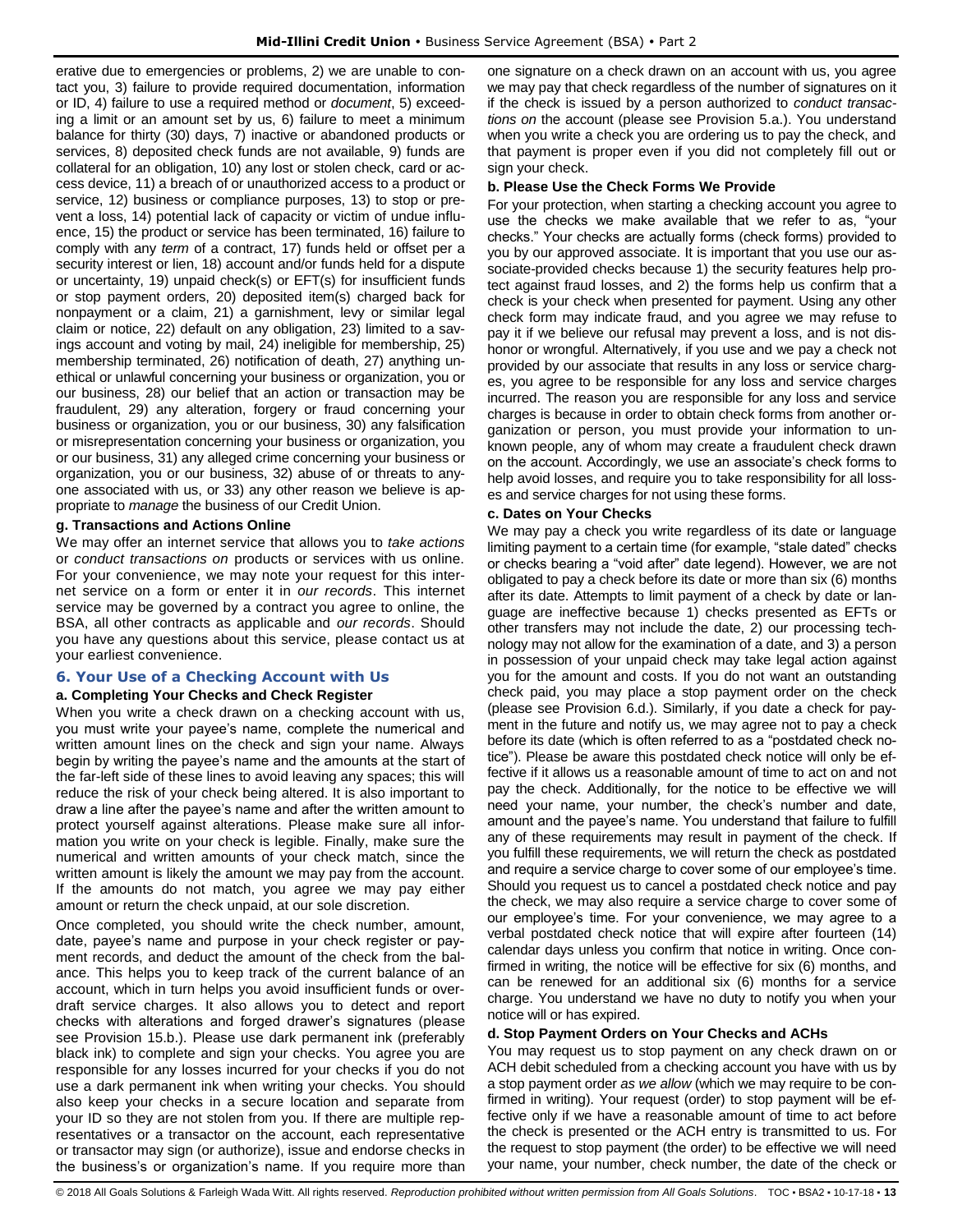ACH entry, the name of the payee and the amount of the check or ACH entry. You understand that failure to comply with any of these requirements may result in payment of the check or ACH entry. If you fulfill these requirements we will return the check or ACH entry and require a service charge to cover some of our employee's time. Should you request us to cancel a stop payment order and pay the check, we may also require a service charge to cover some of our employee's time. For your convenience, we may agree to a verbal stop payment order that will expire after fourteen (14) calendar days unless you confirm that order in writing or *as we allow*. A stop payment order on a check placed or confirmed in writing will be effective for six (6) months, and can be renewed for an additional six (6) months for a service charge. A stop payment order on an ACH entry will continue until the entry is returned or until you cancel the stop payment order (which may require the payment of a service charge). We have no duty to notify you when your stop payment order will or has expired.

You understand that although you may stop the payment of your check, generally the person or organization in possession of the check may recover the full amount of the check from you (which may include interest and costs). In addition, if you owe money to the payee of the check or ACH entry, stopping payment on the check or ACH entry means you will not have paid the money to that person. In the unlikely event we pay a check or ACH despite a timely, accurate and complete stop payment order, we may be obligated to credit the account you have with us. We also may not be obligated to credit the account and you will need to address the matter with the payee. If we issue a credit to the account, you agree to sign or authorize a statement explaining the dispute with your payee, and assist us in taking legal action against any and all persons, businesses or organizations to recover our loss. You understand if you repeatedly place stop payment orders on your checks drawn against insufficient funds, we may consider that account abuse and may terminate the account.

## **e. No Stop Payment on Our Cashier's or Teller's Checks**

If we provide you with one of our checks that is payable to you or that you have requested us to make payable to another person, business or organization, it is your sole responsibility to make sure you want the person, business or organization to be paid with the check before you deliver the check to that person, business or organization. You understand that if you give our check to a person, business or organization, and afterwards become displeased with the person, business, organization or transaction and do not want the check paid, *we will not be able to stop payment on our check.* If you have any doubt about the person, business, organization or transaction, do not give the check to that person, business or organization, since we will not be able to stop the payment of the check. Should you change your mind and decide not to use one of our checks, you may return the actual physical check to us and request a refund for the amount of the check.

## **f. Conversion of Checks to Electronic Fund Transfers**

In some circumstances, a person, merchant, business or organization can convert your check and check information into an EFT and debit the account you have with us. The conversion of your check to an EFT is covered by the "Our Electronic Funds Transfer Terms" disclosure, which is part of the BSA (and is found at the end of this Part 2). You agree we may honor the EFT and debit the account just as if the original check was presented for payment. Should a person, business or organization convert your check to an EFT, you will have to contact that person, business or organization if you wish to access a copy of your check. You understand that if we return your check to a business or organization unpaid for insufficient funds or stop payment, the business or organization may try to re-present the check as an EFT. The EFT that represents the dishonored check will be treated as a represented check according to the BSA.

#### **g. Presentment of Your and Our Checks**

For your and our protection, compliance purposes and to cover costs for our members, we may require any person presenting your or our check to comply with our due diligence requirements before we pay the check. These requirements may include, but are not limited to, the presenter supplying us with her or his ID, SSN, birthdate, physical address and authority to present (negotiate) the check. We may also require the person to sign a statement of receipt, place her or his thumbprint or fingerprint on the check and pay a service charge. If a check is payable to two or more persons (whether payable sequentially or together), we may require all payees or endorsers to sign the check in person at our Credit Union (or *as we allow*) to assure all endorsements are valid. You agree that if a person presenting a check declines to carry out any of these requirements, we may refuse to pay the check, and that our refusal is not dishonor or wrongful since this person has not complied with our presentment requirements. (A presenter always has the option to deposit and receive funds for the check at the presenter's own financial institution). For your and our protection, checks presented after our 2:00 p.m. cut off hour may be treated as if presented on the next business day we are open. You agree to be responsible for legal advice we require regarding any matter concerning a check drawn on an account you have with us (please see Provision 1.g.). Also, for your and our protection and security, we may pay a person presenting your check with our check or an EFT, and we may decline to pay this person with cash. You understand and agree that payment with our check is not wrongful since this person can obtain cash by depositing the check at her or his own financial institution. Additionally, for your and our protection and security purposes you agree we may pay any person (including you) presenting our check with a limited amount of cash, our check or an EFT, and may decline to pay the check entirely with cash. You understand and agree these payment options are appropriate since a person presenting our check can obtain cash by depositing the check at her or his own financial institution, and we can schedule the delivery of cash to you on your request.

## **h. Our Use of Automated Collection and Payment Processes**

We use electronic check deposit, transmission, presentment, payment and return technology to *manage* the greatest number of checks in the most cost-effective manner for the benefit of the members of our Credit Union. These automated processes rely on and can only recognize information in the Magnetic Ink Character Recognition (MICR) line at the bottom of the check, which contains your number, amount of the check and check number. To achieve these cost efficiencies for our members, you agree when we pay or take a check for deposit and collection we may disregard all information on the check (including notes and legends) other than 1) the identity of the institution the check is drawn on, and 2) the information encoded in the MICR line (whether consistent with other information on the check or not). You also agree when we pay a check without physically or visually examining it, it does not mean we failed to exercise ordinary care in paying the check.

## **i. Determination of Available Balance to Pay Items**

Checks and other *transactions on* a checking account with us are paid based on your available balance, and not the actual balance. Your actual balance is the actual amount of funds in the account (based on credits and debits posted to the account at that time). Your available balance is generally equal to the actual balance, less the amount of any holds placed on recent deposits, holds placed for other reasons, and holds for pending *transactions* (such as debit card purchases) we have authorized but have not yet posted to the account. If an item presented for payment against the account exceeds the available balance, we will treat it as presented against insufficient funds even if the actual balance exceeds the amount of the item (please see Provision 6.k. below).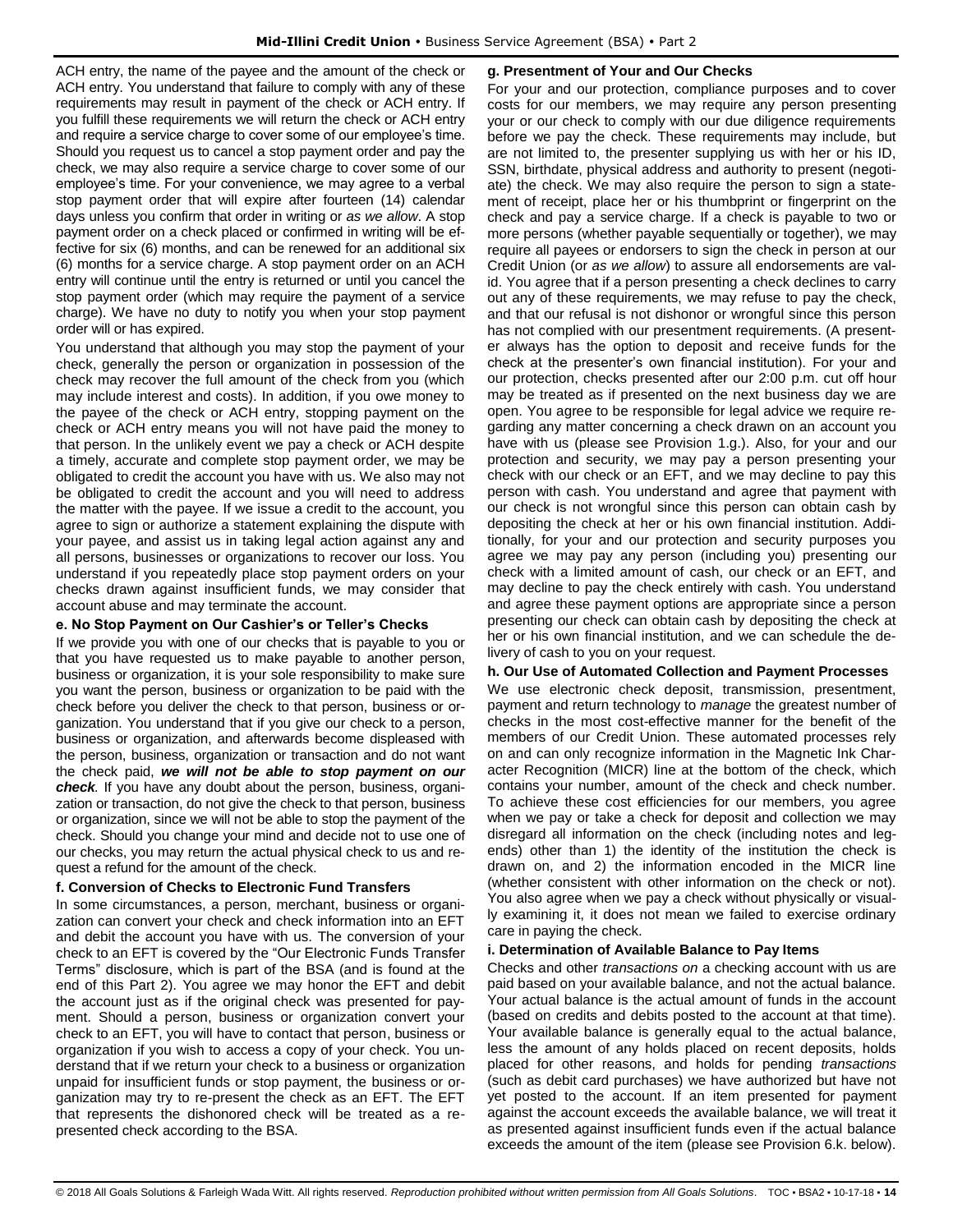#### **j. The Order in which Checks and Other Items are Paid**

In general, we pay checks and other *transactions* in the order they are presented to us, regardless of when you issued or authorized them. Insufficient funds balances on accounts may result from 1) checks paid, 2) holds on funds of deposited checks, 3) ACH debits such as online bill payment *transactions*, 4) payments authorized by a representative (or transactor) or other withdrawal requests, 5) items deposited by a representative (or transactor) and returned unpaid by the paying institution, and 6) imposition of requested or required service charges. Checks and ACH debits may be presented to us in batches or data files, and are paid when we process the data file. Checks in the same data file are processed in low to high order by dollar amount. Checks presented for payment at our branch are processed at the time of payment. Debit card *transactions* are processed when transmitted to us, which may occur immediately or up to several days later. You understand that the merchant or its processor (and not us) determines when the *transaction* will be transmitted to us. When a merchant obtains authorization for a debit card *transaction*, we place a temporary hold against the funds in the account for the amount of the authorized *transaction*. In some cases, such as restaurants, gas stations, or car rental *transactions*, there may be a hold for an initially authorized amount, but the *transaction* is submitted at a different amount. You should be certain there are sufficient funds at all times to pay checks or *transactions* or they will be handled according to the overdraft and insufficient funds *terms* of the BSA, or paid under one of our check overdraft services if applicable. This Provision reflects our practices in effect at the time the BSA was prepared. You agree we may change these practices at any time without prior notice to you to address data processing constraints, changes in law, regulation, clearing house rules or to *manage* the business of the Credit Union.

#### **k. Insufficient Funds to Pay Checks and Other Items**

If the available funds in a checking account are not sufficient to pay a check or other item presented on the account, we may return it for insufficient funds, and require a service charge for the dishonored check or item (as explained in Provision 9.). You understand we have no duty to notify you if there are insufficient funds to pay your check or other items drawn on an account: *this is a matter you must pay attention to and are responsible for*. If we pay a check or transfer that exceeds the available balance in an account, you agree to immediately repay us the amount of the paid check or transfer and any charge for that service, unless otherwise addressed by the BSA or other contract with you. If we pay a check or transfer that exceeds your available balance, it does not mean we will pay a check or transfer that overdraws an account in the future. If we charge an account you have with us for any obligation you owe, you understand the balance thereafter may be insufficient to pay a check or item drawn on the account, and we will rightfully refuse to pay the check or item for insufficient funds. Finally, if we are repeatedly presented with checks or items drawn on an account for insufficient funds, we may consider that as account abuse and may terminate the account.

#### **l. Payment of Checks & Items that Overdraw an Account 1) Account & Lending Overdraft Transfer Payment Services.**

To assist you when you want or need your checks and EFTs or other items paid, we may provide you with overdraft payment services. If you qualify for and we agree to provide these services, we will pay your checks or EFTs drawn against insufficient funds by transferring funds from another account or loan to a checking account with us, and require a service charge. Transfers from account(s) to a checking account are covered by the BSA and the "Our Electronic Funds Transfer Terms" disclosure, whereas transfers from a loan to a checking account are governed by a separate loan agreement. You agree we may apply funds deposited to account(s) with us to your outstanding overdrafts and service charges, regardless of the source of the deposit, including directly deposited government entitlements or benefits such as Social Security deposits.

**2) General Overdraft Courtesy Pay Services.** If you have a checking account and are in good standing, you may use the privilege of our overdraft service which allows you to overdraft an account up to a set limit. To be in good standing requires that you have a checking account for at least sixty (60) calendar days, be eighteen (18) years of age or older, and to have not caused us a loss. If you qualify, the services will take effect 90 days later, and we may pay your overdrafts up to a set limit and require a service charge. This service will not apply to ATM *transactions* or to nonrecurring debit card *transactions* unless you notify us that you would like to opt in to coverage of such *transactions* as we may require. If you use this service, we will notify you of the amount paid and service charge for each *transaction*, and you will have thirty (30) calendar days to reimburse us for paid checks, EFTs and service charges. For more information about this service, please contact us at 309.661.1166 or toll free at 800.527.2205.

#### **m. Your Lost or Stolen Checks: Notify Us Immediately!**

If your checkbook, a box of checks or a check is lost or stolen, please contact us immediately at 309.661.1166 or toll free at 800.527.2205. The sooner you contact us, the less liability you have for unauthorized checks drawn on the account, and the sooner we can provide new checks, a new account and new number as required. When you notify us that your checks are lost or stolen, we may require you to sign or authorize a notice (*as we allow*) so we can rightfully refuse to pay the check(s) if presented for payment. You further agree that for your and our protection we may terminate an existing account and provide you with a new account (and potentially a new number to replace your number) to avoid a loss to you or us. In fairness to our members, there may be a service charge for all termination and replacement costs when you lose your checks. However, there will not be a service charge when your checks are stolen. If you give, mail or send your check to your payee (such as a creditor) who informs you that your check is purportedly lost or stolen, please contact us immediately at 309.661.1166 or toll free at 800.527.2205. When you notify us that your check to a payee is lost or stolen, for your and our protection you agree to sign or authorize a notice (*as we allow*) so we can rightfully refuse to pay the check if presented for payment.

#### **n. Lost or Stolen Cashier's or Teller's Checks**

If one of our cashier's or teller's checks in your possession is lost, stolen or destroyed, you (and your payee if applicable) agree to sign or authorize a notice (*as we allow*) so we may rightfully refuse to pay the check if presented for payment. We may require you (or your payee if applicable) to post a bond, furnish us with collateral or a security interest in collateral, or wait ninety-one (91) calendar days from the date of the check, to receive a replacement check or refund. If you do not receive one of our checks that was sent or mailed to you, you agree to sign or authorize a notice (*as we allow*) so we may rightfully refuse to pay the check if presented for payment. At our discretion, we may require you to post a bond or furnish us with collateral or a security interest in collateral, prior to obtaining a replacement check or refund for our check that you did not receive.

**1) Delivery of Our Checks to You.** When you request one of our cashier's or teller's checks and are unable to take possession of the check in person, we may send the check to you by a secure delivery service. This service may include but is but not limited to using Federal Express or United Parcel Service, which require your signature and proof of receipt. We use this secure method to deliver our checks for your and our protection to assure only you receive the check, and to spare you from having to post a bond and/or furnish collateral. Since this service is for your convenience and protection, you may be responsible for the cost of this method of check delivery. If you authorize us to deliver the check to you by regular U.S. mail, you agree to all time delays and to repay all costs and losses if the check is lost or stolen.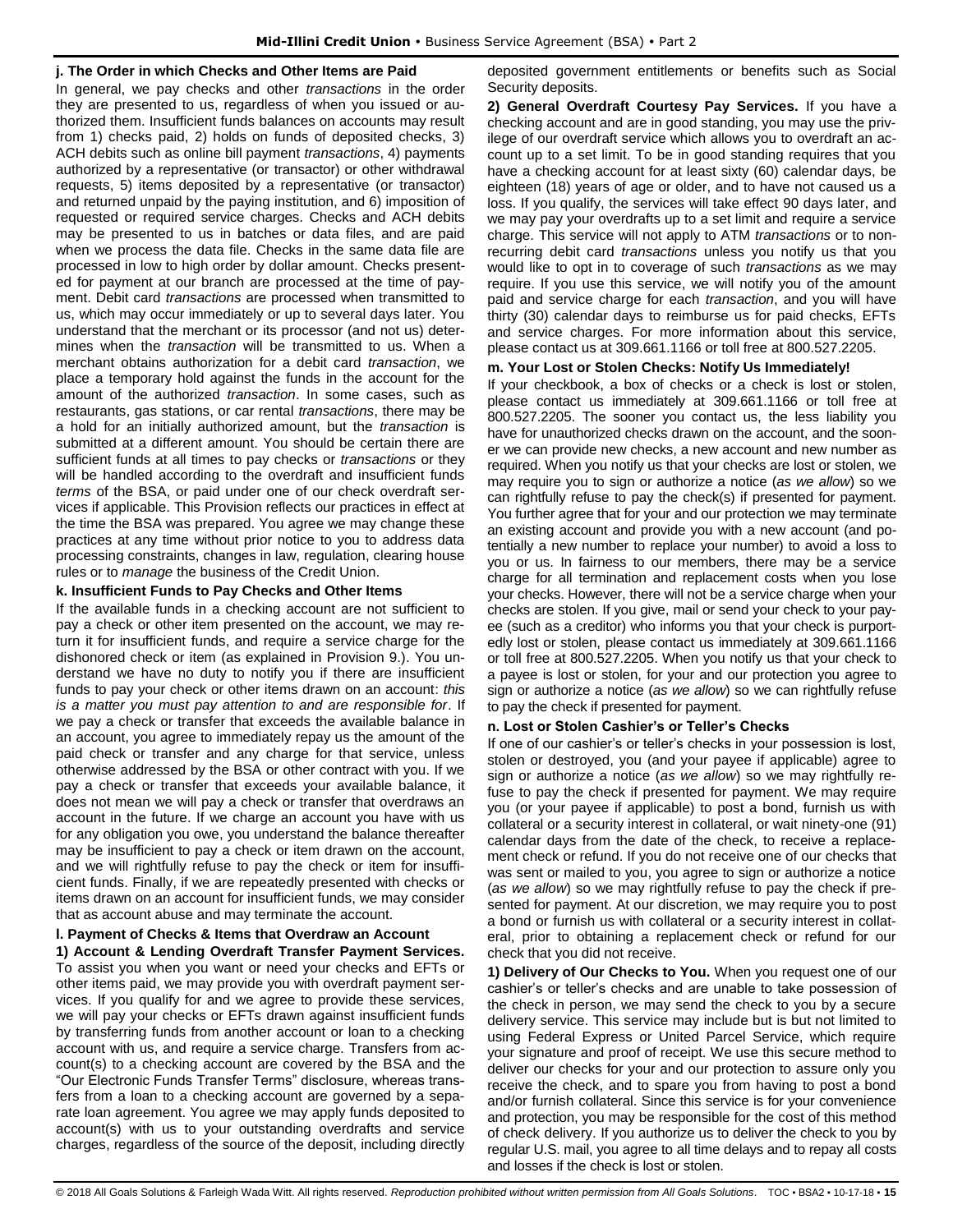#### **o. Your Checks & Family Members, Friends and Employees**

If you report your check has been forged or altered, we will investigate the potential crime. If we determine your family member, friend or employee committed or assisted with the crime, we will investigate your use of ordinary care in the matter. If we determine you failed to use ordinary care (i.e., were negligent) in handling or managing the check (or your ID), you agree to take responsibility for recovering any loss for the check. You understand you, like each member of our Credit Union, are in the best position to both prevent and address the crime with your family member, friend or employee, rather than imposing the cost on the members of our Credit Union.

#### **p. Right to Refuse Payment for Potential Risks**

For your and our protection, we may refuse to pay any check or item we believe has a potential payment or fraud problem. Payment problems include, but are not limited to, insufficient funds, stop payment, closed account, illegibility or checks or items written in a language other than English. Fraud problems include, but are not limited to, alterations and forgeries. You understand our non-payment or non-action under these circumstances is beneficial to you because it protects your funds and reduces the risk of loss and is therefore not wrongful. Alternatively, if we believe there is a fraud problem with your check and the presenter is the perpetrator of the fraud, you agree that for your and our protection we may retain the check to determine if it is fraudulent. You understand that our retention of the check protects you and us from incurring a loss on the account. You also agree that retaining the check is not wrongful because it may substantiate the commission of a crime, and its retention eliminates potential additional crimes. Following appropriate due diligence, if we determine the check is not fraudulent, we will either pay the check or offer to return it to the presenter. Finally, if we believe there is a fraud problem with your check and the presenter is not the perpetrator of the fraud, you agree that for your and our protection we may note on the face of the check the type of fraud before returning it to the presenter to alert branches and other institutions of the potential fraud problems with the check. Our action or inaction in these circumstances is purely at our discretion. You agree we are not required to take or refrain from taking any particular action on any of these matters.

#### <span id="page-16-0"></span>**7. Your Deposits to an Account with Us**

*Please see our "Summary of Our Service for Your Checks Offered for Deposit" for an overview of our check deposit services.*

#### **a. How You May Deposit Funds**

You may make deposits to an account with us *by any method we allow*, including in person, mail, phone, online, ATMs, night depository, wire transfer and EFT. You may deposit funds in the form of cash (U.S. dollars), check, wire transfer and EFTs as we offer.

#### **b. Our Rights on Your Deposit**

When we agree to take your deposits we are providing you a service by saving you the time and expense of having to go to the paying institution to receive your funds. In providing this service, we will credit the amount of the deposit to the account you have with us. However, depending on the type of deposit, we may hold some or all of the funds from the deposit. We may also refuse or return a deposit if we believe it is necessary to prevent you and us from incurring a loss. If we elect to hold funds from your deposit the time period for the hold will depend on 1) the type of deposit (cash, check, wire, etc.), 2) the amount, 3) the account it goes into, 4) the source of funds, 5) our ability to verify persons, organizations and institutions issuing, negotiating and making payment, and 6) any other facts we consider important. In addition to this Provision, we encourage you to review the "Funds Availability of Deposits" disclosure, which is part of the BSA and found at the end of this Part 2. You understand if we make funds available to you from a check you deposit (in cash or otherwise) we are only *providing you with credit,* and are not *cashing, promising or guaranteeing payment of the check you deposited*.

Please be aware any check you deposit that is drawn on another financial institution can come back to us for a number of reasons. For reference, we group these reasons into two categories: nonpayment reasons (such as, but not limited to, insufficient funds, stop payment, closed account) and fraud reasons (such as alterations or forgeries). It may take as many as nine days (seven business days and two weekend days (and in some instances more)) for your deposited check to be returned by the paying institution for a nonpayment reason. If there is a fraud problem with the check, the paying institution may make a claim against us (even after the check has been paid) and demand repayment for the amount of the check for several years after you deposit the check (the number of years varies by state). If your deposited check is returned unpaid or we are required to repay the amount of the check for any reason, you are responsible for the amount of the check and all related service charges and costs. Accordingly, when we take your checks drawn on other institutions for deposit, to attempt to prevent losses for you and us, you agree we may hold the funds from the deposited check for a period of time. Also please see "Funds Availability of Deposits" disclosure at the end of this Part 2.

If we have reasonable cause to doubt collectability of a check you offer for deposit (typically for a nonpayment or fraud reason), we may hold the funds from the check. If we hold the funds in a checking account, we will provide you with a notice of the status of your deposit and when the funds will be available. If we believe there may be a problem with a check, we may choose to not take the check for deposit unless you agree that we may place an extended hold on the funds of the check offered for deposit. The extended hold is for your and our protection to determine if the check will be paid or is not subject to a fraud claim. In such cases, if you do not want us to place an extended hold on the funds, please tell us before we have processed the check for payment and we will return the check to you so you may obtain payment elsewhere.

In some instances, we may require the check to be deposited into a savings account that has transactional limitations, with the funds held for an extended number of days. We may provide you with a notice of the status of your deposit and when the funds will be available. We may choose to not allow you to deposit the check unless you consent to an extended hold on the funds of the check. The extended hold is for your and our protection because it gives us time to attempt to determine if the check will be paid and is not subject to a fraud claim. If you do not want us to deposit the check to a savings account and place an extended hold on the funds, please tell us before we have processed the check for payment and we will return the check to you so you may obtain payment elsewhere.

On your request and consent, we may also send a check you offer for deposit for special collection. Special collection means that we will not deposit the check in an account, but rather send the check directly to the paying institution for payment (for which there may be a service charge). You understand if we send the check for special collection, no funds will be deposited to an account you have with us until the paying institution agrees to pay the check. If we send the check for special collection it may take an extended (indeterminate) amount of time for the check to be finally paid. If you do not want us to send a check you offer for deposit for special collection, please tell us and we will return the check to you so you may obtain payment elsewhere.

Please be aware that we have no way to guarantee that any check you offer for deposit that is not drawn on our Credit Union will not be sent back to us for a nonpayment, fraud or other reason that requires us to repay the amount of the check. This is true even if we place a hold on funds from the check or send it for special collection. You understand if the check comes back to us and we are required to repay it, you are responsible for the amount of the check, and all related service charges and costs. You also agree that before you deposit a check, you will tell us about any circumstances or information you are aware of that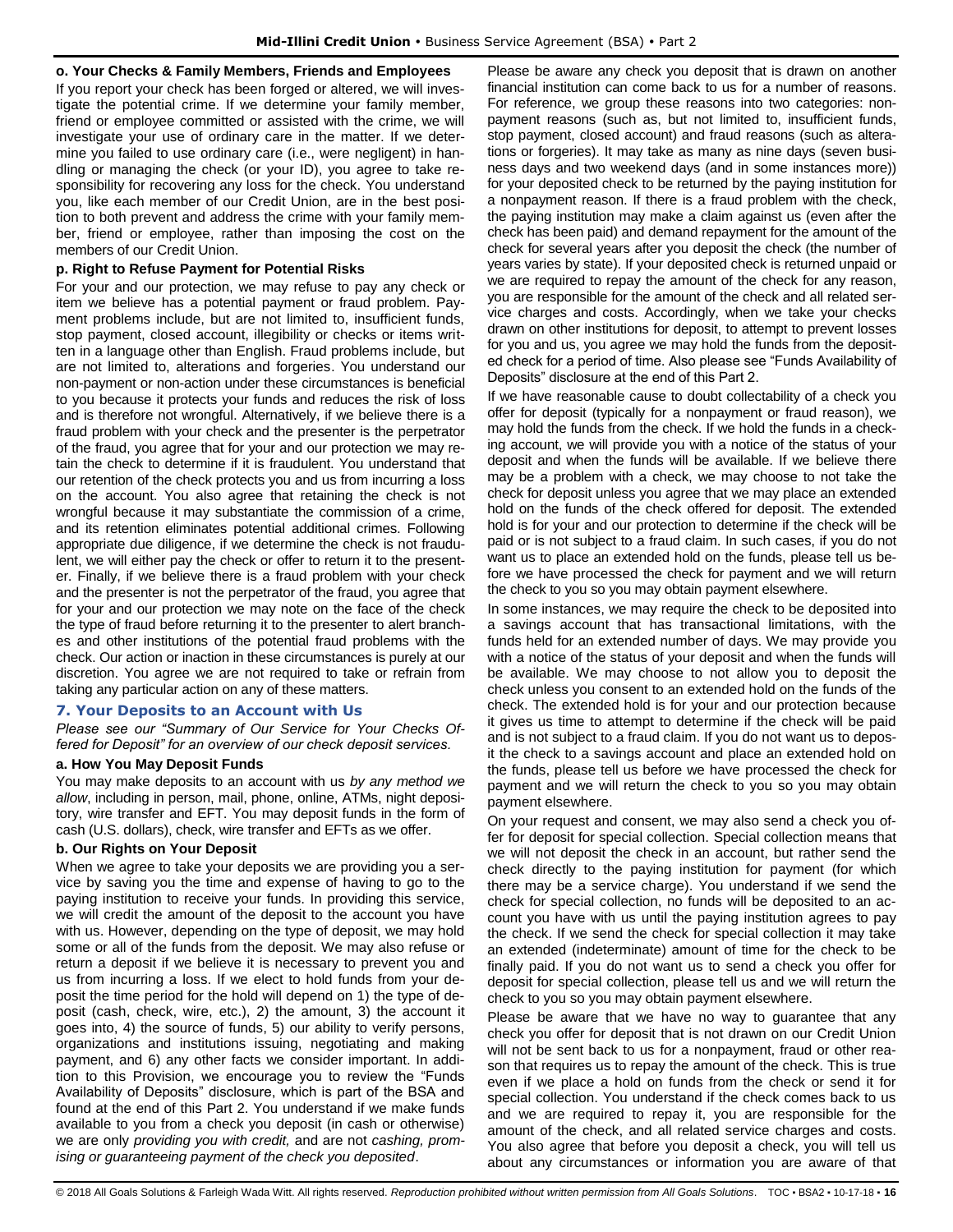could indicate the check may not be paid, or may be fraudulent or issued in connection with an illegitimate, unlawful or fictitious transaction or enterprise. You understand, regardless of the facts, circumstances and information you disclose about the check, you are still completely responsible for the amount of the check and all service charges and costs if it is dishonored, returned or a claim is made. Further, you understand that for your and our protection, prior to or after your deposit, should we believe there is a problem with the check you have offered for deposit, we may refuse to take the check and may return it to you so you may obtain payment elsewhere. Alternatively, if you request us to take a check for deposit and we believe there is a fraud problem with the check, for your and our protection you agree we may retain the check to determine if the check is fraudulent, and if so, the identity of the perpetrator of the fraud. You understand that our retention of the check protects you and us from incurring a loss on the check. You agree that in such cases, our retention of the check is not wrongful because the check may substantiate the commission of a crime, and our retention of the check avoids additional potential crimes. Following appropriate due diligence, if we determine the check is not fraudulent, we may take the check for deposit or return the check to you. Finally, if we believe there is a problem with a check and elect to return the check to you, you agree we may note the problem on the face of the check to alert branches and institutions of any potential fraud or nonpayment problem. You understand that if you do not want us to retain or make a notation on a check with a potential problem, you should not offer the check to us, because once the check is offered for deposit it has potentially involved us in a criminal or nonpayment and collection matter.

## **c. How to Endorse a Check You Wish to Deposit**

When you wish to deposit a check payable to you in an account with us, please turn the check over and locate the designated place for your endorsement on the back of the check at one end (which may have pre-printed lines). We recommend you write the words "For Deposit Only," sign your name beneath those words, and write your number beneath your signature in the endorsement space. If there is no designated endorsement space (or lines) on the back of the check, please write "For Deposit Only," your name and number in the blank area no more than one and one-half (1½) inches from the top edge of the check. If you are depositing the check using an internet service please write "For Mobile Deposit Only," your name and number in the blank area at the very top end of the check. Please make sure all endorsement language, signature(s) number go on the back of the check at the top edge, and is no more than one and one-half (1½) inches from the top edge of the check. Endorsing the check in any other way may risk the account not being credited for the amount of the check.

You agree we may ignore any other language or markings on the check, and you will be responsible for any loss that results from endorsements, language or markings inside or outside of your designated endorsement space. Also please use dark (preferably black) permanent ink for all endorsements, since you are responsible for any losses for not meeting this requirement. Finally, you should use our deposit slips and envelopes when making your deposit. You understand you may not deposit 1) a substitute check without our consent, or 2) a substitute check or similar item you have created or for which no institution has made the substitute check warranties and indemnity. If you do so, you agree to indemnify us for all losses we incur in connection with the substitute check or item.

## **d. How to Write Your Check for Deposit with Us**

If you want to write a check drawn on an account you have at another financial institution to deposit into an account with us (in order to receive money back for the deposited check), please complete the check as follows. Make the check payable to yourself as the payee, and then complete and sign the check. Turn the check over and write "For Deposit Only" on the top of the back of the check, sign your name below this language along with your number and offer the check to us for deposit. While your check will be treated as any other check offered for deposit that is drawn on another institution, should you have an immediate need for cash or credit, please let us know. We have a number of ways that we may be able to assist you.

#### **e. Authority to Negotiate Checks and Endorsements**

We may take checks for deposit into any accounts you have with us, and recommend you endorse all checks you deposit. If we take a check for deposit without your endorsement, you agree that your liability for the check is the same as if you had endorsed it. If there are multiple representatives or transactors on the account, each representative or transactor may endorse and deposit checks for the business or organization. For identification and tracking purposes we may place your number on any check you offer for deposit. If you do not want your number on a check, please tell us and we will return the check to you to obtain payment elsewhere. For your and our protection, we may confirm the endorsement on any check you offer for deposit, and require you to carry out specific endorsement requirements for business, insurance or government checks.

If you wish to deposit any check payable to two or more persons, businesses or organizations (whether negotiable sequentially or together), we may require the check to be endorsed (or reendorsed) in person at our Credit Union by everyone required to endorse the check. However, we may choose to take such a check for deposit regardless of the number of endorsements on it (or whether those endorsements were made in person at our Credit Union) if the check is deposited by you or a person you have authorized according to the BSA. For checks not made payable to you as the payee (or endorsee), we may require proof 1) of your authority to endorse a check on behalf of another person, business or organization, and 2) that any endorsement on a check prior to your endorsement is authentic and authorized. These measures are necessary so we can provide you with our check deposit services and for your and our protection. You agree to be responsible for legal advice we require regarding any matter concerning a check you offer for deposit (please see Provision 1.g.). Finally, if you send us a check for deposit (payable to you or us) and do not specifically tell us in writing what is to be done with the check (i.e., you do not explain the exact purpose or reason you are sending the check to us, such as for a loan payment), we may deposit the check to either a checking or savings account you have with us.

## **f. Your Options for Direct Deposit Services**

We offer direct deposit services that allow you to preauthorize deposits to accounts with us or preauthorize transfers from accounts with us (such as regularly scheduled payments to creditors). You must initiate direct deposits by a method acceptable to the initiator of the deposit. You understand we may refuse and return any or all funds transfers for any lawful reason. Should we be required to reimburse the federal or state government or other initiator of a transfer for any payment directly deposited into an account you have with us, you agree we may deduct the reimbursed amount from the account, and may recover any amount you owe according to the *terms* of the BSA unless otherwise required by law. If you file for bankruptcy and do not cancel a direct deposit authorization to an account, you agree we should continue to apply your direct deposits according to the instructions previously given to us.

## **g. Deposits Made at a Night Depository**

If you make deposits at a night depository, you agree to use any special container, bag or envelope we may require. You understand we access night depositories only once on each business day we are open. Containers, bags or envelopes placed into the night depository before we access it are processed that business day, whereas those placed after we access it are processed the next business day. Night depositories are opened and items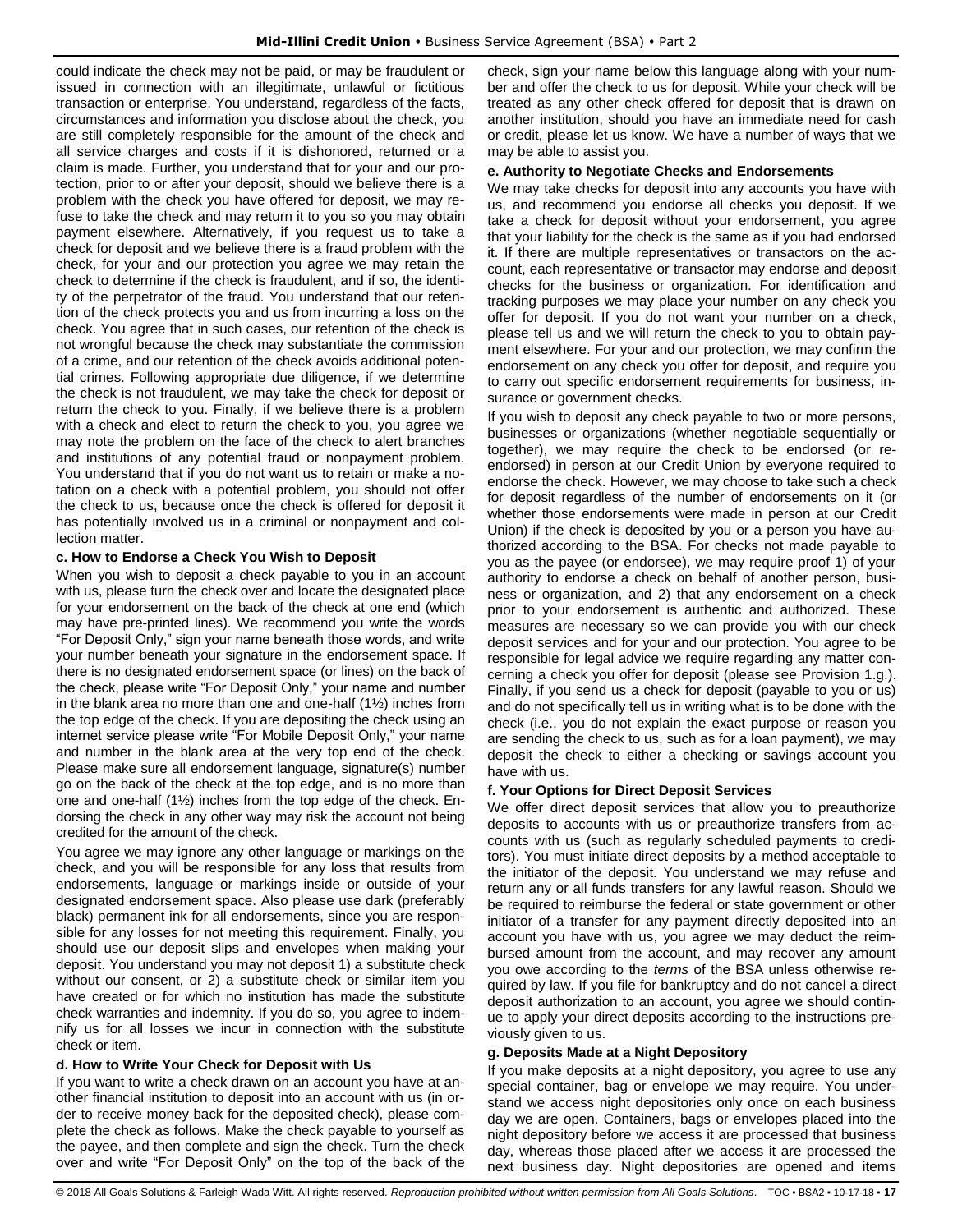placed in the depository are removed and logged in the presence of two (2) of our employees or associates. The contents of each container, bag and envelope is counted, and we issue a credit to the account on the deposit ticket accompanying the deposit for the amount, as indicated by our count.

You agree we are a bailee of items placed in the night depository (i.e., we are simply in possession of the container, bag and envelope) until we have opened the containers, bags and envelopes, verified the contents, and credited the contents to an account you have with us or returned the container, bag or envelope and contents to you. You acknowledge that our count of any deposit placed into the night depository is the final determination of the contents of a container, bag or envelope placed in the depository. We will use reasonable efforts to notify you of any difference between the amount of a deposit we counted and that shown on a deposit ticket, though we will not be liable for any delay or failure of this notification. No deposit is considered to have been made until we have removed it and processed it as explained in this Provision, and a credit has been issued to the account you have with us. You agree you will be responsible for any damage to the night depository or delay in crediting deposits if you use a container or bag other than those we supply or you do not follow our instructions on the use of envelopes. You understand and agree the procedures explained in the BSA are commercially reasonable, and if we follow these procedures, we are not negligent in handling items placed into the night depository.

## **h. Taking Checks from You for Deposit is a Service**

You understand that in handling checks, drafts, items, images or money you wish to deposit, we are providing you a valuable service. Not only are we saving you the time and expense of having to take checks or items to the institution they are drawn on and present them in person for payment, but we are also safeguarding and paying dividends/interest on your money as well. While we are pleased to provide you with this service when collecting the payment of your deposited checks or items, we act only as your agent, and assume no responsibility for the checks or items beyond using ordinary care as a depositary institution. We are also not responsible for any deposit sent by mail or made at an unstaffed facility (for example, an ATM not at a branch) until we actually receive the deposited item or money. We are not liable for the negligence or default of any correspondent institution or for loss in transit, and each correspondent will only be liable for its own negligence. You agree we may send any check offered for deposit for special collection, as explained in Provision 7.b. You further agree we have the right to charge an account you have with us for any check taken for deposit should it become lost in the collection process.

## **i. When Your Deposits Will be Credited to an Account**

Deposits to an account with us will generally be credited on the business day of the deposit. Deposits made after our cut off hour or on a Saturday, Sunday or holiday, will be credited to the account on the next business day we are open (please see the "Funds Availability of Deposits" disclosure at the end of this Part 2). Deposits made at unstaffed facilities (for example, an ATM not at a branch) will be credited to an account on the day funds are removed and processed by us. Deposits of coin or currency will not be finally credited until we have counted the deposit and confirmed the amount. If we are aware of a discrepancy between the amount on a deposit slip and the cash or checks we count, we will provide you with a notice of the discrepancy by mail or other method that is accessible to you. In rare instances, an actual discrepancy may not be detected. In such cases, the amount credited will be the final amount of your deposit unless you or we discover the discrepancy and are able to correct it without loss to the Credit Union. Credit to an account you have with us for funds deposited is conditional (provisional) until we are actually paid for the deposited items (i.e., when we receive final payment). Checks drawn on an institution or organization outside the U.S. may be handled on a special collection basis only (as explained in Provision 7.b.), to attempt to prevent a loss for you or us on the foreign check.

#### **j. When We Do Not Take a Check for Deposit**

For your and our protection, we may decline to take a check from you for deposit if we believe the check has a potential nonpayment, fraud or other problem. Nonpayment problems include, but are not limited to, insufficient funds, stop payment, closed account, illegibility or checks or items written in a language other than English. Fraud problems include, but are not limited to, potential alterations and forgeries. We may also decline a check that we have agreed is ineligible for deposit under this or any contract you have with us (typically for the type or amount of the check when deposited online or at an ATM). You understand that when we decline to take a check from you for deposit we are providing you with an important service by sparing you from being obligated to us for the amount of the check and all related service charges and costs if the check is dishonored and returned or a claim is made.

#### **k. Erroneous or Fraudulent Deposits to an Account**

If a deposit, payment or other credit (whether by check, cash, EFT or otherwise) is made in error or by fraud to an account you have with us, we may debit the account for the amount of the erroneous or fraudulent deposit, payment or credit. We may do so without notice to you, regardless of when the original deposit, payment or credit took place. If you withdraw any or all of the funds erroneously or fraudulently deposited, paid or credited to an account or you, you agree you will reimburse us for the amount of the erroneous or fraudulent *transaction*, plus all dividends/interest paid on the erroneous or fraudulent amount, along with all service charges and costs.

## **l. Your Responsibility for Unpaid Deposits and Claims**

All deposits or other credits to an account (including checks, items, EFTs, ACH transfers, wire transfers, etc.) are subject to being paid (they are "provisional"). This means if we do not receive final payment on any deposit or credit, we will charge an account you have with us for the amount of the unpaid check or item and a return service charge. Further, if we incur a service charge or any cost to collect a check or item deposited by you, we may charge that service charge or cost to the account you have with us. If the amount in the account is not sufficient to cover the unpaid check or item, and all related service charges and costs, you are responsible for the difference.

After we have received final payment, we refer to these deposits as collected items. If any check or other item deposited to an account is returned to us for any reason, we have the right to charge the account you have with us for the amount of the check or item, plus any service charge incurred. We may charge an account regardless of whether the amount of the check or item was available for your use or not. If any check or other item credited to an account you have is returned to us for any reason, you waive your right to any notice of non-payment or dishonor for the check or item. For your benefit and ours, you agree we may pursue payment of a dishonored check or other item at any time, including giving the financial institution the check or item is drawn on extra time beyond any midnight deadline limits.

Furthermore, if anyone makes a claim against us based on a check or other item credited to an account you have with us, we may charge the account for the amount of the check or item and all service charges and costs even if you have already received final credit and withdrawn the funds. Such claims may include, but are not limited to, forged or missing endorsements, alterations or conversion. If the amount in the account is not sufficient to cover the claim on the check or item, and all service charges and costs, you are responsible for the difference. Finally, even if we provide you with *immediate availability of funds* for your deposited check or other item, you are responsible for the amount of the check or item and all related service charges and costs if we do not receive final payment or whenever a claim is made.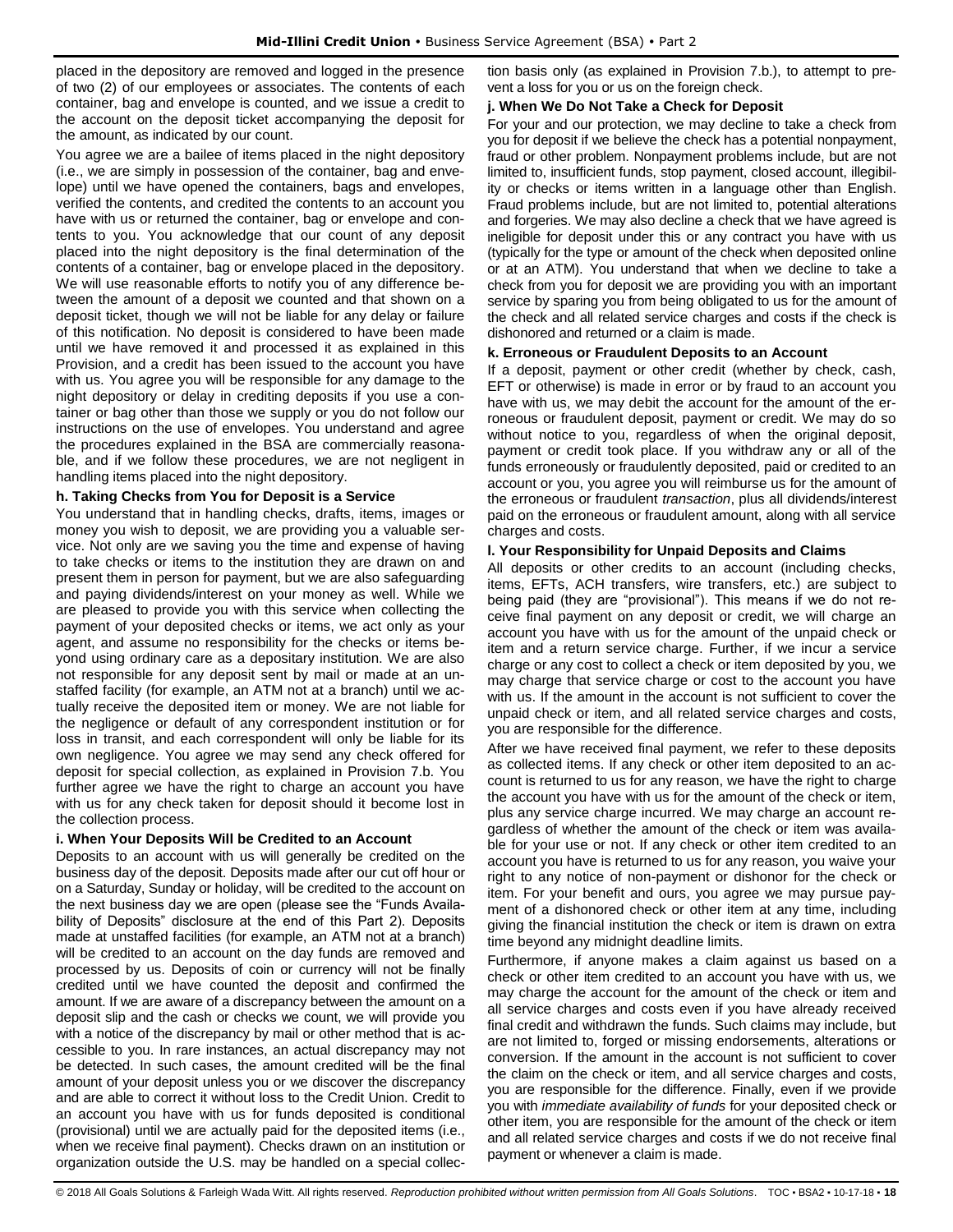#### **m. Your Deposit Returned as a Substitute Check**

Any check drawn on another financial institution that you deposit in an account you have with us can come back to us for a nonpayment, fraud or other reason. When a check you deposited is sent back by another financial institution, under federal law that institution may send the check back to us as a "substitute check." A "substitute check" is a paper image of the front and back of the original check that satisfies certain legal requirements. The front of a substitute check states: "This is a legal copy of your check. You can use it the same way you would use the original check." If the check you deposited is sent back to us as a substitute check, we will debit the account you have with us for the amount of the check and all service charges and costs owed to us. If the account with us is not overdrawn, we will return the substitute check to you along with a notice that explains your rights when you receive a substitute check. Should you have any questions about checks being returned as substitute checks, please contact us during business hours and we will be happy to assist you.

#### **n. Depositing Checks Through a Mobile or Online Service**

We may offer an internet service that allows you to deposit checks to an account you have with us online. For your convenience, we may note your request for this service on a form or enter it in *our records*. This internet service is governed by the contract you agree to online, the BSA, all other contracts as applicable and *our records* (please see Provision 7.c. for endorsement requirements for checks deposited by image). Should you have questions about this service, please contact us at your earliest convenience.

## <span id="page-19-0"></span>**8. Your Dividends (or Interest) and Our Rates**

The dividends/interest earned on account(s), the dividend/interest rates, balance requirements, annual percentage yields, compounding, crediting and *terms* are provided to you in the "Our Rates & Service Charges" disclosure of the BSA. Some of this information is also in your periodic statement. To serve the best interests of the members of our Credit Union, we may change or add account dividend/interest rates and annual percentage yields from time to time as explained in that disclosure and this Part 2. You understand you may request and confirm the rate on any account or your information in *our records* (particularly for a term account), or request a copy of the disclosure, by contacting us during business hours. You may also review and confirm the rates on accounts on your periodic statement or through the use of internet services we offer. Further, you can access the "Our Rates & Service Charges" disclosure of the BSA (along with this Part 2 and all our disclosures) on our website.

You may also confirm the rate on a loan by contacting us anytime we are open for business.

## <span id="page-19-1"></span>**9. Our Services, Related Service Charges & Costs**

We require the payment of service charges and the reimbursement of costs in two circumstances: 1) for products and services that we provide, or services you incur, or 2) as a result of another person's, organization's or your requests or claims for funds or information concerning the products and services you have with us or you. (Please see the definition of "Service Charge" in Provision 1.e.) The amount of each service charge is provided or accessible to you in the "Our Rates & Service Charges" disclosure, and may be noted in your periodic statement. In general, there will be a service charge to cover some of our employees' time and other costs of *managing* a product or service, *action* or *transaction*, or addressing any request or claim for information or funds. We require service charges so that each member is responsible for the cost of each product, service, *action*, *transaction*, request or claim applicable to that member, rather than imposing that cost on the members of our Credit Union. To serve the best interests of the members, you understand and agree we may change or add product and service charges from time to time. We will notify you of changes and additions as explained in the BSA or as required by law. We would be pleased to show you a number of ways to

reduce service charges by maintaining sufficient funds to pay checks and EFTs, timely payments on obligations or through the use of the internet services we offer. For help with these costsavings recommendations, please contact us anytime we are open for business.

You may also confirm the amount and reason for a service charge related to a loan by contacting us anytime we are open for business.

#### <span id="page-19-2"></span>**10. Your Funds in Accounts are Insured**

We are committed to protecting our members' savings and deposits held with us. In addition to the strength provided by our capital, members' funds are insured at a minimum of \$250,000 for each member by the National Credit Union Share Insurance Fund (NCUSIF). If you are interested in learning more about the account insurance coverage for your funds, please contact us at your earliest convenience.

#### <span id="page-19-3"></span>**11. Maintenance of Products and Services with Us**

Because you are a valued member, we strive to provide you with excellent service when assisting you with the accounts, loans, products and services we maintain and *manage* for you. To assure you are aware of the advantages of membership and new product and service opportunities that may benefit you, you agree we may contact you by any method you have consented to as explained in the BSA. We maintain and *manage* the accounts, loans, products and services you have with us (and your *actions* and *transactions* on the same) to assure they are active, operational and beneficial to you, and to provide you with the best financial service possible. You, in turn, maintain products and services by using or retaining them with us. By maintaining the products and services you have with us and allowing us to maintain and *manage* them for you, you confirm your ongoing consent to the BSA, your other contracts as applicable, and any changes and additions we make to them from time to time. Should you have any questions about the maintenance and *management* of our products and services, please contact us during business hours and we will be happy to assist you.

#### **a. Safeguard all Information and Documents**

You may request to review and access a copy of your information and *documents* in *our records* for products and services anytime we are open for business. Please be aware that a copy of your information or *documents* may contain all your personal financial information, along with passwords, codes, PINs and other data to access the products and services with us. If you request a copy of your information or a *document*, you agree it is your responsibility to keep all information and *documents* confidential, in a secure location, and assure that no one else can access them. If any of your information, *documents*, checks or cards are lost or stolen, please contact us immediately to minimize your liability (please see Provisions 12. and 15.). In fairness to the members, if a copy of your information or a *document* you requested or your passwords, codes, PINs or other data, is/are lost or stolen, we will investigate your use of ordinary care in the matter. If we determine you failed to use ordinary care (i.e., were negligent) in handling or safeguarding the copy of your information or a *document* or any access information, and your negligence contributes to a loss from *actions* or *transactions*, you may be responsible for all losses, costs and service charges that we incur as a result of the loss or theft.

## **b. Reviewing Products and Services with Us Online**

We may offer an internet service that allows you to review and maintain the products and services you have with us online. For your convenience, we may note your request for this internet service on a form or enter it in *our records*. You understand this service may be governed by the contract you agree to online, the BSA, all other contracts as applicable and *our records*. Should you have any questions about these services, please contact us at your earliest convenience.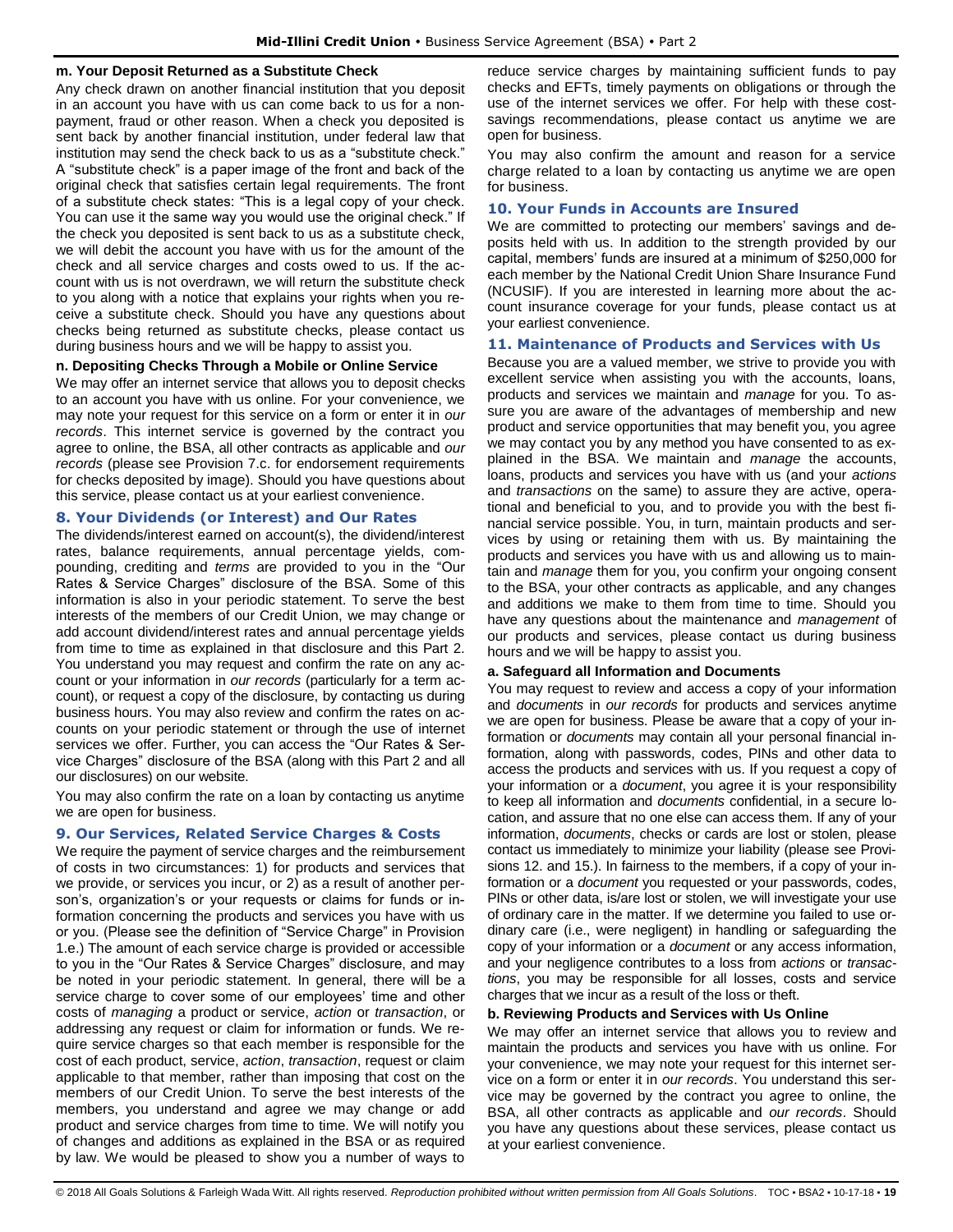#### **c. Lack of Capacity and Undue Influence**

If we believe you do not have the capacity to *take actions* or *conduct transactions*, or a person is exerting undue influence over you, we may act to prevent losses for you and us (though are not obligated to do so). Such measures include, but are not limited to, 1) declining to follow instructions, 2) suspending all methods to access the accounts and any loan or line of credit (or any other product or service) with us, 3) placing a hold on the funds in the accounts (as explained in Provision 19.b.) with us, 4) performing due diligence to determine if you have the capacity to *take actions* or *conduct transactions* or are a victim of undue influence over your affairs with us, and 5) notifying the appropriate authorities. Though we may undertake any of these activities, you agree we are not required to do so. You further agree we may continue the hold on the funds and decline all requests and the suspension of all methods to access the products and services with us, until we 1) determine that you can personally handle your own business and affairs and/or are not the victim of undue influence, or 2) receive lawful notice instructing us otherwise.

#### **d. Computer System and Internet Service Disruptions**

While we do our best to minimize disruptions to our internet services, website, phone system and any other component of our *computer system*, disruptions may occur on a planned and unplanned basis. We strive to restrict such disruptions to nonbusiness hours, but are not always able to do so. In the event of planned disruptions (for upgrades and repairs), we may provide advanced notice and assist you when contacted during business hours. In the event of unplanned disruptions (caused by natural disasters or other emergencies or problems), we have taken every precaution to protect your information and funds, and will be working to restore our internet services, website or *computer system* to normal operations as soon as possible. We apologize in advance for any inconvenience a disruption causes you, and greatly appreciate your patience and understanding. Should you need assistance during a disruption, please contact us during business hours and we will do our best to assist you.

#### **e. Proactive Steps for Data Security Incidents**

While we take every precaution to protect the information in our *computer system*, in the event of a data security breach we (or our associate) may notify you about the specific matter, the information involved, along with any instructions for you to minimize or eliminate potential problems. Please be assured we have taken every proactive measure to safeguard the information and the funds you have with us. Should you have any questions about a data security incident, please contact us at your earliest convenience and we will be happy to assist you.

## **f. Please Help Us with Recommendations or Complaints!**

*We apologize in advance* for any inconvenience or dissatisfaction we may cause you, and thank you for giving us the opportunity to address any recommendation or complaint. Excellent member service and your complete satisfaction with our accounts, loans, products and services is extremely important to us. Therefore, *we take all complaints very seriously*, and *greatly appreciate any recommendations to improve our service*. Please contact us during business hours and we will do our best to address your suggestion or problem immediately.

We thank you in advance for your time and valuable input, and will do our utmost to address all suggestions or concerns expediently and in a manner that serves the best interests of the members and you.

#### **g. Suspension of an Action or Transaction**

For your and our protection and/or to *manage* our business, you understand we may suspend (hold and delay) an *action* or *transaction on* an account, loan, product or service for any reason not prohibited by law, including: 1) our methods are inoperative due to emergencies or problems, 2) the product or service has been terminated, 3) we are unable to contact you, 4) failure to provide required documentation, information or ID, 5) failure to use a required method or *document*, 6) exceeding a limit or an amount set by us, 7) failure to meet a minimum balance for thirty (30) days, 8) inactive or abandoned products or services, 9) deposited check funds are not available, 10) funds are collateral for an obligation, 11) overuse of *actions* on our products or services, 12) any lost or stolen check, card or access device, 13) a breach of or unauthorized access to a product or service, 14) business or compliance purposes, 15) to stop or prevent a loss, 16) potential lack of capacity or victim of undue influence, 17) failure to comply with any *term* of a contract, 18) funds held or offset per a security interest or lien, 19) account and/or funds held for a dispute or uncertainty, 20) unpaid check(s) or EFT(s) for insufficient funds or stop payment orders, 21) deposited item(s) charged back for nonpayment or a claim, 22) a garnishment, levy or similar legal claim or notice, 23) default on any obligation, 24) limited to a savings account and voting by mail, 25) ineligible for membership, 26) membership terminated, 27) notification of death, 28) the person for IRS reporting is removed or deceased, 29) causing us a loss, 30) not voluntarily repaying a loss, 31) anything unethical or unlawful concerning your business or organization, you or our business, 32) our belief that an action or transaction may be fraudulent, 33) any alteration, forgery or fraud concerning your business or organization, you or our business, 34) any falsification or misrepresentation concerning your business or organization, you or our business, 35) any alleged crime concerning your business or organization, you or our business, 36) abuse of or threats to anyone associated with us, or 37) any other reason we believe is appropriate to *manage* the business of our Credit Union.

## <span id="page-20-0"></span>**12. Lost, Stolen or Breached Products & Services**

If a check (or checks), any of your information or *documents* (we have provided or made accessible to you), is/are lost or stolen, or there is unauthorized access to any account or service, please call us immediately at 309.661.1166 or toll free at 800.527.2205. If a debit card or ATM card is lost or stolen, or there is unauthorized access to any account or service, please call us immediately toll free at 800.554.8969. If a PIN is lost or stolen, please call us immediately toll free at 800.567.3451. The sooner you contact us, the less liability you will have for unauthorized *actions* or *transactions*, and the sooner we can provide new accounts, products, services, checks, cards, PINs, internet services and numbers. Also, if a credit card is lost or stolen, please call us immediately toll free at 800.322.8472. In fairness to the members, we may require a service charge for terminating and starting new accounts, products, services and numbers (and replacing checks or cards) when you lose a check (or checks), ATM or debit card. However, we will not require a service charge when checks, ATM or debit card are stolen. We may also require a service charge for terminating and starting a new internet service and related accounts, products and services. Additionally, in fairness to the members, if you notify us of unauthorized access, *actions* or *transactions on* an account, we will investigate your use of ordinary care in the matter. If we determine you failed to use ordinary care (i.e., were negligent) in handling or safeguarding the methods of access to the account, you agree to take responsibility for all losses, costs and service charges that you or we incur. If we incur a loss or a crime or potential crime is committed concerning the products or services you have with us, you agree to cooperate with us and any person and organization with a business or law enforcement interest in the loss, crime or potential crime to assist in the enforcement of rights or the prosecution of the crime. To protect you and the members of the Credit Union, if we incur a loss or a crime or potential crime is committed against you or us pertaining to the products or services you have with us, on our request you agree to file a police report and assist with the prosecution of anyone associated with the crime or potential crime. Additionally, if we incur a loss or a crime or potential crime is committed against us or an associate pertaining to the products or services with us, we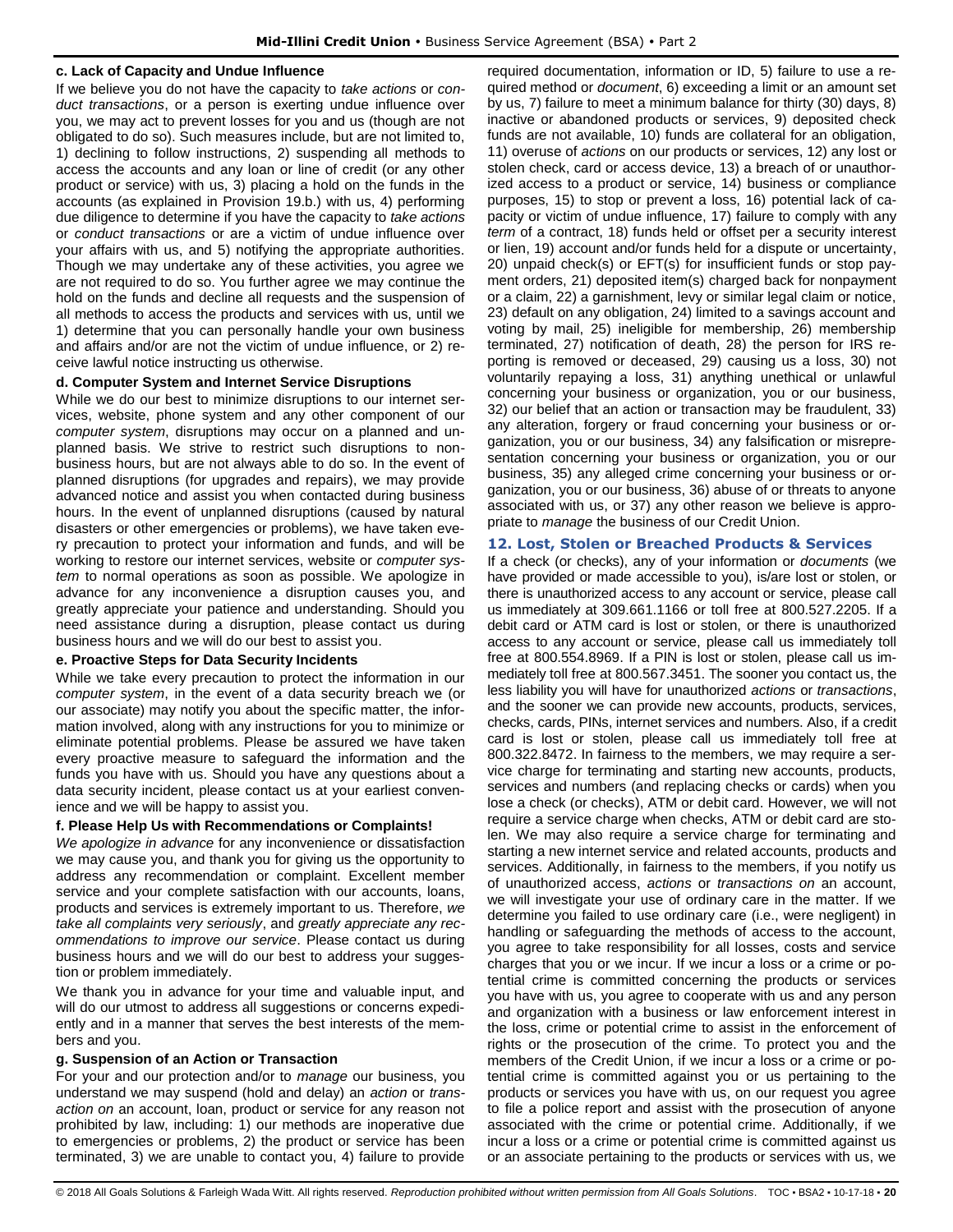may file a police report. While we will always comply with all required applicable law in addressing a loss, purported loss, crime or potential crime, you understand and agree that your failure to fulfill the obligations of this Provision in specific, and the BSA in general, may result in the termination of products, services and membership with us after we have complied with all applicable law.

#### <span id="page-21-0"></span>**13. Membership, Product and Service Information**

You understand the business or organization and any representative, transactor, information user or other person you authorize may access information about the accounts, loans, products and services you have with us. You also understand any person you authorize may be able to see, access and release all information about all the accounts, loans, products or services you have with us, even if they have no interest in, or access to, such accounts, loans, products or services. You understand if this person is a representative, transactor or information user you may remove this person or otherwise change or terminate the account, loan, product and service anytime we are open for business and as *we allow*. For these reasons, you agree that all *actions* and *transactions on* accounts, loans, products and services with us by this person are authorized, even if they are not conducted for your benefit or according to your instructions. If you do not want another person to be able to see, access, use and release all the information about the accounts, loans, products or services you have with us (or potentially *take actions* or *conduct transactions on* the accounts, loans, products or services), please let us know and we will explain your options to remove this person or change or terminate the accounts, loans, products or services. We may also be able to offer new or additional accounts, loans, products or services that only you may access (which may require the payment of a service charge).

We may require a service charge for research to cover any employee time and other costs involved in addressing your request, or another person's or organization's lawful claim, for information concerning the accounts, loans, products or services you have with us. To save you time, money and avoid or reduce research service charges, we encourage you to ask us about and use the internet services we offer that enable you to access your information.

We will not release your information to any person or organization without your consent unless the person or organization provides us with a valid subpoena, summons, search warrant, court order or other required documentation, or the disclosure of your information is otherwise permissible under applicable law. We may require a service charge from you for our time spent researching the information. Again, require this charge so that each member is responsible for the time and expense we incur for any research caused by a third-party's (non-Credit Union) demand for member information, rather than imposing those costs on the members of the Credit Union. You also agree that we may require a service charge for research when addressing any claim you make concerning an *action* or *transaction on* accounts, products or services that is determined to be authorized. We require this service charge so that each member is responsible for the time and expense we incur addressing an authorized *action* or *transaction* involving that specific member, rather than imposing those costs on the members of the Credit Union. You agree to be responsible for legal advice we require to assist with or that results from any matter concerning a claim for information involving you (please see Provision 1.g.). Finally, you agree if you are ever obligated to repay us for any service charges, costs, losses or liability in connection with any product or service you have or had with us, we may share your information with any associate (including but not limited to credit reporting services, collection agencies or attorneys) assisting us with the collection of your obligation, whether or not you are still a member of the Credit Union.

## **a. Our Records Govern Account Features**

Depending on the accounts selected, we may provide or make accessible to you a number of *documents* (i.e., periodic statements, information returns, maturity notices, etc.) that contain account information. You may also be able to access information about the account(s) you have with us through an internet service we offer. You understand that for confidentiality purposes and data processing constraints, *documents* and internet services may not include all the information about and do not control the accounts, products and services you have with us. You agree only the most recent service form we use (and if applicable previous forms) and/or *our records*, control the number of representatives (transactors and information users if any) the accounts, products and services with us. To confirm the specific *terms* of any account, product or service with us, please contact us, or request a copy of your information or a *document* in *our records*, anytime we are open for business.

#### <span id="page-21-1"></span>**14. Notice by Us to You and Notice by You to Us**

To benefit our members, we may change and add to the *terms* of the BSA, which is accessible to you anytime on request and on our website. We will also notify you of any changes or additions to *terms*, rates and service charges that affect our accounts, products and services as required by law. Written notice we provide to you is effective when sent to you at the address or contact information in *our records* or made accessible through an internet service we offer. You understand we may rely on the information you provide to us in *our records*, for all *actions* and *transactions on*  the accounts, loans, products or services you have with us. It is your responsibility to notify us of any changes to this information, and if we accept them, those changes are part of the BSA. You agree we may communicate with and contact you at all addresses, phone numbers and email addresses you provide in *our records*. You further agree we may contact you by any of these methods to assure you are aware of the privileges and advantages of new product and service opportunities that may benefit you. If we are unable to locate or contact you, we may suspend (or terminate) products and services and/or require a service charge for our attempt to locate you. For accounts, products and services with multiple representatives, you agree that notice to one representative is notice to all representatives and the business or organization.

Should you have questions about any matter we have notified you of regarding accounts, loans, products or services, please contact us at your earliest convenience. You may communicate with us about matters pertaining to accounts, loans, products, services, *actions*, *transactions* or any other matter *by any method we allow*. To provide excellent service and assure we know the key persons to contact about any matter concerning your products and services, you agree to notify us if the beneficial owner(s) or control person of the business has changed. We may require you to notify us about any matter in writing or to confirm the matter in writing. Any written notice from you is effective only when actually received and confirmed by us in writing at PO Box 1266, Bloomington, IL 61702. You agree your failure to notify us in writing about any matter on our request may have the same effect as if no notice was provided by you about the matter. You also understand that any messages, instructions or recordings (including text messages and emails) you leave with us are not effective unless we agree to them in writing or note that we agree to them in *our records*. You agree it is your sole responsibility (and not our responsibility) to confirm any messages, instructions or recordings you leave with us in person or by phone during business hours. Should you have questions about any matter you have communicated with us (or attempted to communicate with us), please contact us during business hours and we will be happy to assist you.

#### <span id="page-21-2"></span>**15. Periodic Statements: Receipt/Access & Review a. Purpose, Receipt of or Access to & Copies of Checks**

We will provide or make accessible to you a periodic statement that shows the *transactions* and may also show *actions on* the accounts, products and services you have with us during the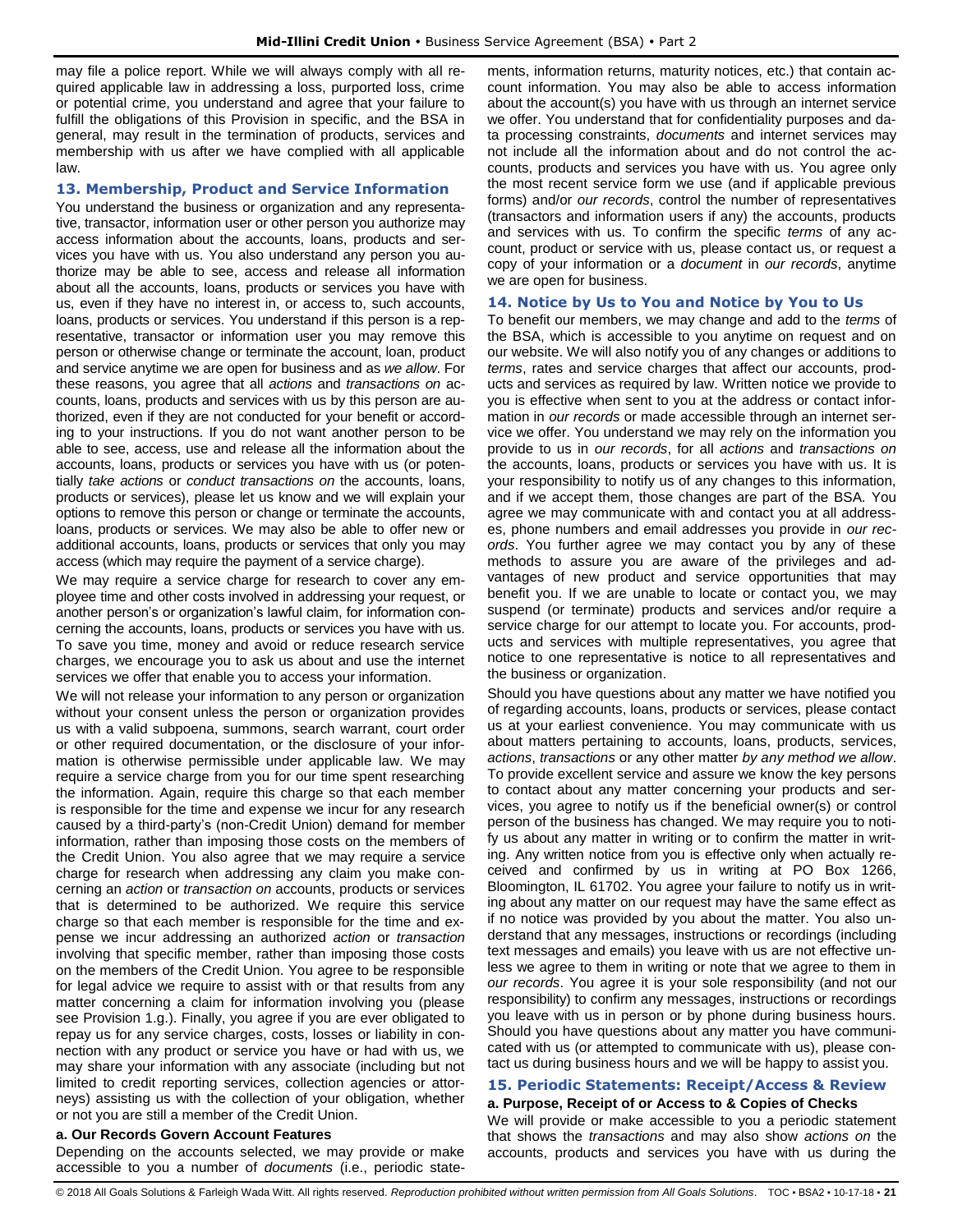statement period. For accounts, products and services with multiple representatives, you agree that one statement mailed to the address in *our records* or otherwise made accessible as requested, is sufficient for all representatives and the business or organization. To minimize unnecessary losses, please review your statements and the accounts, products and services often, as well as your information that can be reviewed instantly online as we offer. You can learn more about our internet services by going to our website or by contacting us during business hours.

If you do not receive or cannot access your periodic statement, you agree to notify us within fourteen (14) calendar days of the time you regularly receive or can access your statement. This notification will assist you and us in avoiding and reducing losses on the accounts, products and services you have with us. You further agree your statement is correct for all purposes and we have no liability to you for any *action* or *transaction on* the accounts, loans, products or services unless you notify us within the stated time periods for unauthorized *transactions*, *actions*, errors or irregularities, as explained in the BSA or other contracts as applicable. Your statement may also provide you with an opportunity to review all the rates paid on accounts and payments made on loans, and any service charges incurred during the period. When a check drawn on an account with us is paid, you understand we own the original check. We will make a copy of the check accessible to you on request for which we /may require a service charge. You understand that both your statements and copies of checks are accessible to you on the date the statement is mailed to you or when they are accessible to you online as you have requested. If you request an original or sufficient copy of a check, you agree we may provide you with a substitute check or an *electronically-managed* copy of the original check.

#### **b. Your Responsibility to Look for Errors and Fraud**

You are responsible for looking at every statement and notifying us of all unauthorized *actions* and *transactions on* accounts, products and services with us (particularly withdrawals) and any fraud, errors, inconsistencies or irregularities as soon as possible. We may require you to confirm your notification in writing (or as *we allow*) and assist us in addressing the *action*, *transaction*, fraud, error or problem. You are responsible for any altered, forged or unauthorized check drawn on an account you have with us if: 1) you do not notify us within thirty (30) calendar days of the mailing or accessibility of the statement identifying the matter, or 2) someone could not reasonably detect the fraud (such as the unauthorized use of facsimile signatures). You assume this liability because you, as the drawer of your checks, are in the best position to prevent and detect any altered, forged or unauthorized check drawn on the account. You can determine an unauthorized amount, because the amount of the check on your paper and *electronic* statement does not match the amount of the check you recorded in your check register or payment records. Similarly, you can identify forged drawer's signatures on checks, counterfeit checks and unauthorized remotely created checks, because there may be a check number on your paper and *electronic* statement for a check you did not write. Only you will know the checks you authorized as well as the amount you authorized and can compare the information provided on your paper and *electronic* statement with your register or records. You agree that our retention of your checks does not affect your responsibility to look at your paper and *electronic* statements and notify us of any and all unauthorized *actions*, *transactions*, fraud, errors or irregularities within the stated time limits explained in the BSA, other contracts as applicable or as required by law.

**1) EFT Notification Time Periods.** Please see the "Our Electronic Funds Transfer Terms" disclosure (at the end of this Part 2) to review the notification time periods for erroneous and unauthorized EFTs.

#### **c. Actions and Transactions that Appear or are Removed**

On your request, we may agree to allow you to *take actions* and *conduct transactions on* products and services with the assistance of our employees or the use of our *computer system* (please see Provision 1.f.1)). Depending on the *action* or *transaction*, you understand that some information pertaining to your request may appear on or be removed from your periodic statement (or the internet services we offer) and some may not. You understand and agree if the information pertaining to the requested *action* or *transaction* appears on or has been removed from your periodic statement (or an internet service we offer), it provides you with another method to confirm the *action taken* or *transaction*. Should you need to confirm the information pertaining to your request in *our records*, you may contact us anytime we are open for business.

#### **d. Electronic Periodic Statements Accessible Online**

We may offer an internet service that allows you to access *electronic* periodic statements (a.k.a., estatements) online. For your convenience, we may note your request for this service on a form or enter it in *our records*. This internet service may be governed by the contract you agree to online, the BSA, all other contracts as applicable and *our records*. Should you have any questions about this service, please contact us at your earliest convenience.

## <span id="page-22-0"></span>**16. Exceptions to the Business Service Agreement**

We may, at our discretion, and for any reason not prohibited by law, make exceptions to or waive any of the *terms* of the BSA to serve the best interests of the Credit Union. If we make an exception to the BSA, you understand it does not affect our right to rely on or apply any of the *terms* of the BSA in the future. You further understand and agree we may decline to make an exception to the *terms* of the BSA based on any reason not prohibited by law.

#### <span id="page-22-1"></span>**17. Changes and Additions to Products & Services**

You may *take action* to change any information or matter pertaining to a person, account, product or service as *we allow*. Changes include, but are not limited to, updating addresses, phone numbers and email addresses, revising passwords, codes and PINs, adding or terminating overdraft services or internet services, adding or removing transactors and information users, and adding or removing a representative (please see the definition of "Change" in Provision 1.e.). You may also simultaneously terminate an account, product or service along with any change to an account, product or service, which may be reflected as a "change" in *our records*. As addressed later in this Provision, you may also *take action* to add a new account, product or service with us as we offer *by any method we allow* (please see the definition of "Addition" in Provision 1.e.).

Where there are multiple representatives on the accounts, products and services, any representative acting alone may take action to make any changes or additions to an account, product or service, including the addition or removal of a representative, transactor or information user. When any person is removed from an account, product or service it is your responsibility to change (or request our help in changing) any password, code, PIN or other security identifying number for all the accounts, loans, products or services you have with us, to prevent the person removed from *taking actions* or *conducting transactions on* the products or services. You agree that until you make such a change (or request our help in making such a change) all *actions* or *transactions on* the accounts, loans, products or services conducted by this person with the password, code, PIN or other security identifying number are authorized. By maintaining the accounts, products and services with multiple representatives, you consent to any changes or additions to (along with any other *actions* or *transactions on*) the accounts, products and services by any representative. Prior to honoring your request to make a change to an account, loan, product or service we may require you to provide us with your ID and confirm your SSN and other confidential information (as ex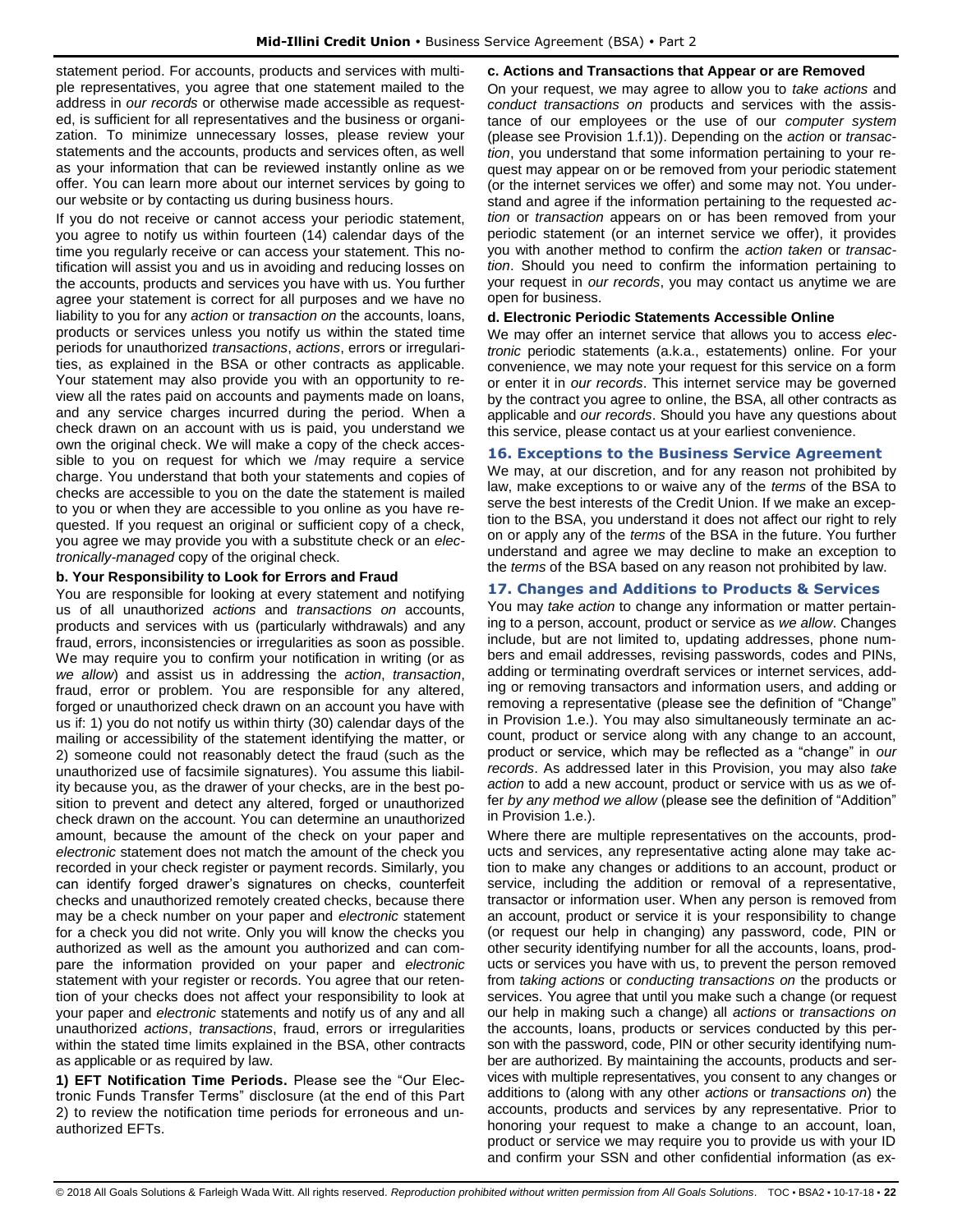plained in Provision 3.). When you request us, or we require you, to *take action* to make a change to an account, product or service, we may require you to sign or authorize a service form to *manage* the changed account, product or service. We may note the change by placing a "C" (for changed) in a box on the form. Alternatively, on your request we may agree to *manage* any changes to products and services with the assistance of our employees or the use of our *computer system* (please see Provision 1.f.1)). You understand we may require a service charge for multiple changes to accounts, products or services in a calendar year. If the person whose SSN is used for IRS reporting purposes on accounts, products and services with multiple representatives is removed or is deceased, we may at our discretion permit you to keep the account open. You may request or we may allow you to continue to use the account and your number by completing a new service form or by entering the information in *our records* as *we allow*.

To start a new additional account, loan, product or service we may require you to provide us with your ID and confirm your SSN and other confidential information (as explained in Provision 3.). We (or you) may also complete a service form, *document* or enter the information in our *computer system* to start the requested the new additional account, loan, product and service. Once you have reviewed your information you will consent to the *terms* of the BSA (and any other contract) and to the account, loan, product or service (please see Provision 17.a. to see the matters we address for additions of new products and/or services). We may require you to sign or authorize a service form to *manage* the new product or service. We may note the addition by placing an "A" (for added) in a box on the form. You may also simultaneously terminate an account, product or service along with an addition of a new account, product or service, which may be reflected as an "addition" in *our records*. If you wish to start new accounts, products or services under a different number (or *as we allow*), we may require you to sign or authorize a service form to *manage* the new product or service. We may note the original use of the form by placing an "O" (for original) in a box on the form. Alternatively, on your request we may agree to start, obtain your consent, add and *manage* the new products and services with the assistance of our employees or the use of our *computer system* (please see Provision 1.f.1)). You agree we may review your account, employment and credit history to confirm your eligibility for any new additional account, loan, product or service. We may also require additional information from you to serve any currency needs for the new accounts, loans, products and services you have requested. You understand we may require a service charge for multiple additions to accounts, products or services in a calendar year. You agree for purposes of accuracy, we may subsequently verify and correct, complete or update your information concerning any changes or additions in *our records*. You also agree to notify us if the beneficial owner(s) or control person of the business has changed to assure we know the key persons to contact concerning any requested change to or addition of a product or service on behalf of the business. To protect all information, reduce costs and for the convenience of the members, you agree we may *electronically manage* (e.g., image or otherwise enter in our *computer system*) all changes and additions that pertain to the accounts, loans, products or services you have requested. For these same reasons, you understand and agree once we have *electronically-managed* any paper *document* along with your information addressing the change or addition*,* we may also destroy the paper *document* and the information unless otherwise required by law. You agree that along with all paper *documents*  and any information*,* all *electronically-managed documents* and your information addressing the change or addition in *our records* are binding on you and us. You understand you may request to review or receive a copy of the information or a *document* pertaining to a change or addition in *our records* during business hours or *by any method we allow*. You agree that for all changes and additions, we may rely exclusively on the BSA, other contracts as applicable, *our records* and any changes and additions we make to these contracts from time to time. Further, you understand any changes or additions you make to the account, loan, product or service are governed by the BSA, other contracts as applicable, *our records* and any changes and additions we make to them from time to time.

For the benefit of our members and the Credit Union, you understand and agree we may make changes and additions to our products and services as well as changes and additions to the terms of the BSA at any time. We will notify you of changes and additions we make to our products, services, the BSA and other contracts as applicable as required by law. You understand and agree you are bound by these changes and additions, and may access the current version of this Part 2 and all disclosures by contacting us during business hours, and visiting our website. If you do not want to be obligated to any change or addition we make to our products, services, the BSA and other contracts as applicable, you may always terminate the products, services and/or membership you have with us anytime we are open for business as explained in the BSA and other contract as applicable.

#### **a. Matters We Address to Start a New Product and Service**

When you start a new additional account, loan, product or service we: 1) may require additional documentation and information that validates the business's or organization's request and the authority of any person making the request, 2) may obtain relevant account, employment and credit reports, as needed, 3) review important information about the new account, loan, product or service with you, 4) enter the information about you and the product(s) and/or service(s) in a form or our *computer system* and review everything with you, 5) offer you a paper Part 2 (or offer to mail it to you), email you the Part 2 (if we have an address on file), and make the Part 2 accessible to you on our website or in an internet service we offer, 6) run all required verifications and reviews, and address all applicable compliance requirements, 7) have you consent to the new account, loan, product, service and the BSA *as we allow*, 8) start the new additional account, loan, product or service you have requested, and 9) ask you (or advise you to ask) if you have any questions and encourage you to contact us during business hours about any matter pertaining to the new additional products or services. Finally, we will remind you that you may always access a current Part 2 and disclosures on our website, and contact us about the information or *documents*  in *our records* anytime we are open for business.

#### **b. Changes and Additions to Products and Services Online**

We may offer an internet service that allows you to *take action* to change a product or service, or add a new product or service, you have with us online. For your convenience, we may note your request for this internet service on a form or enter it in *our records*. This internet service may be governed by a contract you agree to online, the BSA, all other contracts as applicable and *our records*. Should you have questions about this service, please contact us at your earliest convenience.

#### **c. Changes and Additions to Products and Services by Mail**

On your request and for your convenience, we may at our sole discretion mail *documents* with your information to you to make changes or additions to the products and services. We do not advise mailing your confidential information since it exposes you to numerous problems (ID theft, fraudulent *transactions*, etc.). We recommend you come to the Credit Union at your convenience (or use an internet service we offer) to make changes or additions to products and services. In fairness to the members, if you request us to mail your information you agree to take responsibility for all losses, costs and service charges that you or we incur as a result of the theft and unauthorized use of your information. Please contact us during business hours for any questions about changes or additions by mail.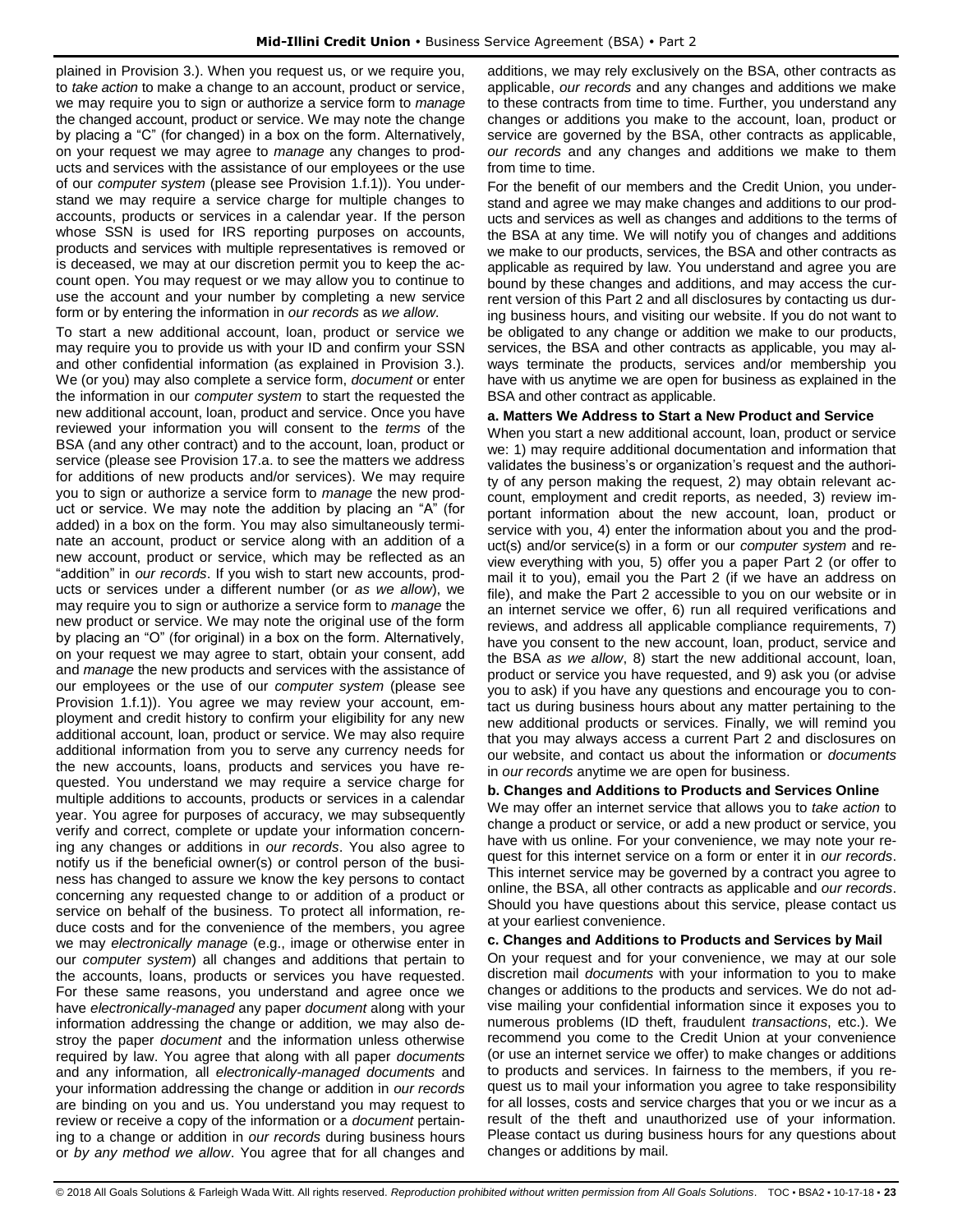#### **d. Denial of Additional Products or Services**

For your and our protection and/or to *manage* our business, you understand we may deny a requested new additional product or service for any reason not prohibited by law, including: 1) our methods are inoperative due to emergencies or problems, 2) the product or service has been terminated, 3) we are unable to contact you, 4) failure to provide required documentation, information or ID, 5) exceeding a limit or an amount set by us, 6) failure to meet a minimum balance for thirty (30) days, 7) inactive or abandoned products or services, 8) any lost or stolen check, card or access device, 9) a breach of or unauthorized access to a product or service, 10) overuse of *actions* on our products or services, 11) information from a third-party report,12) business or compliance purposes,13) to stop or prevent a loss,14) potential lack of capacity or victim of undue influence, 15) failure to comply with any *term* of a contract, 16) funds held or offset per a security interest or lien, 17) account and/or funds held for a dispute or uncertainty, 18) unpaid check(s) or EFT(s) for insufficient funds or stop payment orders, 19) deposited item(s) charged back for nonpayment or a claim, 20) a garnishment, levy or similar legal claim or notice, 21) default on any obligation, 22) chronic dissatisfaction with us, 23) disparaging our reputation, 24) limited to a savings account and voting by mail, 25) ineligible for membership, 26) membership terminated, 27) notification of death, 28) the person for IRS reporting is removed or deceased, 29) causing us a loss, 30) not voluntarily repaying a loss, 31) anything unethical or unlawful concerning your business or organization, you or our business, 32) our belief that an action or transaction may be fraudulent, 33) any alteration, forgery or fraud concerning your business or organization, you or our business, 34) any falsification or misrepresentation concerning your business or organization, you or our business, 35) any alleged crime concerning your business or organization, you or our business, 36) abuse of or threats to anyone associated with us, or 37) any other reason we believe is appropriate to *manage* the business of our Credit Union.

## <span id="page-24-0"></span>**18. Lien and Security Interest in Funds**

We have a lien on the funds in the account(s) you have with us under federal or state law as applicable. This means we have a right to retain the funds in the account(s) you have with us to pay any debt or obligation owed to us by you or other responsible person or organization. Additionally, you grant us a contractual security interest in the funds in the account(s), checks and EFTs you have an interest in, which also secures any amount you owe us for any reason. Our lien rights, contractual security interest and any right of set off apply no matter the source of funds in the account, check or EFT, including directly deposited government entitlements or benefits such as Social Security deposits. However, they do not apply to any retirement accounts.

At our discretion, we may at any time apply the funds from an account, check or EFT you have any interest in to pay off your obligations to us without notice to you. You agree if you owe us money and either you or we have terminated an account, we may restart the account to collect or obtain money owed to us, and may subsequently terminate the account again. You understand and agree if you owe us money, our lien rights and security interest also apply to any funds, check or item you deposit to any other account with us. You also agree that if you (or anyone you allow to use the accounts, products or services with us) owe us money and we are uncertain whether our lien rights, security interest or right of set off apply to the funds, we may hold and not release the funds as explained in Provision 19.b. If we decide not to enforce our lien or contractual security interest at any time, our nonaction is not a waiver of our right to enforce our lien or security interest at a later time. You agree that a security interest granted by or on behalf of the business or organization on its account(s) with us will continue to secure that business's or organization's obligation to us until that obligation is completely satisfied.

#### <span id="page-24-1"></span>**19. Third-Party Actions and Uncertainty about Funds a. Third-Party Legal Actions or Matters Concerning You**

If a person or organization notifies us of a legal action or other matter concerning you or the accounts, products and services you have with us, we may provide information and pay funds from an account in response to that legal action or matter. Alternatively, we may withhold information and hold funds in an account until the legal action or matter is resolved or we have completed any necessary due diligence. Examples of such actions and matters include, but are not limited to, a levy, garnishment, attachment, claim, subpoena, summons, court order, litigation, prosecution, investigation or other dispute. All legal actions or matters are subject to our lien rights and contractual security interest in the funds in an account (please see Provision 18.). You understand and agree we may require a service charge for research for any time spent by our employees (or associates) addressing any legal action or matter concerning you or the accounts, products and services you have with us. We require this service charge so that each member is responsible for the time and expense we incur addressing a third-party's (non-Credit Union) legal action or matter pertaining to you, rather than imposing those costs on the members of the Credit Union. You also agree to be responsible for legal advice we require in connection with any third-party's (non-Credit Union) legal action, matter or dispute involving you or the accounts, products and services you have with us (please see Provision 1.g.).

## **b. Disputes or Uncertainty about Accounts and Funds**

If there is a dispute over, or we are uncertain who is authorized to access an account, the funds in an account or funds in our possession, you agree we may hold the funds, and suspend all *actions* and *transactions on* the account(s), products and services. The hold on the funds and suspension on the account, products and services will continue until either 1) all persons and organizations affected by the dispute or uncertainty agree in writing regarding what should be done with the account(s), products, services and/or funds, or 2) we receive appropriate notice or direction from a court or other legal authority instructing us on what to do with the account(s), products, services and/or funds. Examples of uncertainty include, but are not limited to, 1) conflicting, illegible or missing information and/or *documents* in *our records*, 2) competing claims to the account(s), products, services and/or funds, 3) our need to complete due diligence on any claim made to the account(s), products, services and/or funds, 4) a person's potential lack of capacity or victim of undue influence (e.g., elder abuse), or 5) the applicability of lien rights or security interests. During the hold period, we will continue to pay dividends/interest on the funds held in an account as explained in the "Our Rates & Service Charges" disclosure. You understand a suspension of access to the account(s), products and services, and/or hold on funds, is beneficial to you and us to assure only an authorized person or organization may access the account(s), products, services or funds. You agree to be responsible for the cost of legal advice we require in connection with any matter concerning a dispute or uncertainty involving the account(s), products, services or funds with us or you (please see Provision 1.g.). Alternatively, in the event of a dispute or uncertainty over who is authorized to access the account(s), products, services or funds, at our discretion we may deposit the funds with a court and ask the court to resolve the dispute or uncertainty over who is authorized to access the funds. In such instances, we may deduct our attorney fees and court costs from the funds to be deposited with the court. If we deposit the funds with a court, you agree the account(s), products and services may be terminated and all persons and organizations will need to claim the funds by contacting the court.

## <span id="page-24-2"></span>**20. Your Obligations to Us**

If we incur any fees, charges, costs, interest, losses, liability or obligation (including reasonable attorney fees) in connection with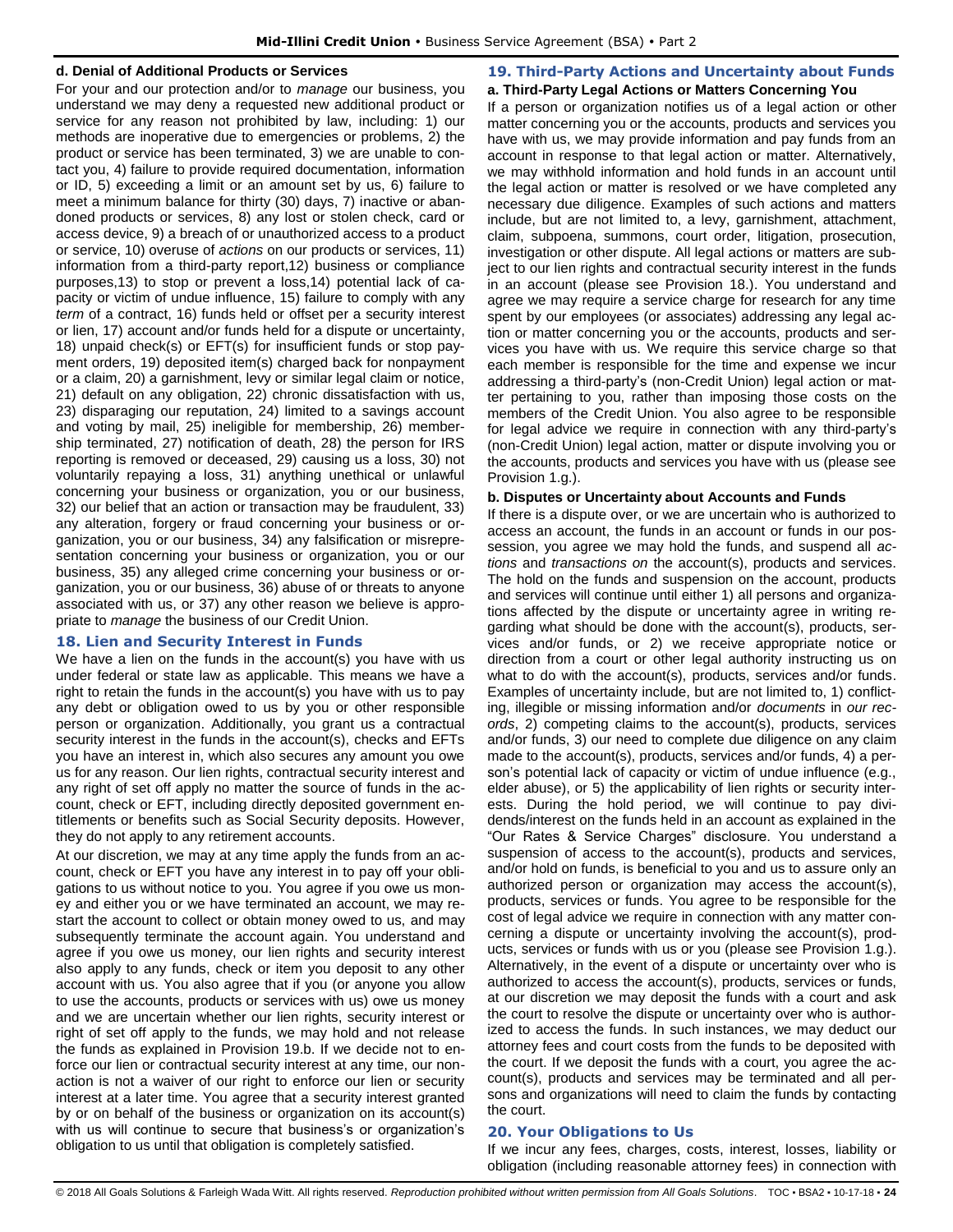an account, loan, product or service we have provided you, or as a result of any *action*, *transaction*, error, dispute, uncertainty, membership or other matter concerning any obligated person or you, you agree you are jointly and individually liable to us. This means you are responsible for the full repayment of any fees, charges, costs, interest, losses, liability or obligation (including reasonable attorney fees), whether you are a member or not. If another person, business or organization is also responsible, we may attempt to collect from that person, business or organization, but we have no obligation to do so. You understand if you owe us money and use another person's, business's or organization's account at our Credit Union for a *transaction* and deposit your funds or a check in that account, funds from the deposit or check are also subject to our lien rights, security interest and your obligations and may be claimed by us. You agree we may contact you about any fees, charges, costs, interest, losses, liability or obligation (including reasonable attorney fees) you owe to us at all addresses, phone numbers and email addresses you have shared with us by any method of communication you have agreed to. You understand since membership is a privilege, if you cause us a loss (even if discharged in bankruptcy), we may request you to voluntarily repay that loss to retain the privilege of membership, accounts, products and services, or to be eligible for new additional products and services. Your failure to voluntarily repay a loss may result in denial or termination of existing accounts, products and services and expulsion from membership. You also agree that if you are ever obligated to us for anything, we may share your information with any associate (such as collection agencies or attorneys) assisting us with the collection of your obligation, whether or not you are still a member of the Credit Union. You understand we may report any delinquent obligations you owe to us to account and credit reporting agencies. In some circumstances, federal law requires us to report a cancellation of indebtedness to the IRS even if we still retain the right to collect that debt. If we are required to report a cancellation of a debt to the IRS, we retain the right to collect that debt from you unless we have reached a settlement with you or we are barred by law from collecting the debt.

We may deduct any fees, charges, costs, interest, losses, liability or obligation (including reasonable attorney fees) from the account(s) you have with us without notice to you, regardless of the source of those funds according to our lien rights and contractual security interest (please see Provision 18.). You agree if you owe us money and either you or we have terminated an account, we may re-start an account to receive a deposit or credit, collect the money owed to us, and then terminate the account again. You also agree to pay any other reasonable fees, charges, costs, interest, losses, liability or obligation (including reasonable attorney fees) we may incur in providing you with accounts, loans, products, services, membership and *action*s or *transaction*s *on* the same, regardless of whether they are specifically covered by the BSA or other contract with us. Additionally, you understand that in the event of your death, if you owe us money for any reason, funds held in the accounts you have with us or otherwise may be used to repay your obligations to us before any funds are released to any other person or organization.

If either you or we commence legal proceedings to enforce or interpret any of the *terms* of the BSA, you and we agree the successful party is entitled to payment by the losing party for any reasonable attorney fees and costs, including those incurred on any appeal, bankruptcy proceeding and post-judgment action, unless otherwise limited or prohibited. You agree to indemnify, defend us against, and hold us harmless from any loss, damage, claim, liability or legal action (including reasonable attorney fees) arising from or related to membership, accounts, loans, products and services and your *actions* and *transactions on* the same. If any account is overdrawn, any loan is past due, or you are otherwise in default under any contract you have with us, we may suspend your ability to conduct *actions or transactions* to any or all accounts, products and services, until the default is cured.

#### **a. Full Payment Checks for Loans and Obligations**

If you are making a payment on a loan or other obligation you owe to us, please direct that payment as explained in the loan agreement or as we otherwise instruct. If you write**,** endorse or negotiate a check or any item to us that has a "full payment" legend or memo (such as "Paid in Full") or other language intended to indicate full satisfaction of any outstanding obligation, you must deliver the check or other item in person to the attention of our CEO at the branch where she or he works. Otherwise, any payment you make is accepted with full reservation of our rights to recover any and all outstanding obligations or indebtedness you owe us.

#### <span id="page-25-0"></span>**21. Our Responsibility for Errors**

If we are responsible for an erroneous *action* or *transaction*, we may be liable to you for losses up to the amount of the *action* or *transaction* unless otherwise required by law. We will not be liable for losses arising from: 1) insufficient funds to complete a *transaction*, 2) your negligence or the negligence of others, 3) your failure to follow any time limits, deadlines or amount limits as explained in the BSA, your other contracts and loans with us as applicable, 4) circumstances beyond our control that prevent the performance of an *action* or *transaction* (such as natural disasters or other emergencies or problems), 5) occasions where you or we have entered information about an account, loan, product, service, *action*, *transaction* or you in *our records* on your request that you could have reviewed, changed, corrected and/or terminated but failed to do so, or 6) any losses caused by your failure to follow any *term* of the BSA, your other contracts or loans with us as applicable. Our conduct in *managing* all products, services, *actions* and *transactions* will constitute the use of ordinary care if such conduct is consistent with applicable law, Federal Reserve regulations and operating circulars, clearing house rules and general banking practices followed in the area in which we service our accounts. If we ever disburse an amount of funds greater than you request or order to any person or organization you know (e.g., relative, friend, employee, business associate, creditor, etc.), you agree to assist us in recovering our funds, including participation in collection, litigation and prosecution. Finally, if you report that an *action* or *transaction on* an account, loan, product or service is erroneous or unauthorized, and we determine the *action* or *transaction* was taken, conducted and/or assisted by your family member, friend or employee (which is potentially a crime), we will investigate your use of ordinary care concerning the *action* or *transaction*. If we determine you failed to use ordinary care (i.e., were negligent) concerning the *action* or *transaction on* the account, loan, product or service, you agree to take responsibility for recovering any loss. You understand you are in the best position to address the loss and potential crime with your family member, friend or employee, rather than imposing the cost on the members of the Credit Union.

#### <span id="page-25-1"></span>**22. Inactive Accounts and Unclaimed Property a. Accounts Determined Inactive**

If the amount of funds in an account falls below the minimum balance required by the "Our Rates & Service Charges" disclosure of the BSA, and you are not using specific products or services, we may consider an account inactive. If an account you have with us is inactive, we may require a service charge (and may require a service charge to notify you of any inactivity). We require service charges on inactive accounts because of the cost incurred by the members in *managing* accounts not being used by a member (who is also not using products or services that would otherwise justify this cost). We will discontinue the service charges once you meet the balance or product or service use requirements. We may also terminate an inactive account and deposit the funds in another ac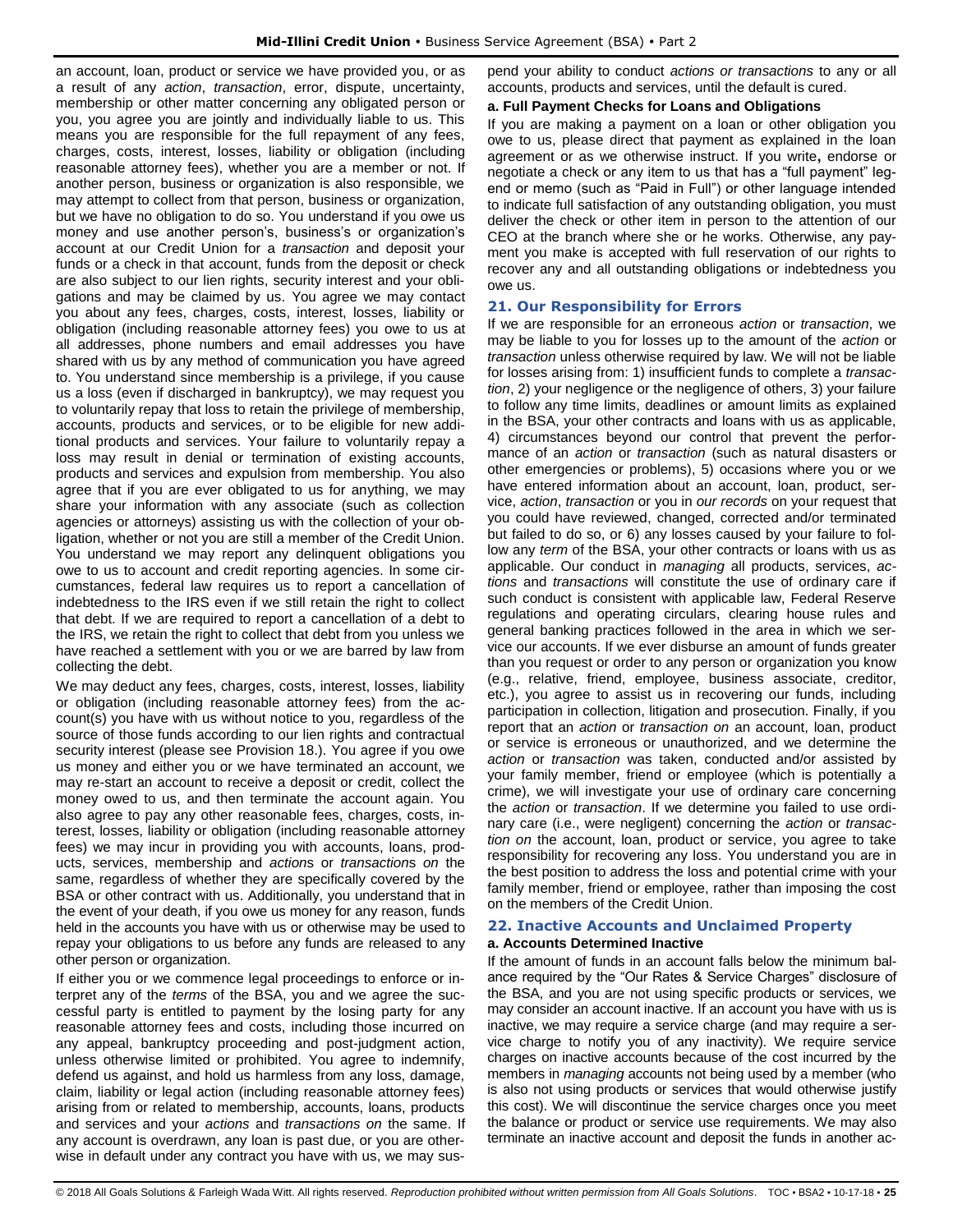count, mail a check to you at an address in *our records*, or if allowed remit the funds to a state as unclaimed property.

#### **b. Funds & Checks Presumed Unclaimed Property**

If there is no activity on an account, such as deposits and withdrawals, and we are unable to contact you for a set period of time, state law considers the funds in the account "abandoned" and requires us to send the funds to the state as unclaimed property. Once we have sent the funds to the state, the account will be terminated and you will need to reclaim the funds by contacting the appropriate state agency. Similarly, if our cashier's or teller's checks are outstanding and unpaid for a specified period of time, state law also considers them "abandoned," requiring us to send the funds to the state as unclaimed property. If anyone presents our check after the funds have been sent to the state as unclaimed property, she or he will need to seek payment by contacting the appropriate state agency.

## <span id="page-26-0"></span>**23. Termination of Products and Services**

Any representative (whether on the accounts, products and services individually or with multiple representatives) may terminate the accounts, products and services with us acting alone *by any method we allow*. When you request us, or we require you, to terminate an account, product or service, we may require you to sign or authorize a service form to *manage* the termination. We may note the termination by placing a "T" (for terminate) in a box on the form. Alternatively, on your request we may agree to *manage* the termination of products and services with the assistance of our employees or the use of our *computer system* (please see Provision 1.f.1)).

You agree that you (and not us) are responsible for any *actions* or *transactions on* an account, loan, product or service until the account, loan, product or service is terminated. You also agree that if we pay any check or transfer on an account you have with us after the account is terminated, you will reimburse us for the amount of the check or transfer, including any service charges and costs. If you ask us to change an existing account, product or service, you agree we may require you to terminate and start a new account, product, service and number *as we allow*. To cover our employee's time and costs, we may require a service charge for multiple terminations and new accounts, products or services (a.k.a. multiple *actions*) in a calendar year.

We may terminate accounts, products, services or your number with us at any time and, without notice for any reason allowed by law, including: 1) the product or service has been discontinued, 2) a request to change a product or service, 3) we are unable to contact you, 4) failure to provide required documentation, information or ID, 5) failure to meet a minimum balance for thirty (30) days, 6) exceeding a limit or an amount set by us, 7) inactive or abandoned products or services, 8) failure to use products or services to justify membership, 9) any lost or stolen check, card or access device, 10) a breach of or unauthorized access to a product or service, 11) overuse of *actions* on our products or services, 12) business or compliance purposes, 13) to stop or prevent a loss, 14) potential lack of capacity or victim of undue influence, 15) failure to comply with any *term* of a contract, 16) funds held or offset per a security interest or lien, 17) account and/or funds held for a dispute or uncertainty, 18) unpaid check(s) or EFT(s) for insufficient funds or stop payment orders, 19) deposited item(s) charged back for nonpayment or a claim, 20) a garnishment, levy or similar legal claim or notice, 21) default on any obligation, 22) chronic dissatisfaction with us, 23) disparaging our reputation, 24) limited to a savings account and voting by mail, 25) ineligibility for membership, 26) membership terminated, 27) notification of death, 28) the person for IRS reporting is removed or deceased, 29) causing us a loss, 30) not voluntarily repaying a loss, 31) anything unethical or unlawful concerning your business or organization, you or our business, 32) our belief that an action or transaction may be fraudulent, 33) any alteration, forgery or fraud concerning your business or organization, you or our business,

34) any falsification or misrepresentation concerning your business or organization, you or our business, 35) any alleged crime concerning your business or organization, you or our business, 36) abuse of or threats to anyone associated with us, or 37) any other reason to *manage* the business of our Credit Union.

If we terminate an account, we may deposit the funds into another account you maintain with us, or mail you a check for the balance in the account at an address in *our records*. If we cannot locate you and it is allowed by law, we may remit the funds to a state as unclaimed property. You understand whether the accounts, loans, products and services are terminated by you or us, once terminated all *actions* or *transactions* will be dishonored, not paid, refused, rejected or returned. You agree any termination does not release you or any person from any service charges, costs, losses, obligations or liabilities incurred on the account, loan, product or service under the BSA or other contract you have with us as applicable. Finally, you agree if you owe us money and either you or we have terminated an account, we may re-start the account to collect or obtain money owed to us, and may then terminate the account.

#### **a. Termination of Products and Services Online**

We may offer an internet service that allows you to *take action* to terminate a product or service with us online. For your convenience, we may note your request for this internet service on a form or enter it in *our records*. This internet service may be governed by a contract you agree to online, the BSA, all other contracts as applicable and *our records*. Should you have any questions about this service, please contact us at your earliest convenience.

## <span id="page-26-1"></span>**24. Termination of Membership with the Credit Union**

Membership with us is a privilege granted to you by our Credit Union under applicable law. However, you may terminate membership with us at any time by communicating to us your desire to no longer be a member of our Credit Union. When you request us to terminate membership, we may require you to sign or authorize a service form to assist us in *managing* the termination. We may note the termination by placing a "T" (for terminate) in a box on the form. Alternatively, on your request we may agree to *manage* the termination of membership with the assistance of our employees or the use of our *computer system* (please see Provision 1.f.1)).

In the interest of the members and to protect the Credit Union, we may terminate (expel) any member for cause, which includes: 1) ineligibility for membership, 2) we are unable to contact you, 3) failure to provide required documentation, information or ID, 4) exceeding a limit or an amount set by us, 5) failure to meet a minimum balance for thirty (30) days, 6) inactive or abandoned products or services, 7) failure to use products or services to justify membership, 8) any lost or stolen check, card or access device, 9) a breach of or unauthorized access to a product or service, 10) overuse of *actions* on our products or services, 11) business or compliance purposes,12) to stop or prevent a loss, 13) potential lack of capacity or victim of undue influence,14) failure to comply with any *term* of a contract, 15) funds held or offset per a security interest or lien, 16) account and/or funds held for a dispute or uncertainty, 17) unpaid check(s) or EFT(s) for insufficient funds or stop payment orders, 18) deposited item(s) charged back for nonpayment or a claim, 19) a garnishment, levy or similar legal claim or notice, 20) default on any obligation, 21) chronic dissatisfaction with us, 22) disparaging our reputation, 23) notification of death, 24) the person for IRS reporting is removed or deceased, 25) causing us a loss, 26) not voluntarily repaying a loss, 27) anything unethical or unlawful concerning your business or organization, you or our business, 28) our belief that an action or transaction may be fraudulent, 29) any alteration, forgery or fraud concerning your business or organization, you or our business, 30) any falsification or misrepresentation concerning your business or organization, you or our business, 31) any alleged crime concerning your business or organization, you or our business, 32) abuse of or threats to anyone associated with us, or 33) any other reason to *manage* the business of our Credit Union. You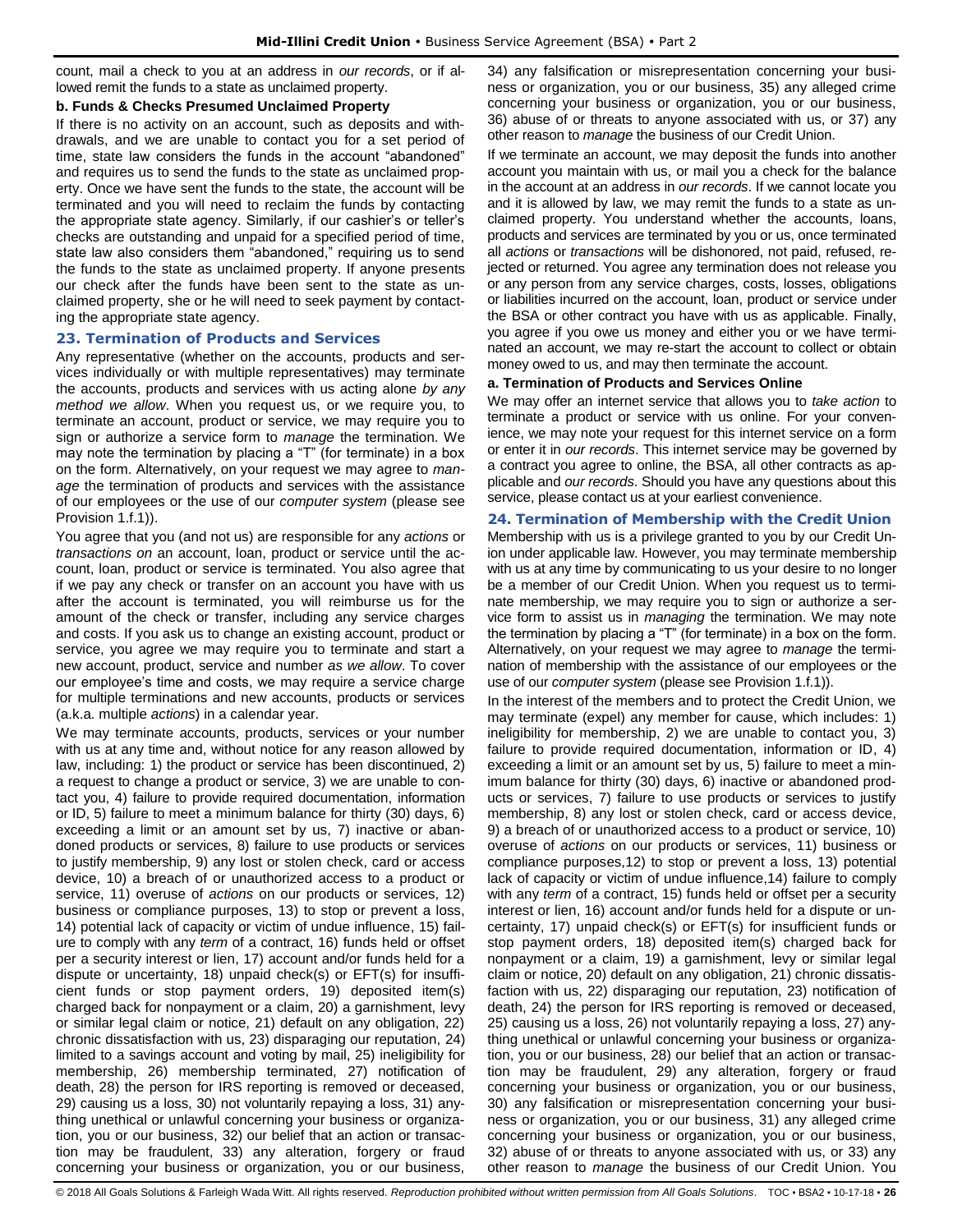understand that for the protection and safety of our employees, volunteers, members or any associate, if you are abusive or threaten the safety of any of our employees, volunteers, members or associates, we may immediately suspend your privileges to enter our premises and do business with us in person and may begin the process to lawfully terminate all aspects of the membership relationship you have with us. Whether the privilege of membership is terminated by you or us, the termination does not release any person or you from any loans, service charges, costs, losses, liabilities or other obligations to us as explained in the BSA or other contracts as applicable.

#### <span id="page-27-0"></span>**25. Decedents' Accounts, Products and Services a. Disbursal of Funds to Representative or Claimant**

In the event a representative of your estate (or a claimant, such as a creditor or relative) attempts to claim the funds in an account with us, you agree that the representative or claimant of an estate is bound by the terms of the BSA. If we agree to investigate any claim, we may require a representative or claimant of an estate to prove her or his authority with documentation as a representative or claimant of the funds before we will release the funds held in any account. Any representative or claimant of an estate will also need to provide us with her or his ID, SSN, birthdate, physical address and other identifying information as we require (such as a second form of ID, thumbprint or fingerprint, etc.) for us to complete our due diligence before we can honor any claim for the funds in an account (or other product or service, such as a safe deposit box). We may require a representative or claimant to indemnify, defend us against and hold us harmless before we will release any of the funds held in an account. We may continue to honor all actions and transactions on an account, product or service until we receive a certified copy of the relevant person's death certificate, along with proof of the representative's or claimant's authority and identification as the representative or claimant of the estate. The business (and owner(s)) or organization agrees to be responsible for legal advice we require in connection with any matter concerning a claim involving the accounts, products and services with us (please see Provision 1.g.). The business (and owner(s)) or organization also understands if and when we honor a claim made on the funds in the accounts, we may do so by issuing our check payable to the business or organization or the relevant deceased person's estate. Alternatively, if there is a dispute or uncertainty about who is entitled to the funds in an account or that we hold, we may either hold the funds or deposit them with a court at our discretion (please see in Provision 19.b.). Finally, the business (and owner(s)) or organization understands and agrees if the business (and owner(s)) or organization owes us money for any reason, the funds held in the account(s) or otherwise may be used to repay the business's (and an owner's) or organization's obligations to us before any funds are distributed to a representative or claimant.

#### **b. Disbursal of Funds to Beneficiaries and POD Payees**

If we allow one or more beneficiaries/POD payees to be designated on an account for a sole proprietorship, any distributions to a beneficiary or POD payee from the account will be governed by and made according to the Member Service Agreement. You understand you may contact us and request to review or access a paper or *electronically-managed* copy of your information or *document* in *our records* and a current version of the Member Service Agreement Part 2 anytime we are open for business. You may also access a current version of the Member Service Agreement Part 2 on our website.

## **c. Non-Authoritative Requests for Product Information**

You agree it is your responsibility to communicate information about the accounts, loans, products and services you have with us to any person(s) you believe should have that information. You understand we will not be able to provide information or access to any product or service to a person until she or he has first established his or her legal authority to access the information, product or service with us.

## <span id="page-27-1"></span>**26. The BSA & State and Federal Law**

Membership, accounts, products and services you have with us are primarily governed by Parts 1 and 2 of the BSA, *our records* and/or any other contract with us as applicable. They are also governed by the applicable law of the state in which the branch or service center where you started the account in person is located. If you started the account by mail, phone or through our internet services (as we offer), the accounts, products and services will be governed by the law of the State of Illinois. Finally, federal law and regulations, Federal Reserve operating circulars, and clearing house rules also govern our accounts, products, and services to the extent applicable. If any *term* of the BSA conflicts with controlling law, that *term* will be nullified and stricken from the BSA to the extent that it is inconsistent with the law and the law will govern. If any *term* of the BSA is declared invalid, unenforceable, unconscionable or unlawful by a court, that *term* will not affect the validity of any other *terms* of the BSA, which will continue in full force and effect.

# <span id="page-27-2"></span>Our Electronic Funds Transfer Terms

Our Electronic Funds Transfer Terms disclosure explains your and our rights and responsibilities concerning electronic fund transfer (EFT) debits from and credits to the accounts you have with us. EFTs are electronically initiated transfers of money involving an account with us and multiple access options, including Home Banking, direct deposits, automated teller machines (ATMs), Visa Rewards Debit Card (Card), and CUTIE Telephone Service.

#### <span id="page-27-3"></span>**1. EFT Services**

#### **a. Automated Teller Machines**

You may use your Card and personal identification number (PIN) at Automated Teller Machines (ATMs) of the Credit Union, Accel™ Network, and such other machines or facilities as we may designate. At the present time, you may use your Card to:

- Withdraw cash from the checking or savings account with us.
- Make deposits to the checking or savings account with us.
- Transfer funds between the checking and savings accounts with us.

#### **b. Direct Deposit**

On the instruction of (i) your employer, (ii) the Treasury Department, or (iii) other financial institutions, we will accept direct deposits by EFT of your paycheck or of federal recurring payments, such as Social Security.

#### **c. Preauthorized Debits**

You may make direct withdrawals by EFT from the checking or regular savings account you have with us to a particular person or company, at least periodically, which you have arranged with that person or company, provided you have enough funds in the account with us to cover the payment.

#### **d. CUTIE Telephone Services**

If we approve your application for telephone access to the accounts you have with us under the CUTIE Telephone Service, you may use a telephone to access the account with us and conduct EFTs by calling 309.661.0156 or toll free at 800.552.2741. You must use your PIN along with your account number to access the accounts. At the present time you may use the CUTIE Telephone Service to:

- Make loan payments from the savings or checking account with us.
- Transfer funds between these same accounts.
- Obtain balance information on the checking and savings accounts.
- Obtain check clearing information.

#### **e. Home Banking**

If we approve your application for Home Banking, you may use a personal computer to access the accounts. For this service, you will need a personal computer with internet access. The address for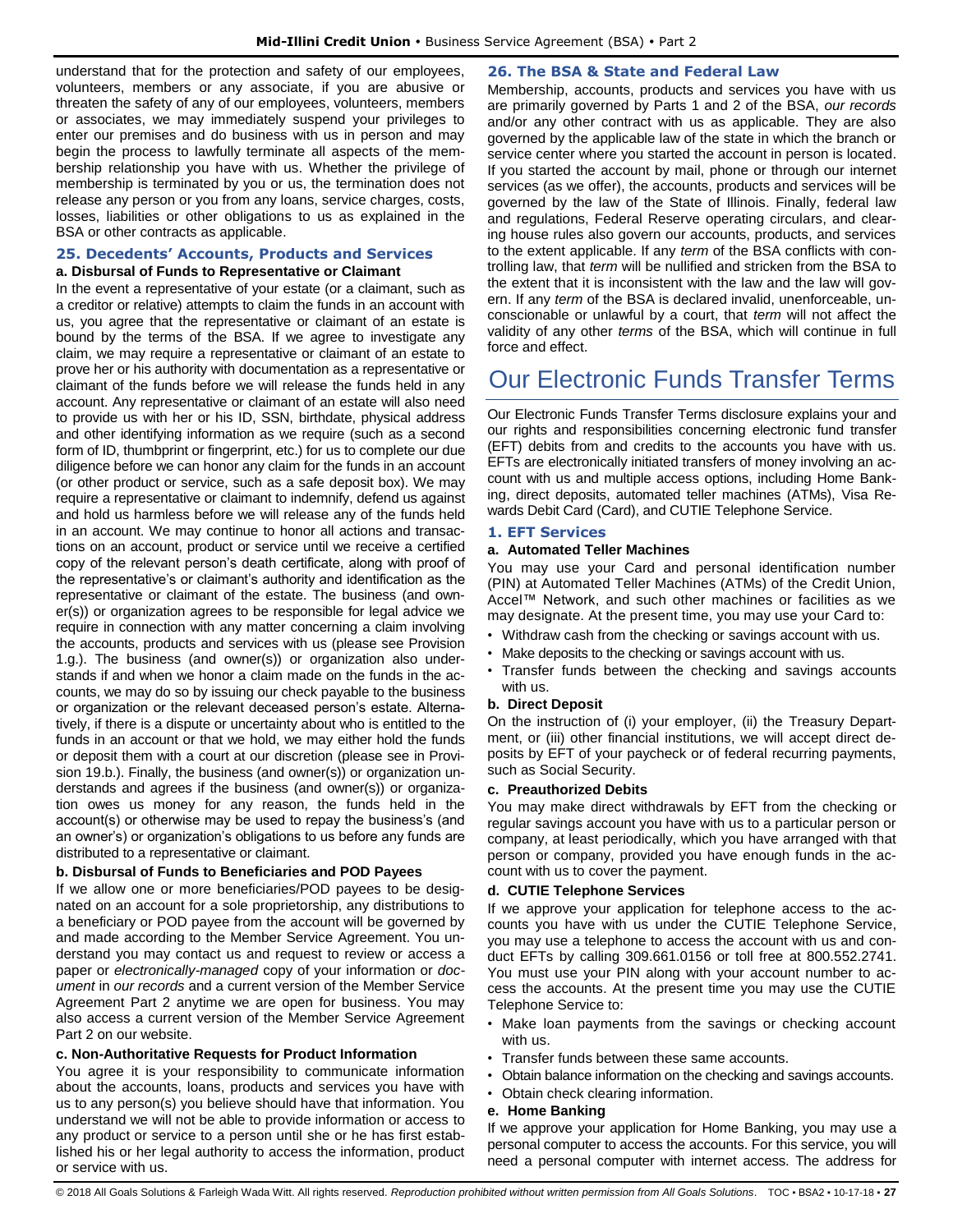Home Banking services is www.midillinicu.com. You may select a password. You must use your password along with your Login ID to access the accounts. You are responsible for the installation, maintenance, and operation of your computer and software. We will not be responsible for any errors or failures involving any telephone service, internet service provider, your software installation or your computer. A service charge may apply. At the present time, you may use the Home Banking service to:

- Transfer funds between the checking, savings, and loan accounts with us.
- Obtain account information related to the checking, savings, or loan account regarding current balance, history, interest, rates, payroll and automatic deductions.
- Make loan payments from any checking account to a loan account with us.
- Make payments to merchants (payees) using Online Bill Pay Plus.
- Make payments on your credit card bill.
- Access the e-bill service.

Transactions involving the accounts you have with us are addressed by the MSA, whereas transactions involving a loan are addressed by the applicable loan agreement(s).

## **f. Online Bill Pay Plus**

You may use the Online Bill Pay Plus service (accessed through Home Banking or MICU Mobile) to make payments to third parties. Use of the Online Bill Pay Plus service requires enrollment in Home Banking and agreement to the Online Bill Pay Plus service terms and conditions. A service charge may apply. You may use the Online Bill Pay Plus service to:

- Make loan payments from any checking or savings account to a loan account with us.
- Make payments from any checking or savings account to another financial institution.
- Pay bills from any checking or savings account with us.
- Transfer funds to other people using the account to account (A2A) or person to person (P2P) transfer feature.

## **g. MICU Mobile**

MICU Mobile is a personal financial information management service that allows you to access account information, make payments to merchants who have previously consented to accept payments through our Home Banking service and make such other transactions as described in the Home Banking Service Agreement using compatible and supported mobile phones and wireless devices ("Wireless Device"). You agree and understand that the MICU Mobile service may not be accessible or may have limited utility over some mobile telephone networks, such as while roaming. The services that you may access through MICU Mobile are the same account and service transactions available through Home Banking. When you register for MICU Mobile, the designated accounts and bill payment payees linked to the account through Home Banking will be accessible through MICU Mobile.

Please note that the Pro Pay system is not accessible through MICU Mobile.

For all mobile check deposits, you must endorse the original paper check with your signature and write: "FOR MOBILE DEPOSIT ONLY AT MID ILLINI CREDIT UNION" or "FOR MOBILE DEPOSIT ONLY AT MICU" in the endorsement area. If you fail to provide this endorsement, we may refuse the deposit and return it to you. You agree to indemnify the Credit Union from any liability or loss to the Credit Union arising from the payment of the original paper check without such required endorsement.

## **h. Visa Rewards Debit Card**

You may use your Visa Rewards Debit Card to purchase goods and services any place Visa is honored by participating merchants and merchants accepting the Card and PIN at point of sale (POS) terminals. Funds to cover your Card purchases will be deducted from the checking account. If the balance in the account is not sufficient to pay the transaction amount, we may treat the transaction as an overdraft request pursuant to any overdraft protection plan, or we may terminate all services under the MSA.

Some merchants may permit you to initiate debit and bill payment transactions with your card using either the Visa network or another network shown on your card. We will honor your debit transactions processed by any of these networks.

Depending on our authorization protocols and network availability, transactions processed over other networks may or may not require you to use your PIN to validate a transaction. Generally, you enter your card number or swipe your card and provide or enter a PIN. You may instead be asked to sign a receipt or payment authorization. Provisions applicable only to Visa transactions (such as Visa's zero liability protections) will not apply to non-Visa debit transactions and the liability rules for other EFTs in the section titled "Member Liability" will apply.

## **i. Electronic Check Transaction**

You may authorize a merchant or other payee to make a one-time electronic payment from the checking account using information from your check to pay for purchases, pay bills or pay other obligations ("Electronic Check Transactions"). You agree that your authorization for an electronic check transaction occurs when you initiate such a transaction after receiving any required notice regarding the merchant's right to process the transaction or payment, including any written sign provided by the merchant at the time of your transaction. All terms governing electronic funds transfer services will apply to Electronic Check Transactions, except the \$50 and \$500 limits of liability for unauthorized transactions in Section 4 (Member Liability) of this disclosure. You remain responsible for notifying us of any unauthorized electronic check transaction shown on your statement.

## <span id="page-28-0"></span>**2. Service Limitations**

## **a. Automated Teller Machines**

**i. Withdrawals.** Cash withdrawals from ATMs can be made as often as you like. You may withdraw up to \$510 (if there are sufficient funds in the account) per business day. For purposes of determining whether you have reached the daily limit, a day ends at 11:59 p.m. If you qualify, you may request a larger daily limit.

## **b. CUTIE Telephone Service**

The accounts with us can be accessed under the CUTIE Telephone Service via a touchtone telephone only. Not all push button phones are touchtone. Converters may be purchased for pulse and rotary dial phones. CUTIE Telephone Service will be available for your convenience seven (7) days a week. This service may be interrupted for a short time each day for data processing. If you call during this time, you will hear a message directing you to call back. While there is no limit to the number of inquiries, transfers or withdrawal requests you may make in any one day, transfers from all accounts except checking accounts will be limited to six (6) in any one month. No transfer or withdrawal may exceed the funds available in an account with us. We reserve the right to refuse any transaction which would draw upon insufficient funds, exceed a credit limit, lower an account below a required balance or otherwise require us to increase our required reserve on the account.

## **c. Home Banking Service**

**i. Transfers.** You may make funds transfers to the accounts with us, or other accounts you authorize, as often as you like. However, transfers from all accounts except checking accounts will be limited to a total of six (6) in any one month. Bill payer transactions are unlimited. You may transfer or withdraw up to the available balance in the account or available credit line at the time of the transfer, except as limited under other agreements. We reserve the right to refuse any transaction that would draw upon insufficient or unavailable funds, lower an account below a re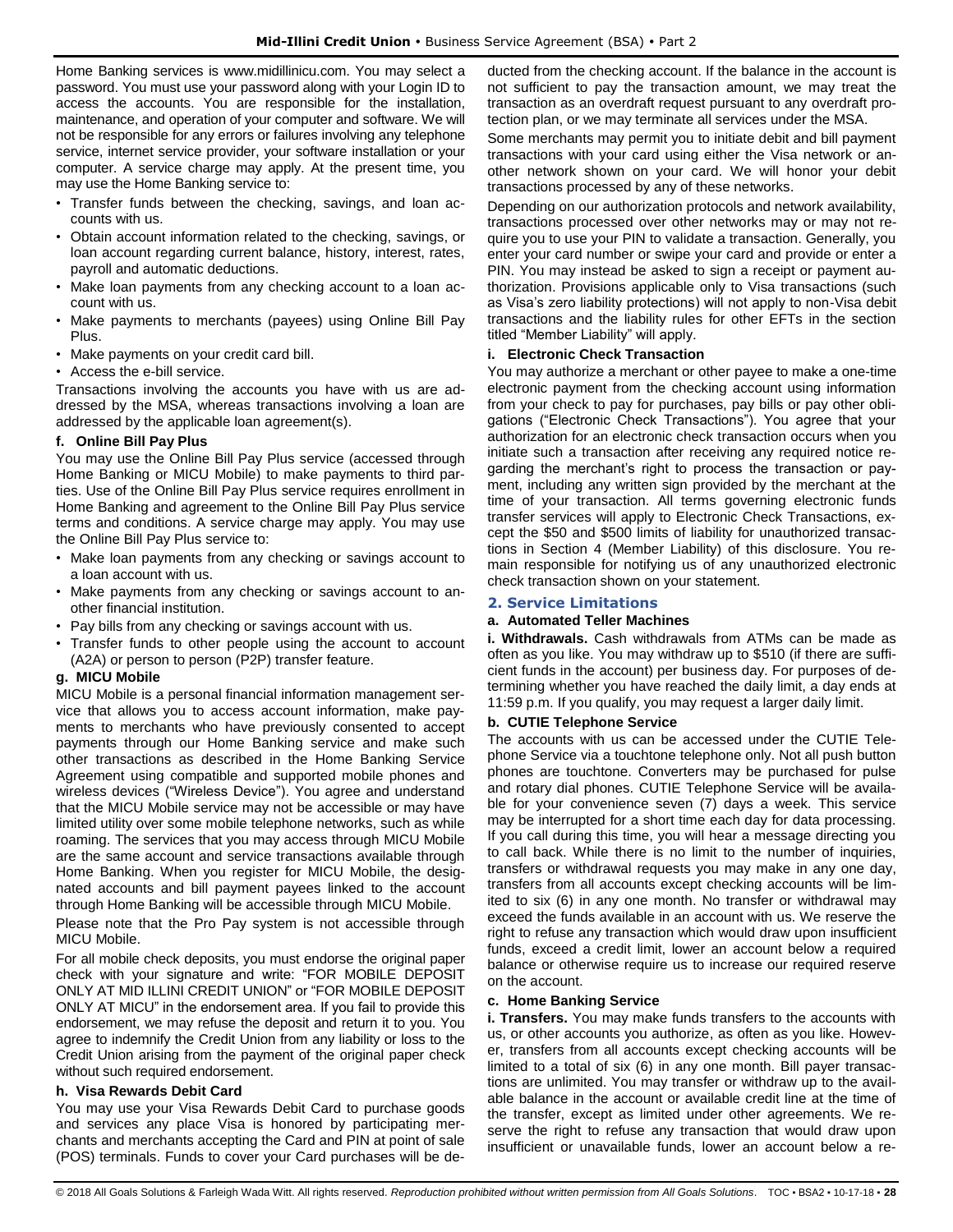quired balance or otherwise require us to increase our required reserve on the account.

**ii. Account Information.** Account balance and transaction history information may be limited to recent account information. The availability of funds for transfer or withdrawal may be limited, due to the processing time for ATM transactions and our Funds Availability of Deposits disclosure.

**iii. E-Mail and Stop Payment Requests.** We may not immediately receive e-mail communications that you send and we will not take action based on e-mail requests until we actually receive your message and have a reasonable opportunity to act. Any stop payment request you transmit electronically is deemed to be a verbal request and will expire in fourteen (14) days unless confirmed in writing as addressed in the MSA. Contact us immediately regarding an unauthorized transaction or stop payment request.

#### **d. Online Bill Pay Plus A2A and P2P Transactions**

For A2A and P2P transfers, limits will be set at the time you use the service and will be disclosed to you prior to your use of the service.

#### **e. MICU Mobile**

You are fully responsible for understanding how to use MICU Mobile before you actually do so, and you must use MICU Mobile in accordance with any use or operational instructions posted on our web site. You are also responsible for your use of your Wireless Device and the MICU Mobile Service software provided to you. We will not be liable to you for any losses caused by your failure to properly use MICU Mobile, the Software or your Wireless Device. You may experience technical or other difficulties related to MICU Mobile that may result in loss of data, personalization settings or other MICU Mobile interruptions. We assume no responsibility for the timeliness, deletion, misdelivery or failure to store any user data, communications or personalization settings in connection with your use of MICU Mobile. We assume no responsibility for the operation, security, or functionality of any Wireless Device or mobile network that you utilize to access MICU Mobile. Financial information shown on MICU Mobile reflects the most recent account information available through MICU Mobile, and may not be current. You agree that we are not liable for delays in updating account information accessed through MICU Mobile. We are not responsible for any actions you take based on information accessed through the MICU Mobile app that is not current. If you need the most current account information, you agree to contact us directly.

## **f. Visa Rewards Debit Card**

There is no limit on the number of Visa Rewards Debit Card purchase transactions you may make during a statement period. However, there are daily transaction frequency limits of fifteen (15) per day for PIN and twenty (20) per day for signature based transactions. There is also a cumulative daily transaction limit of twenty five (25) transactions. Visa purchases are limited to the balance available in an account. In addition, you may not make more than \$510 in PIN purchases in one day, and \$1,500 in signature based purchases. There is also a cumulative daily purchase limit of \$1,500. We reserve the right to refuse any transaction that would draw upon insufficient funds or require us to increase our required reserve on the account. We may set other limits on the amount of any transaction, and you will be notified of those limits. You are solely responsible for any disputes you may have with merchandise or services received using the Visa Rewards Debit Card. We are not responsible for any damages, liability or settlement resolution as a result of the misrepresentation of quality, price, or warranty of goods or services by a merchant.

The use of a Card and Account with us are subject to the following conditions:

**i. Ownership of Cards.** Any Card or other device that we supply to you is our property and must be immediately returned to us, or to any person whom we authorize to act as our agent, or to any person who is authorized to honor the Card, according to instructions. The Card may be repossessed at any time at our sole discretion without demand or notice. You cannot transfer the Card or Account to another person.

**ii. Honoring the Card.** Neither we nor merchants authorized to honor the Card will be responsible for the failure or refusal to honor the Card or any other device we supply to you. If a merchant agrees to give you a refund or adjustment, you agree to accept a credit to the account with us in lieu of a cash refund. You may not use the Card for any illegal or unlawful transaction. We may refuse to authorize any transaction that we believe may be illegal or unlawful.

**iii. Visa Account Updater Service.** The account you have with us is automatically enrolled in the Visa Account Updater Service (VAU). The service is provided as a benefit in order to facilitate uninterrupted processing of recurring charges you have authorized. Under the VAU service, if you have authorized a participating merchant to bill your Card for recurring payments, your new Card number and expiration date will automatically be sent to that merchant if we change your Card number (i.e. when replacing a lost or stolen Card). Card numbers are only supplied to merchants who participate in the VAU service. Because not all merchants participate in the VAU service, you should still notify each merchant when your Card number changes in order to permit recurring payments to continue to be charged to the account. You may opt out of the VAU service at any time by visiting a branch in person, calling us at 309.661.1166 or toll free at 800.527.2205 or visiting us online at www.midillinicu.com.

**iv. Currency Conversion; International Transaction Fee.** Purchases and withdrawals made in foreign countries will be billed to you in U.S. dollars. The currency conversion rate for international transactions, as established by Visa International, Inc., is a rate selected by Visa from the range of rates available in wholesale currency markets for the applicable central processing date, which may vary from the rate Visa itself receives, or the governmentmandated rate in effect for the applicable central processing date. In addition, you will be charged an International Transaction Fee of 1% of the transaction amount for any card transaction made in a foreign currency, and .8% of any card transaction for all transactions in which the merchant is located in a foreign country if the transaction is conducted in U.S. dollars.

## <span id="page-29-0"></span>**3. Security of Personal Identification Number**

The Personal Identification Number (PIN) is established for your security purposes. The PIN is confidential and should not be disclosed to third parties or recorded. You are responsible for safekeeping your PIN. You agree not to disclose or otherwise make your PIN available to anyone not authorized to sign on the accounts with us. If you authorize anyone to have or use your PIN, that authority will continue until you specifically revoke such authority by notifying us. You understand that person may use the online account access, online services or check card to review all of your account information and make account transactions. Therefore, we are entitled to act on transaction instructions received using your PIN and you agree that the use of your PIN will have the same effect as your signature in authorizing transactions.

If you authorize anyone to use your PIN in any manner, that authority will be considered unlimited in amount and manner until you specifically revoke such authority by notifying us and changing your PIN immediately. You are responsible for any transactions made by such persons until you notify us that transactions and access by that person are no longer authorized and your PIN is changed. If you fail to maintain or change the security of these PINs and we suffer a loss, we may terminate your electronic fund transfer and account services immediately.

## <span id="page-29-1"></span>**4. Member Liability**

You are responsible for all transfers you authorize using your EFT services under this Agreement. If you permit other persons to use an EFT service, Card or PIN, you are responsible for any transac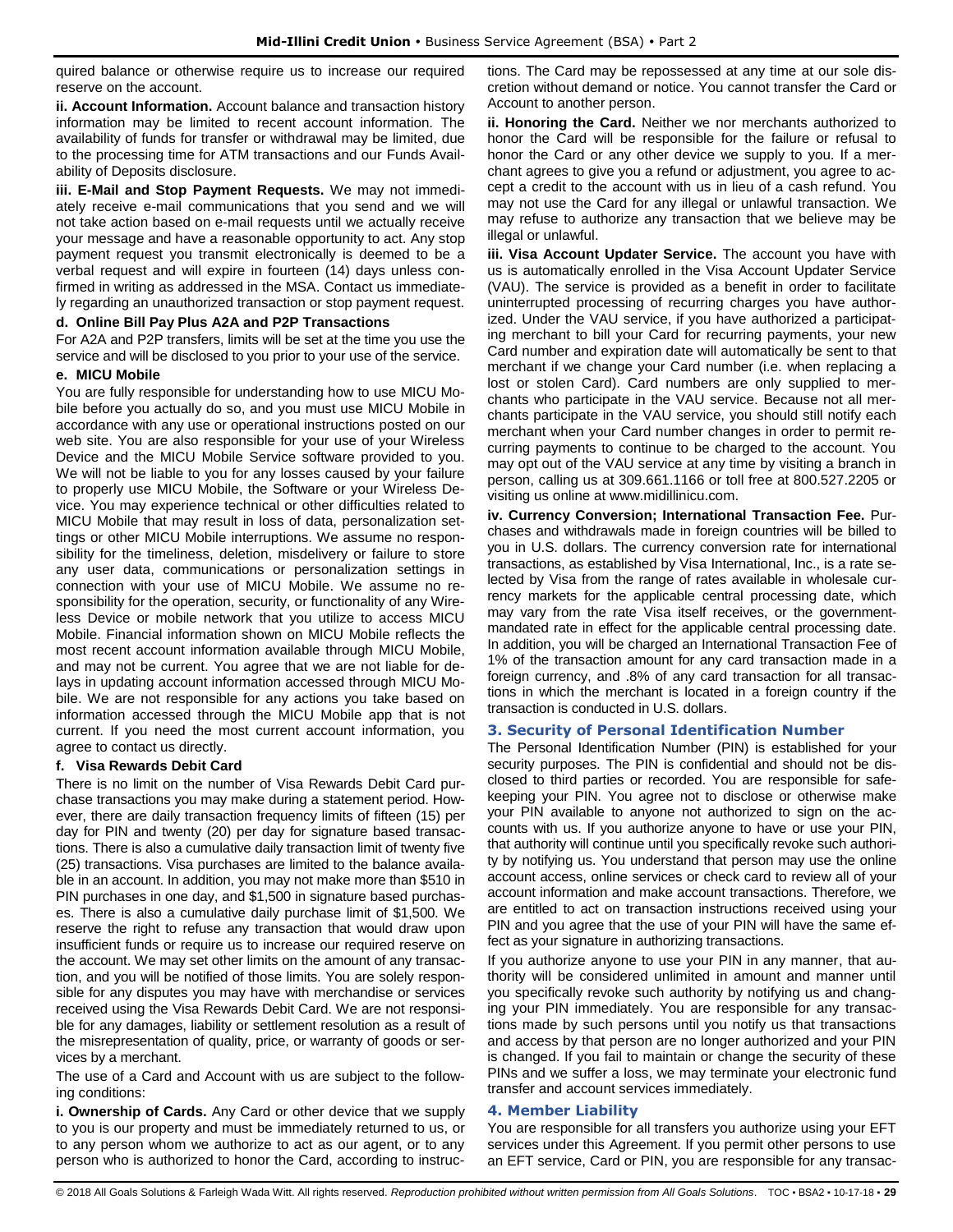tions they authorize or conduct on any of your accounts. However, tell us at once if you believe anyone has used your Account, Card or PIN and accessed your accounts without your authority, or if you believe that an electronic fund transfer has been made without your permission using information from your check. Telephoning is the best way of keeping your possible losses down. For Visa Rewards Debit Card purchase transactions, if you notify us of your lost or stolen card you will not be liable for any losses provided that you were not negligent or fraudulent in handling your Card and you provide us with a written statement regarding your unauthorized Card claim.

#### <span id="page-30-0"></span>**5. Charges for EFT Services**

There are certain charges for the EFT services as set forth on the "Our Rates and Service Charges" disclosure. We reserve the right to impose service charges at a future date after we give you notice of such changes as required by law. If you request a transfer or check withdrawal from your personal line of credit account, such transactions may be subject to service charges under the terms and conditions of your loan agreement. If you use an ATM that is not operated by us, you may be charged an ATM surcharge by the ATM operator or an ATM network utilized for such a transaction. The ATM surcharge will be debited from your account if you elect to complete the transaction.

#### <span id="page-30-1"></span>**6. Our Liability for Failure to Make Transactions**

If we do not complete a transfer to or from your account on time or in the correct amount according to our agreement with you, we will be liable for your actual transaction loss or damage. Our sole responsibility for an error in a transfer will be to correct the error. You agree that neither we nor the service providers shall be responsible for any loss, property damage, or bodily injury, whether caused by the equipment, software, Credit Union, or by Internet browser providers such as Netscape (Netscape Navigator browser) and Microsoft (Microsoft Internet Explorer browser), or by Internet access providers or by online service providers or by an agent or subcontractor for any of the foregoing. Nor shall we or the service providers be responsible for any direct, indirect, special, or consequential economic or other damages arising in any way out of the installation, download, use, or maintenance of the equipment, software, online access services, or Internet browser or access software. In this regard, although we have taken measures to provide security for communications from you to us via the online access service and may have referred to such communication as "secured," we cannot and do not provide any warranty or guarantee of such security. In states that do not allow the exclusion or limitation of such damages, our liability is limited to the extent permitted by applicable law. The Credit Union will not be liable for the following:

- If, through no fault of ours, you do not have adequate funds in your account to complete a transaction, your account is closed, or the transaction amount would exceed your credit limit on your line of credit.
- If you used the wrong identification code or you have not properly followed any applicable computer, Internet, or Credit Union instructions for making transfers.
- If your computer fails or malfunctions or if the Credit Union's online access system was not properly working and such problem should have been apparent when you attempted such transaction.
- If the ATM where you are making the transfer does not operate properly, does not have enough cash or you use your Card improperly.
- If circumstances beyond our control (such as fire, flood, telecommunication outages, postal strikes, equipment, or power failure) prevent making the transaction.
- If your account is frozen because of a delinquent loan or is subject to legal process or other claim.
- If the error was caused by a system beyond the Credit Union's control such as your Internet Service Provider, any computer virus, or problems related to software not provided by the Credit Union.
- If you have not given the Credit Union complete, correct, and current instructions so the Credit Union can make a transfer.
- If the error was caused by any applicable ATM or payment system network. The ATM machine may retain your Card in certain instances, in which event you may contact the Credit Union about its replacement.

We may establish other exceptions in addition to those listed above.

#### <span id="page-30-2"></span>**7. Termination of EFT Services**

You agree that we may terminate this Agreement and your use of any EFT services, if you, or any authorized user of your account or PIN breach this agreement with us, or if we have reason to believe that there has been an unauthorized use of your Card, account or identification code.

You or any other party to your account can terminate this Agreement by notifying us in writing. Termination of service will be effective the first business day following receipt of your written notice. However, termination of this Agreement will not affect the rights and responsibilities of the parties under this agreement for transactions initiated before termination.

#### <span id="page-30-3"></span>**8. Notices**

We reserve the right to change the terms and conditions upon which this service is offered.

#### <span id="page-30-4"></span>**9. ATM Safety Notice**

The following information is a list of safety precautions regarding the use of Automated Teller Machine (ATM) and Night Deposit Facilities.

- Be aware of your surroundings, particularly at night.
- Consider having someone accompany you when the ATM or night deposit facility is used after dark.
- If another person is uncomfortably close to you at the time of your transaction, ask the person to step back before you complete your transaction.
- Refrain from displaying your cash at the ATM or night deposit facility. As soon as your transaction is completed, place your money in your purse or wallet. Count the cash later in the safety of your car or home.
- If you notice anything suspicious at the ATM or night deposit facility, consider using another ATM or night deposit facility or coming back later. If you are in the middle of a transaction and you notice something suspicious, cancel the transaction, take your ATM card or deposit envelope, and leave.
- If you are followed after making a transaction, go to the nearest public area where people are located.
- Do not write your personal identification number or code on your ATM card.
- <span id="page-30-5"></span>• Report all crimes to law enforcement officials immediately.

# Funds Availability of Deposits

This Funds Availability of Deposits disclosure explains our policy for the availability of deposits to the checking accounts you have with us. Deposits to other accounts with us may be subject to longer holds on funds at our sole discretion.

## <span id="page-30-6"></span>**1. General Policy**

Our policy is to make funds from your deposits available to you on the same business day on which we receive your deposit. Funds from cash or electronic deposits may be available immediately. Once they are available, you can withdraw the funds in cash and we will use the funds to pay your checks and electronic fund transfers (EFTs) on the account you have with us. For determin